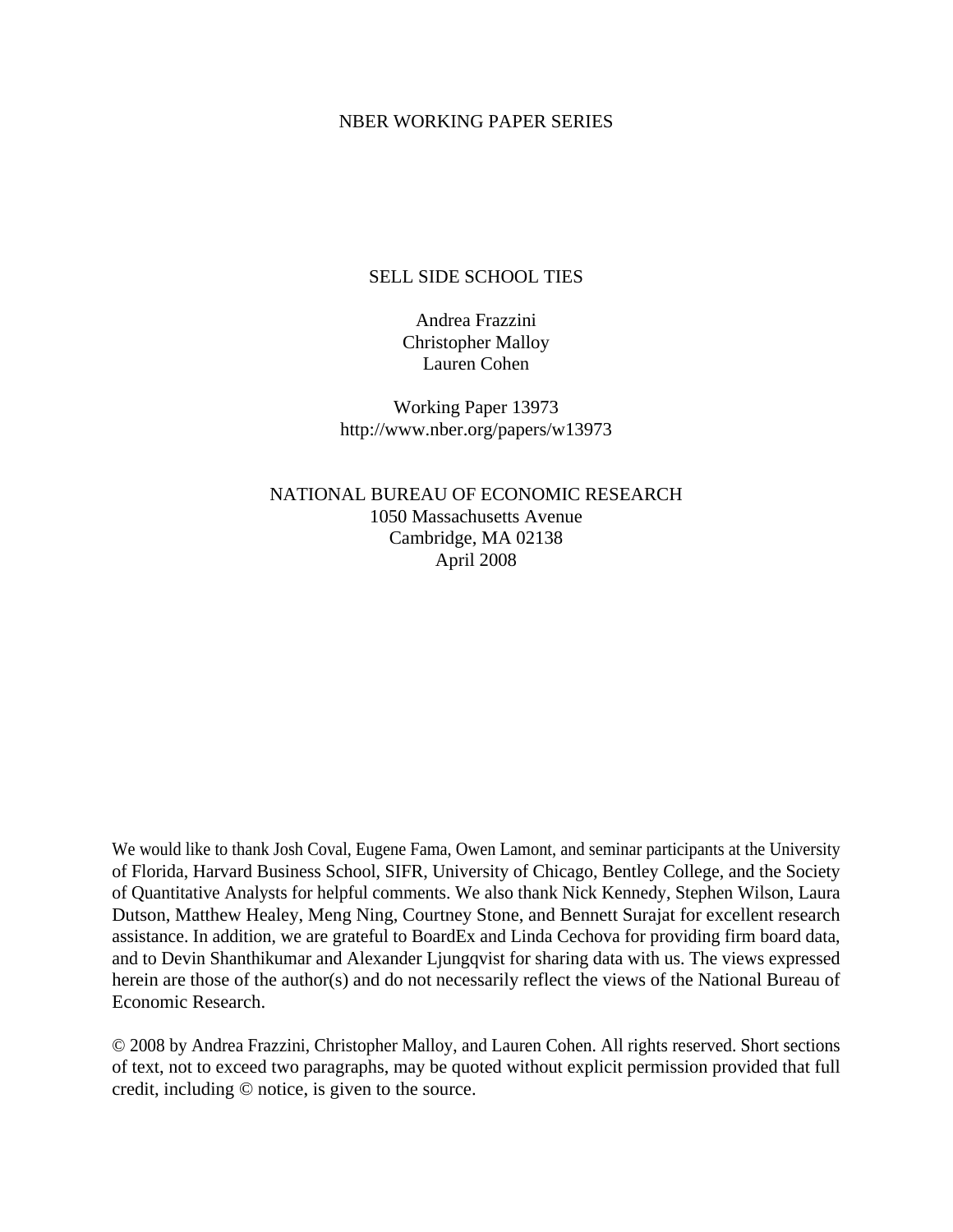Sell Side School Ties Andrea Frazzini, Christopher Malloy, and Lauren Cohen NBER Working Paper No. 13973 April 2008 JEL No. G10,G11,G14

### **ABSTRACT**

We study the impact of social networks on agents' ability to gather superior information about firms. Exploiting novel data on the educational backgrounds of sell side equity analysts and senior officers of firms, we test the hypothesis that analysts' school ties to senior officers impart comparative information advantages in the production of analyst research. We find evidence that analysts outperform on their stock recommendations when they have an educational link to the company. A simple portfolio strategy of going long the buy recommendations with school ties and going short buy recommendations without ties earns returns of 5.40% per year. We test whether Regulation FD, targeted at impeding selective disclosure, constrained the use of direct access to senior management. We find a large effect: pre-Reg FD the return premium from school ties was 8.16% per year, while post-Reg FD the return premium is nearly zero and insignificant. In contrast, in an environment that did not change selective disclosure regulation (the UK), the analyst school-tie premium has remained large and significant over the entire sample period.

Andrea Frazzini Graduate School of Business University of Chicago 5807 South Woodlawn Avenue Chicago, IL 60637 and NBER andrea.frazzini@chicagogsb.edu

Christopher Malloy Harvard Business School Baker Library 277 Boston, MA 02163 cmalloy@hbs.edu

Lauren Cohen Harvard Business School Baker Library 273 Soldiers Field Boston, MA 02163 and NBER lcohen@hbs.edu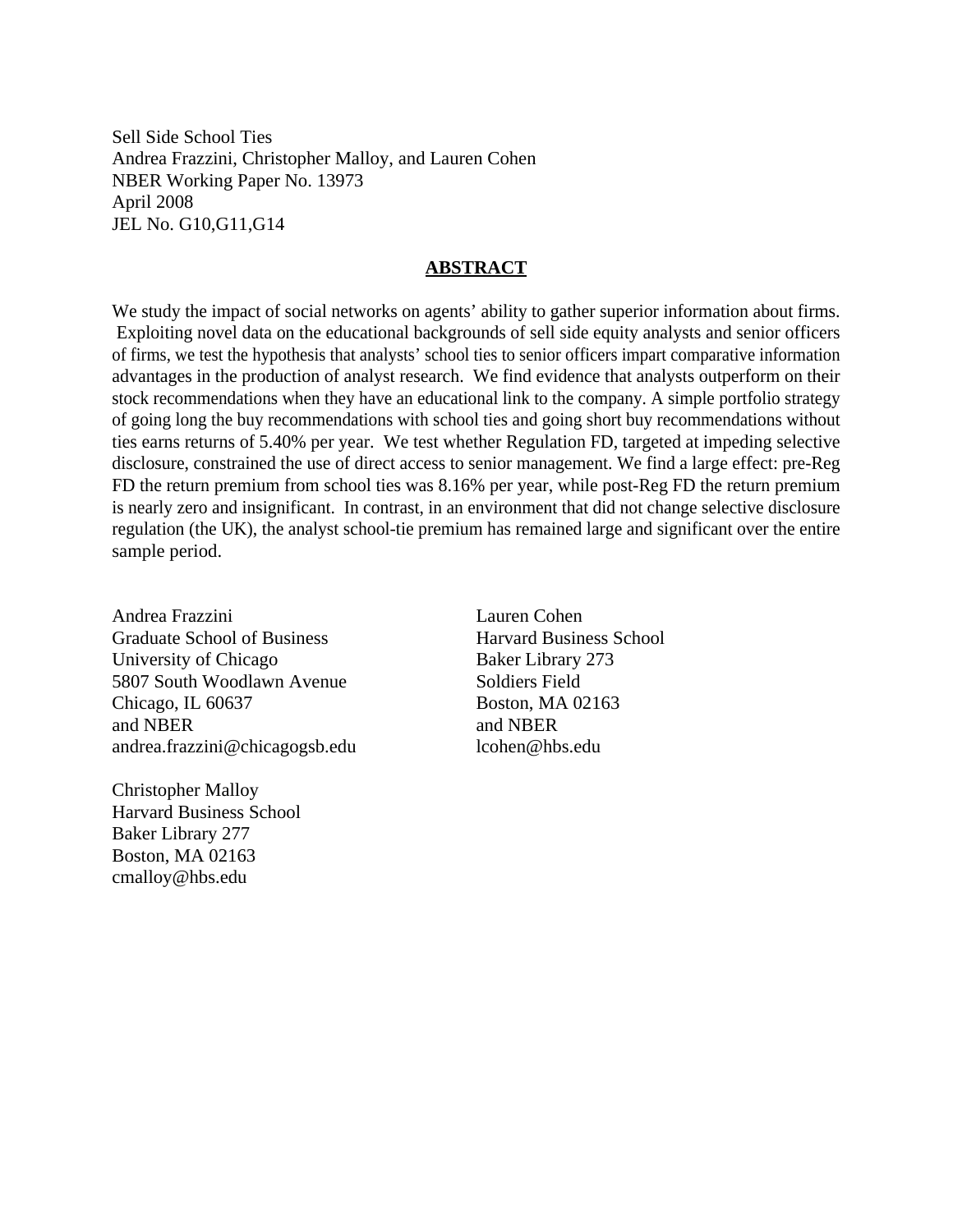Certain agents play key roles in revealing information into securities markets. In the equities market, security analysts are among the most important. A large part of an analyst's job is to research, produce, and disclose reports forecasting aspects of companies' future prospects, and to translate their forecasts into stock recommendations. Therefore, isolating how, or from whom, analysts obtain the information they use to produce their recommendations is important.

 In this paper we investigate ties between sell-side analysts and management of public firms, and the subsequent performance of analysts' stock recommendations. We exploit common past experiences, namely attendance at identical educational institutions, to identify firms where analysts are more likely to gain direct access to senior management. An advantageous aspect of our network ties is that they are formed far before the information likely being transferred across them, and that the underlying tie (ex. alumni link) is not directly related to the type of information likely being transmitted years later (ex. company related information).

 Our main goal is to test the hypothesis that analysts gain comparative information advantages through their social networks; specifically, through educational ties with senior officers and board members of firms that they cover. We test this hypothesis by building portfolios that replicate sell-side analysts' recommendations and by comparing how analysts perform on firms to which they have ties, relative to firms to which they do not. We test this hypothesis for the universe of sell-side analysts and publicly traded domestic firms for which we are able to collect data on the educational background of both the analyst and senior officers of the firm she covers.

 To better understand our approach, consider the following example. In 1992, two sell-side analysts covered XYZ Corp.<sup>1</sup> One analyst, Mr. Smith, shares a connection with the firm, defined as having attended the same academic institution as a member of the board of directors or a senior officer. Among the other stocks he covers, Mr. Smith is also linked to CFM Corp., another large cap stock in the

1

<sup>&</sup>lt;sup>1</sup> This example comes directly from our sample, however we mask the firms' and analysts' names. We also alter the calendar dates.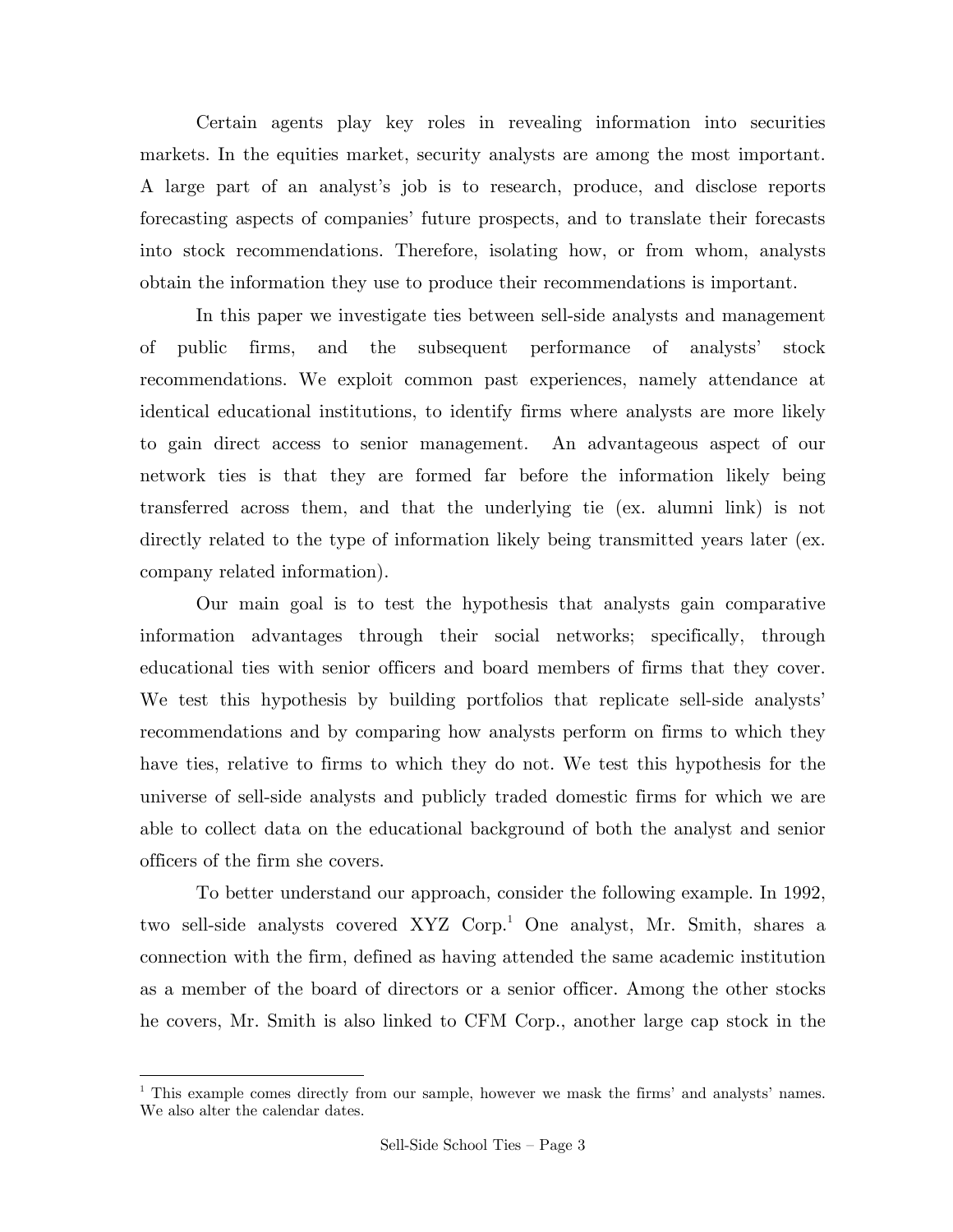same industry. The second analyst, Mr. Jones, shares no educational link to either firm. As of December 1992, both analysts and the IBES consensus (median) rate the stock as a "HOLD".<sup>2</sup>

 On February 10th, 1993, prior to market opening, Mr. Smith deviated from the consensus and upgraded XYZ to a BUY rating. He held the BUY rating until the stock delisted in December 1993. Mr. Jones maintained (and later reiterated) a HOLD rating, reflecting the consensus recommendation. Mr. Jones eventually dropped the stock from coverage, while the consensus recommendation remained a HOLD until the delisting date.

 Following Mr. Smith's upgrade, two major events pushed up XYZ's stock price. Immediately after the upgrade, on February 11, 1993, XYZ reported higher fourth-quarter and full-year earnings, beating the consensus expectation. Then, in October 1993, CFM Corp. announced its intention to acquire XYZ. XYZ's price rose 15.7% on the news. The merger was completed in December 1993. Figure 1 illustrates this timeline of events.

 Between February 10th, 1993 and December 1993 XYZ's stock price rose by 78.6%. An investor who purchased the stock after Mr. Smith's bullish call would have outperformed a characteristic-adjusted benchmark by 52.9% over an 11 month period.

 More generally, XYZ and CFM are not the only securities where Mr. Smith had an educational connection to management. Between 1993 and 2006, Mr. Smith covered a variety of stocks. Looking at his recommendations over time reveals his tendency of producing superior advice on stocks where he shares a school link with a member of the board of directors or a senior officer of the firm. Between 1993 and 2006 a calendar time portfolio replicating his BUY recommendations (with a 1 day lag) in stocks to which he shares a link outperformed a characteristic-adjusted benchmark portfolio by 1.17% per month; the corresponding abnormal returns on his non-linked calls was only  $0.01\%$ .

The results in this example represent a much more systematic pattern

1

<sup>&</sup>lt;sup>2</sup> The consensus rating refers to the average across all analysts covering the stock; we do not have educational information on the remaining analysts.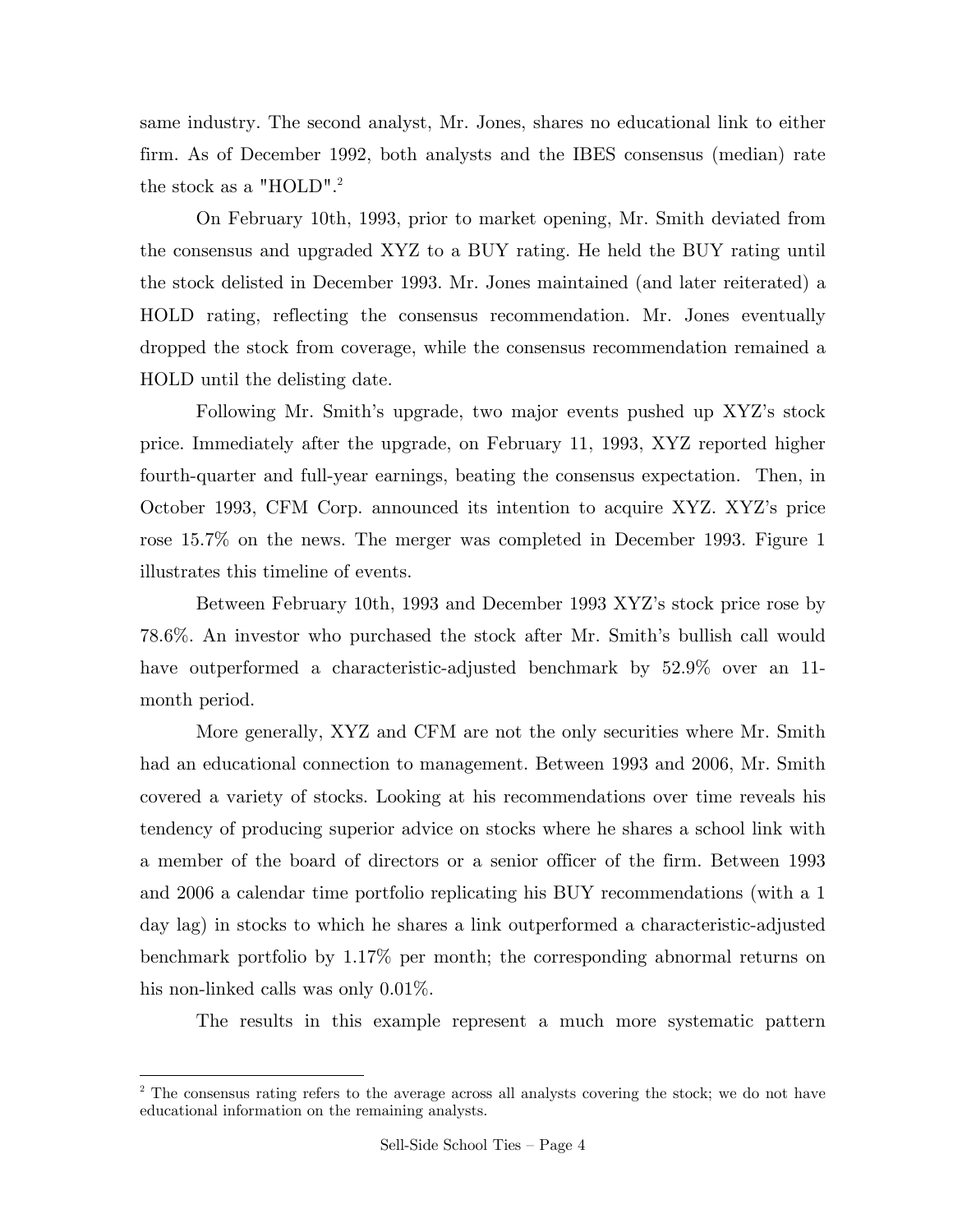across the universe of sell-side equity analysts. Consistent with the hypothesis that educational ties facilitate the transmission of private information, we find that analysts produce significantly better recommendations on firms to which they have an educational tie, relative to firms to which they do not.

 Analysts' buy recommendations on school-tied stocks outperform buy recommendations on non-tied stocks by an average of 45 basis points per month  $(t=3.87)$ , using 12-month calendar time portfolios following the recommendations. Therefore, a calendar time portfolio strategy exploiting only this school-tie informational advantage on buys, translates into roughly 5.40% outperformance per year. The return differential is largely unaffected after controlling for other determinants of returns such as size, book-to-market, and momentum. Importantly, since our approach exploits variation *within* an analyst's portfolio (i.e., performance on tied versus non-tied stocks), our results are not simply an artifact of a selected sample of "smart" or skilled analysts.

 We do not find a similar return differential on the analysts' sell recommendations. Analysts' school-tied sells perform roughly the same as their non-tied sell recommendation stocks following the recommendations. One explanation consistent with this finding is that managers are willing to reveal positive (but not negative) information about their firms. Alternatively, this would be consistent with analysts obtaining both good and bad news from their schooltied firms, but perhaps as part of a tacit agreement, acting only on the positive news.

 There could be a number of mechanisms that allow information to be transferred along the networks. It may be that alumni networks allow analysts cheaper access to firm-level material information, which then allows them to form superior recommendations. For example, the analyst may have access to explicitly private conference calls with firm officials, or the network may simply reduce the cost to the analyst of obtaining or analyzing information about the firm (ex. the analyst can obtain information about upcoming earnings with fewer calls to the firm). Alternatively, the education network may simply allow analysts to better assess managerial quality. Under this mechanism, there is not a constant flow of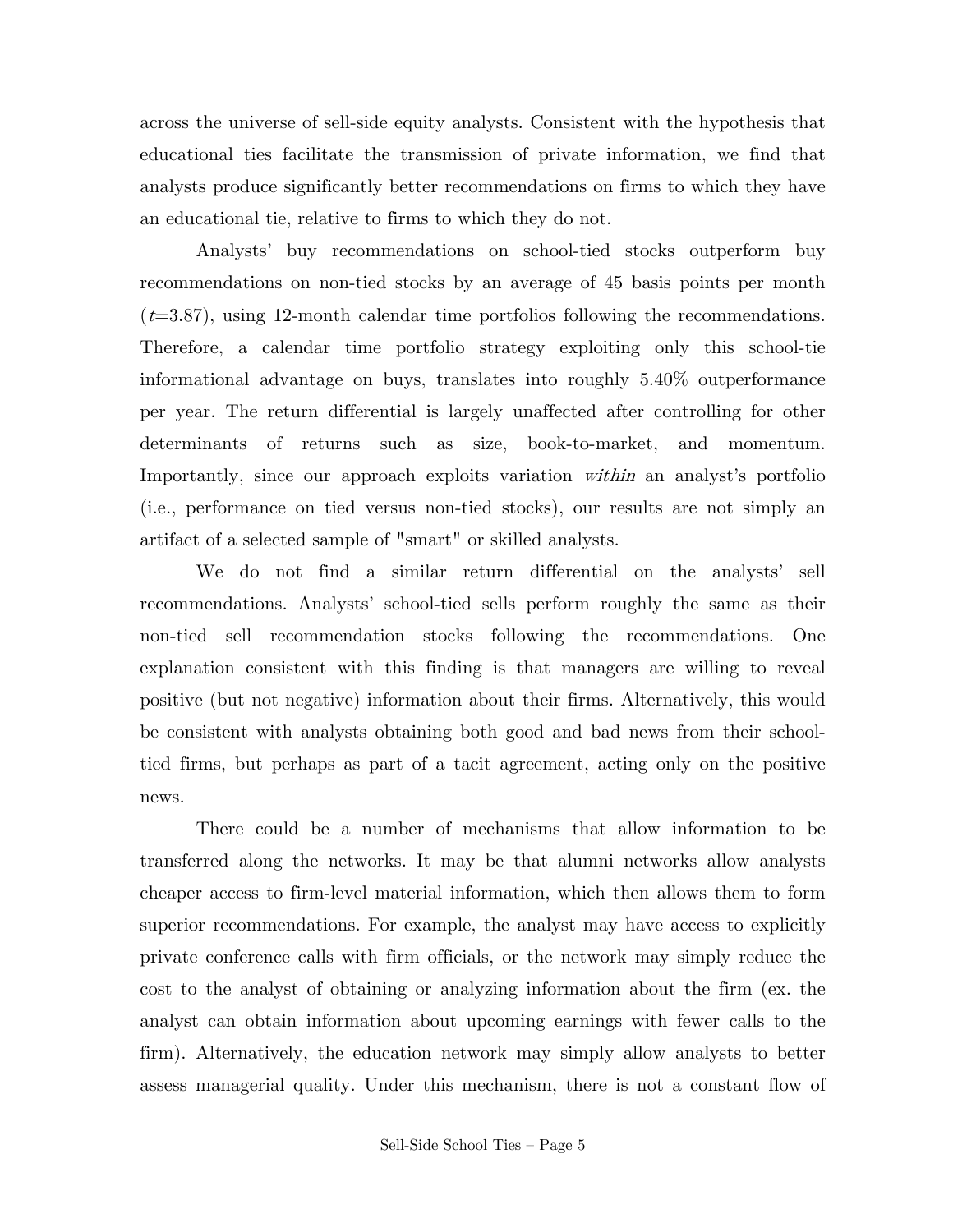information in the network from the firm to the analyst, but instead some inherent information within the network about managerial quality (ex. all members of the Dartmouth network know that the Dartmouth CEO of firm ABC is quite good, while the Dartmouth CEO of XYZ is not).

 In order to distinguish between these two alternatives, we exploit a regulation introduced during our sample period explicitly aimed at blocking the former mechanism of selective information transfer: Regulation FD, instated by the SEC in October of 2000. The regulation quite openly gave as its aim the ending of selective disclosure by firms to a subset of market participants. For instance, in the SEC release regarding Regulation FD, the aim was given to stop the occurrence that: "a privileged few gain an informational edge -- and the ability to use that edge to profit -- from their superior access to corporate insiders, rather than from their skill, acumen, or diligence." The SEC went on to caution that it was these selective disclosure relationships that allowed agents to: "exploit `unerodable informational advantages´ derived not from hard work or insights, but from their access to corporate insiders.<sup>3</sup><sup>*n*</sup> Our educational social networks may represent exactly this type of `unerodable informational advantage´ that the SEC targeted with Regulation FD. Specifically, if the channel that allows analysts to produce superior recommendations on school-tied stocks is selective disclosure, we may expect this superior ability to be attenuated post-Regulation FD. However, if the education network simply measures analysts' increased ability to assess managerial quality for CEOs they attended school with, it is not clear this would be affected at all by Regulation FD.

 We test this hypothesis by splitting our sample to observe analysts' ability on school-tied stocks pre- and post-Regulation FD. All of our evidence points to selective disclosure being the main mechanism of information transfer along the network. All of our effects are positive, large, and significant pre-Regulation FD, and small and insignificant post-Regulation FD. The monthly returns of the longshort calendar time portfolio on the differences between school-tied and non-school-

 3 Selective Disclosure and Insider Trading, SEC Release Nos. 33-7881, 34-43154, IC-24599, 65 Fed. Reg. 51716 (Aug. 24, 2000).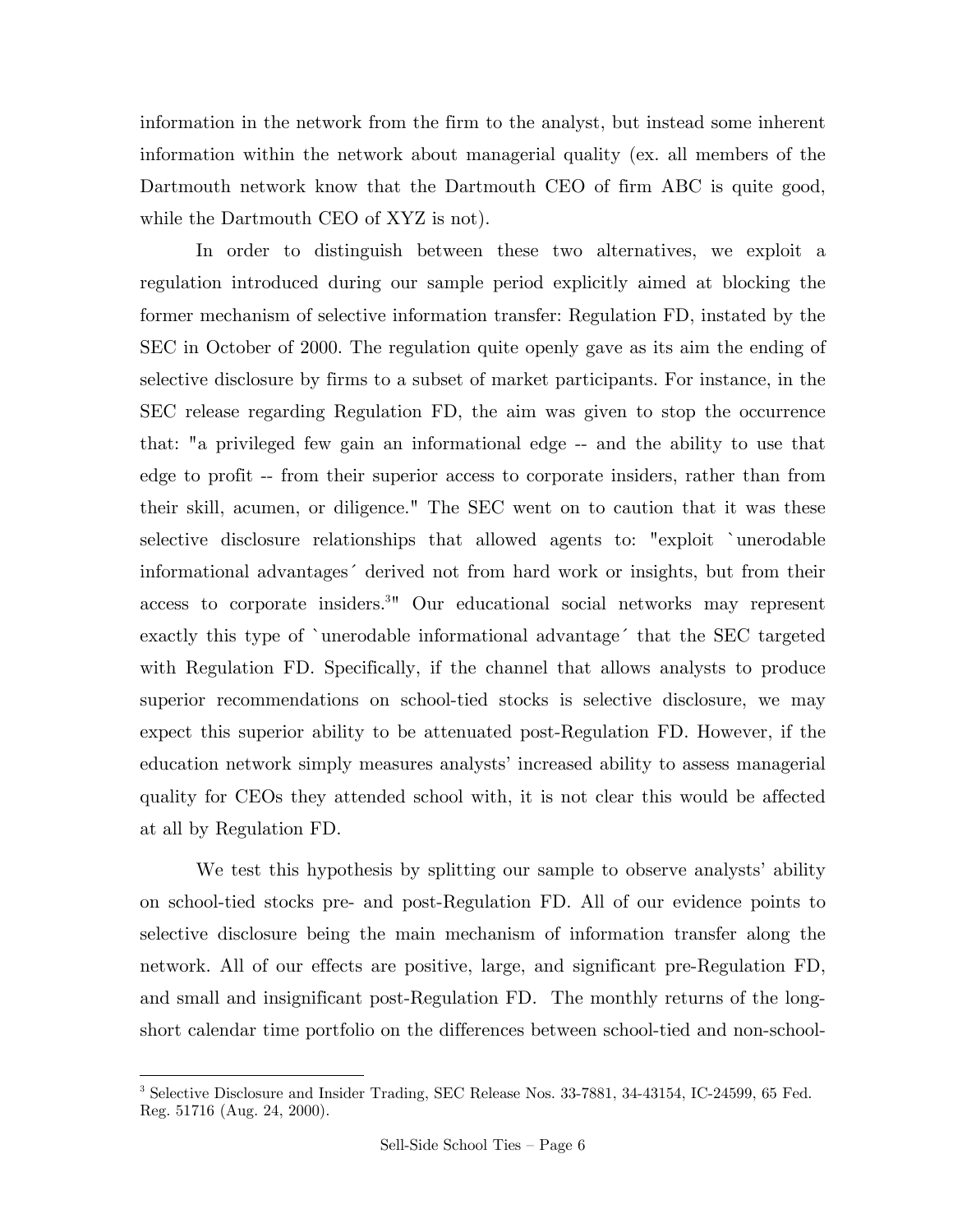tied stocks pre-Regulation FD is 68 basis points per month  $(t=4.36)$ , or 8.16% per year. Post-Regulation FD, this difference is only 14 basis points per month, and statistically indistinguishable from zero  $(t=0.84)$ . Further, the difference between the long-short portfolio returns in the two periods is large (55 basis points) and statistically significant  $(t=2.38)$ . To test this more carefully, we also run panel regressions of returns on buy recommendations on a connection dummy variable, a post-Reg FD dummy variable, an interaction term (connected\*post-Reg FD), and a host of firm, brokerage, and analyst-level control variables. Consistent with our results from the calendar-time portfolios, we find that the coefficient on the interaction term is strongly negative, while the combined effect (interaction term+connected) is small (10bp) and insignificant (F-statistic of 1.18), indicating that the school-tie premium is largely absent in the post-Reg FD period. In a separate set of regressions, we also show that the number of school ties an analyst possesses with her covered stocks strongly increases the likelihood of becoming an "All-Star" analyst (a 2 standard deviation increase in connections more than doubles the probability from  $9.2\%$  to  $20.1\%$ ), but *only* in the pre-Reg FD period; this result further highlights the value of social networks in precisely those times when selective disclosure is least inhibited.

 We construct an out-of-sample test of the impact of Reg FD by replicating our results in the United Kingdom, where there was no such law enacted at this time.4 Over the entire sample period, we again find a large school-tie return premium on buy recommendations for UK-listed stocks: a long-short portfolio that purchases linked buy recommendations and shorts non-linked buy recommendations earns 187 basis points per month  $(t=2.79)$  in raw returns, and 167 basis points per month  $(t=2.20)$  in abnormal returns. However, unlike in the US, we see no significant difference in this premium between the pre- and post-Reg FD time periods.

1

<sup>4</sup> Regulations prohibiting the selective disclosure of material information by UK-listed firms have been a part of UK law for decades since rules on insider dealing came into force in the 1980s. Conversations with practitioners in the UK indicate that although clarifications and enhancements to these norms were put into effect in 2001 (through the Financial Services and Markets Act) and 2005 (via the Market Abuse Directive), these acts were generally not viewed as structural shifts in the disclosure environment in the same way that Regulation FD in the US was designed to be.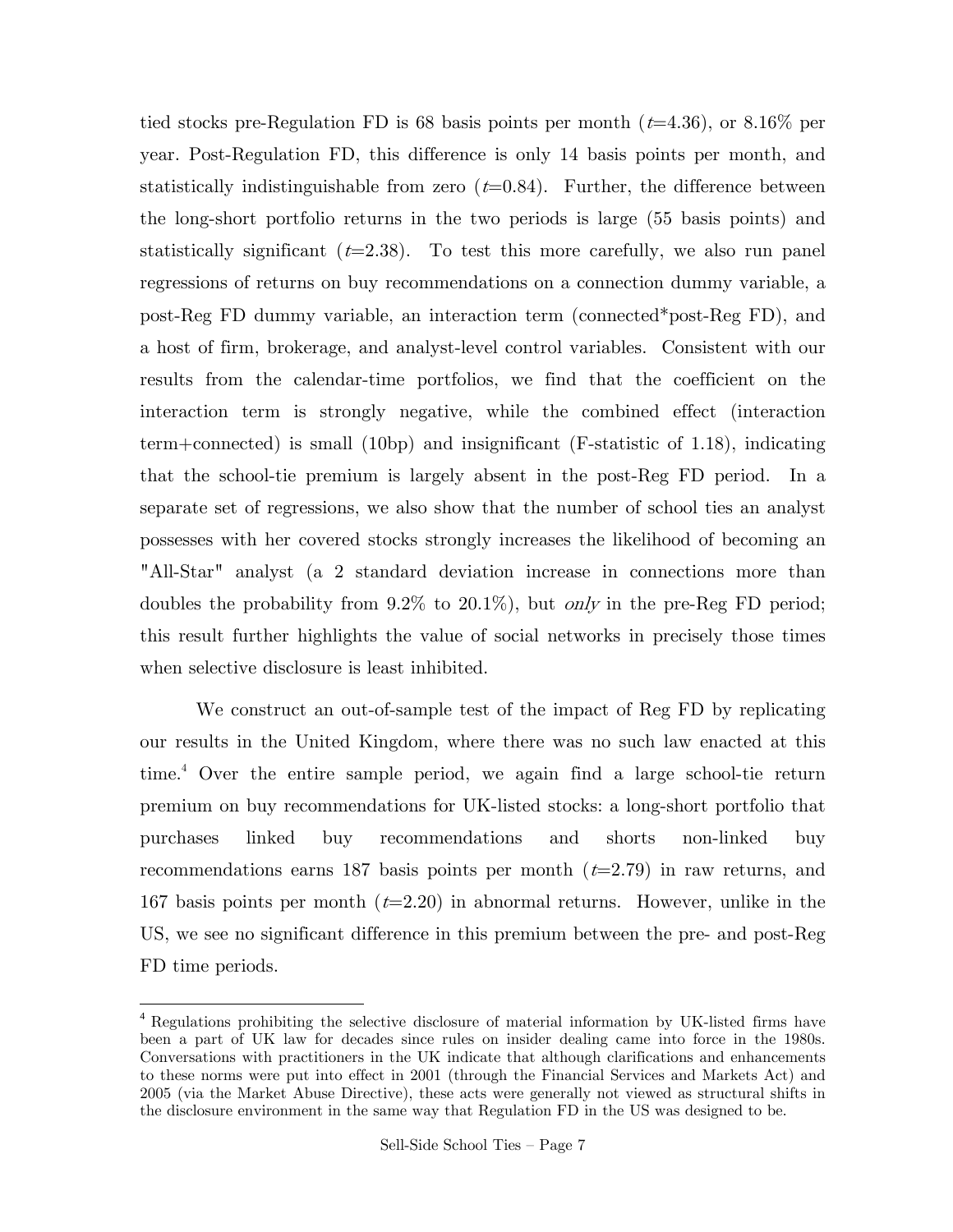Lastly we perform a number of robustness checks. We find that the schooltie outperformance is present in both large and small cap stocks, and for stocks with both high and low analyst coverage. In addition, the effect is present in both Ivy league and non-Ivy league connections between analyst and firm, and is nearly unaffected by controlling for school-level returns at the stock level.

 The remainder of the paper is organized as follows. Section I of the paper provides a brief background and literature review, while Section II describes the data on both firms and analysts. Section III provides the main results on analyst ability and sell-side school ties. Section IV explores the mechanism for information transfer across the network, while Section V examines alternative hypotheses. Section VI concludes.

### I. Background and literature review

1

The opinions of sell-side equity analysts are among the most widely solicited, anticipated, and dissected news items in the stock market each day. Further, since analyst data is available in large quantities and in relatively standardized formats, the sell-side analyst industry offers an ideal testing ground for a number of theories of economic behavior. In this paper we use this testing ground to investigate the idea that agents' educational ties facilitate the transmission of private information into security markets.

A large literature on analyst performance supports the idea that analysts bring valuable information to the market, and have incentives to do so. Numerous studies document the potential profitability of trading on analyst recommendations (see, for example, Womack (1996), Barber et al. (2001, 2003), Jegadeesh et al. (2004)) and earnings forecast revisions (see Stickel (1991) and Gleason and Lee  $(2003)$ , among others).<sup>5</sup> Of course, sell-side analysts have an incentive to produce unbiased forecasts and recommendations for investors only if they are compensated for such behavior. Due to a lack of data on direct compensation, the literature

<sup>&</sup>lt;sup>5</sup> See also Michaely and Womack (2007), who combine information from recommendations and earnings forecasts data and show that the subset of upgraded/downgraded recommendations "supported" by an earnings forecast revision in the same direction are the most profitable recommendations.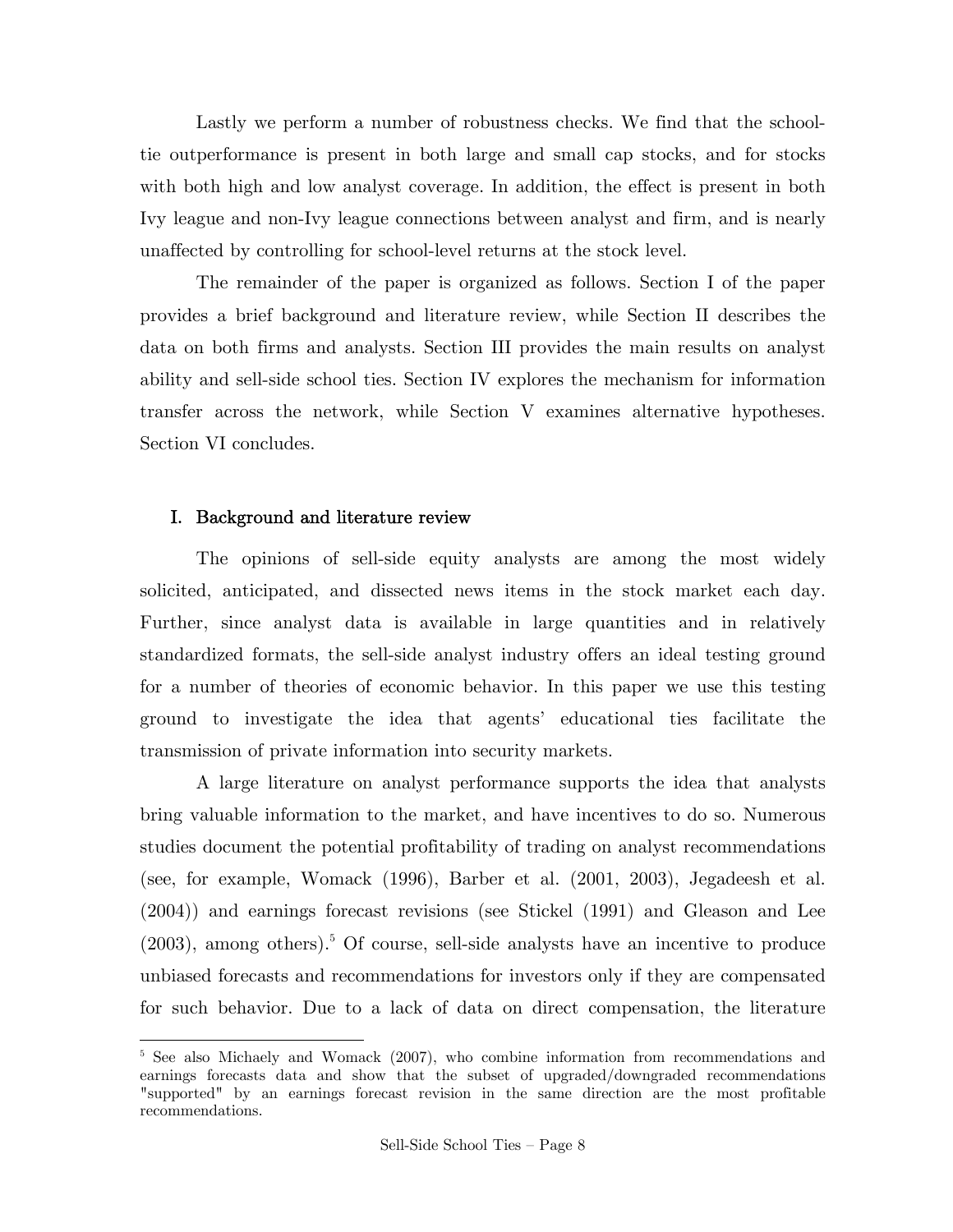generally tests this idea by linking analyst behavior to measures of implicit incentives or career concerns. Stickel (1992) finds that highly rated "All-American" analysts (who are typically better compensated than other analysts) are more accurate earnings forecasters than other analysts, suggesting that accuracy is rewarded. Similarly, Mikhail, Walther, and Willis (1999) document that poor relative performance leads to job turnover.

An important strand of the literature, however, suggests that analysts' career concerns and the conflicts of interest inherent in equity research create an agency problem, potentially at the expense of investors who trust analyst research to be unbiased. Hong, Kubik, and Solomon (2000), find that younger analysts deviate less from the consensus than their older counterparts, consistent with the predictions of reputation-based herding models.<sup>6</sup> Hong and Kubik (2003) report that controlling for accuracy, analysts who are optimistic relative to the consensus are more likely to experience favorable job separations. They also find that analysts are judged less on accuracy than optimism when it comes to stocks underwritten by their employers, supporting allegations that analysts suffer from a conflict of interest when covering stocks affiliated with their brokerage houses.<sup>7</sup> Since we can control for investment banking affiliations, we can distinguish information effects from these agency effects throughout the paper.

Our paper is unique in that we try to isolate a channel through which analysts acquire valuable information. As such, our work is related to the recent passage of Regulation FD. Effective October 23, 2000, companies must reveal any material information to all investors and analysts simultaneously in the case of intentional disclosures, or within 24 hours in the case of unintentional disclosures. According to SEC Proposed Rule S7-31-99, regulators believe that allowing selective disclosure is "not in the best interests of investors or the securities markets generally." Several recent papers examining the impact of Regulation FD on the behavior of equity analysts conclude that the law has in fact been effective

 6 Chevalier and Ellison (1999) and Lamont (2002) find similar results for mutual fund managers and macroeconomic forecasters, respectively. Also see Holmström (1999) and Scharfstein and Stein (1990) for related work on career concerns.

<sup>&</sup>lt;sup>7</sup> Lin and McNichols (1998), Michaely and Womack (1999), and Lin, McNichols, and O Brien (2005) also report evidence in support of this view.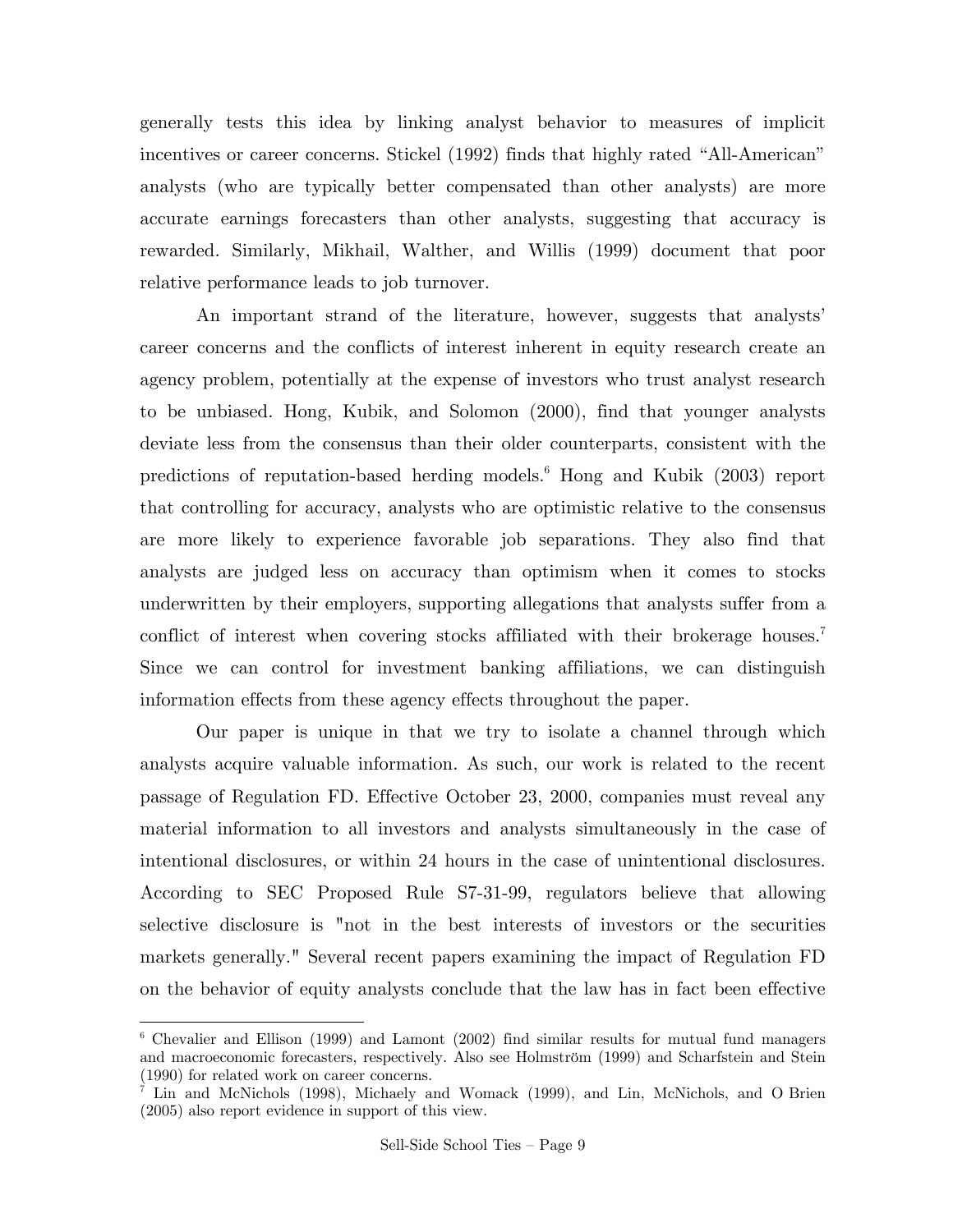in curtailing selective disclosure to analysts (see, for example, Mohanram and Sunder (2006), Agrawal, Chadha, and Chen (2006), and Gintschel and Markov (2004)). Since our tests explore a specific possible channel of selective disclosure, they are relevant to this debate.<sup>8</sup>

Our empirical identification is similar to Cohen, Frazzini, and Malloy (2007), who exploit educational connections between mutual fund managers and corporate board members to identify information transfer through social networks. The use of corporate board linkages as a measure of personal networks is common in the network sociology literature (see, for example, Mizruchi (1982, 1992), Useem (1984)). Board linkages are typically isolated by looking at direct board interlocks between firms (as in Hallock (1997), "back-door" links among directors across firms (as in Larcker et al. (2005) and Conyon and Muldoon (2006)), or direct and indirect links between board members and government agencies or officials (as in Faccio (2006) and Fisman et al. (2006), among others), and have shown to be important mechanisms for the sharing of information and the adoption of common practices across firms.<sup>9</sup> Our approach is different in that we focus on direct links between board members and equity analysts via shared educational backgrounds.

### II. Data

-

 The data in this study is collected from several sources. We search public filings and other miscellaneous information available over the World Wide Web to construct a novel database of educational backgrounds of sell-side analysts issuing recommendations on US domestic stocks.

We start by identifying all sell-side analysts on the  $I/B/E/S$  tape who provide at least one recommendation on a domestic stock between 1993 and 2006. For each analyst,  $I/B/E/S$  provides a numeric identifier, the analyst's last name,

<sup>&</sup>lt;sup>8</sup> See also Malloy (2005), who shows that geographically proximate analysts produce more accurate forecasts, but do so both before and after the enactment of Regulation FD; as well as Groysberg, Healy, Chapman, Shanthikumar, and Gui (2007), who document a decline in the forecast accuracy advantage of sell-side analysts over buy-side analysts after the enactment of Regulation FD.

<sup>&</sup>lt;sup>9</sup> Examples of the latter include the adoption of poison pills (Davis (1991)), corporate acquisition activity (Haunschild (1993)), CEO compensation (Khurana (2002)), and the decision to make political contributions (Mizruchi (1992)).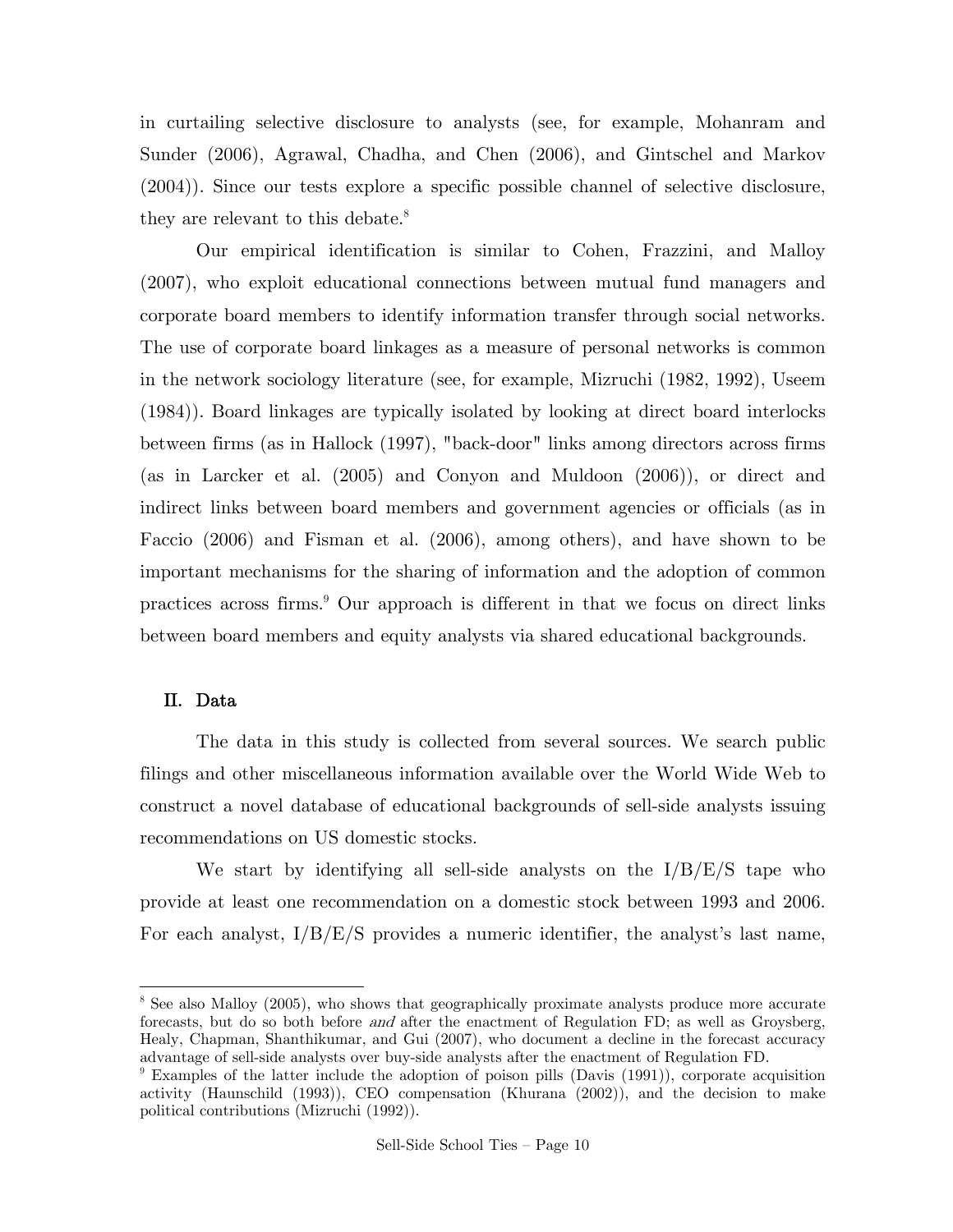the initial of his/her first name, and a code corresponding the analyst's brokerage firm. We use the broker translation file to reconstruct the name of the brokerage house. Since our data construction methodology involves name searches, we delete observations with multiple names for a given numeric identifier or multiple identifiers for a given name. Finally, we discard teams, since  $I/B/E/S$  provides only the team members' last names but not their first name. This leads to an initial list of 8,620 analysts issuing recommendations between 1993 and 2006.

 We hand-collect analysts' educational backgrounds from a variety of sources. Our main data source is Zoominfo.com, a search engine that specializes in collecting and indexing biographical and employment data from publicly available documents over the Web. From this site, we obtain each analyst's full name, job title, present and past employment history and the stocks covered in order to correctly identify an analyst in our initial set. We supplement the initial search with the BrokerCheck search engine available on the Financial Industry Regulatory Authority website, which contains background information on current and former FINRA-registered security investment professionals. Finally, if we are unable to determine the analyst's educational background using our primary sources, we use other available sources over the Web on a case-by-case basis to collect additional information. In building our final sample we use a conservative approach and discard observations where we are unable to uniquely associate an analyst with a specific educational background. This occurs either due to disagreement between multiple sources, or because we are unable to correctly identify the analyst.<sup>10</sup> For each analyst we collect the name of the academic institution attended for either an undergraduate or a graduate degree. $^{11}$ 

1

<sup>&</sup>lt;sup>10</sup> For example, if according to  $I/B/E/S$  a person named A. Summer covers technology stocks for Goldman Sachs in 1999, but our web searches uncover an Alan Summer and an Amy Summer, both of whom were analysts for Goldman Sachs covering technology stocks in 1999, we would not be able to uniquely match this analyst.

<sup>&</sup>lt;sup>11</sup> One drawback of our dataset is that graduation years are missing for 70% of the final sample since most of the data is extracted from company releases or other public filings, which tend to omit graduation years. Information on degree type is also missing for about 35% of analysts. We have tried to collect these additional data items from each academic institution's alumni network but have been unable to collect a large enough sample to date, since many universities restrict access to their alumni network and/or require written consent of the alumnus before releasing this information.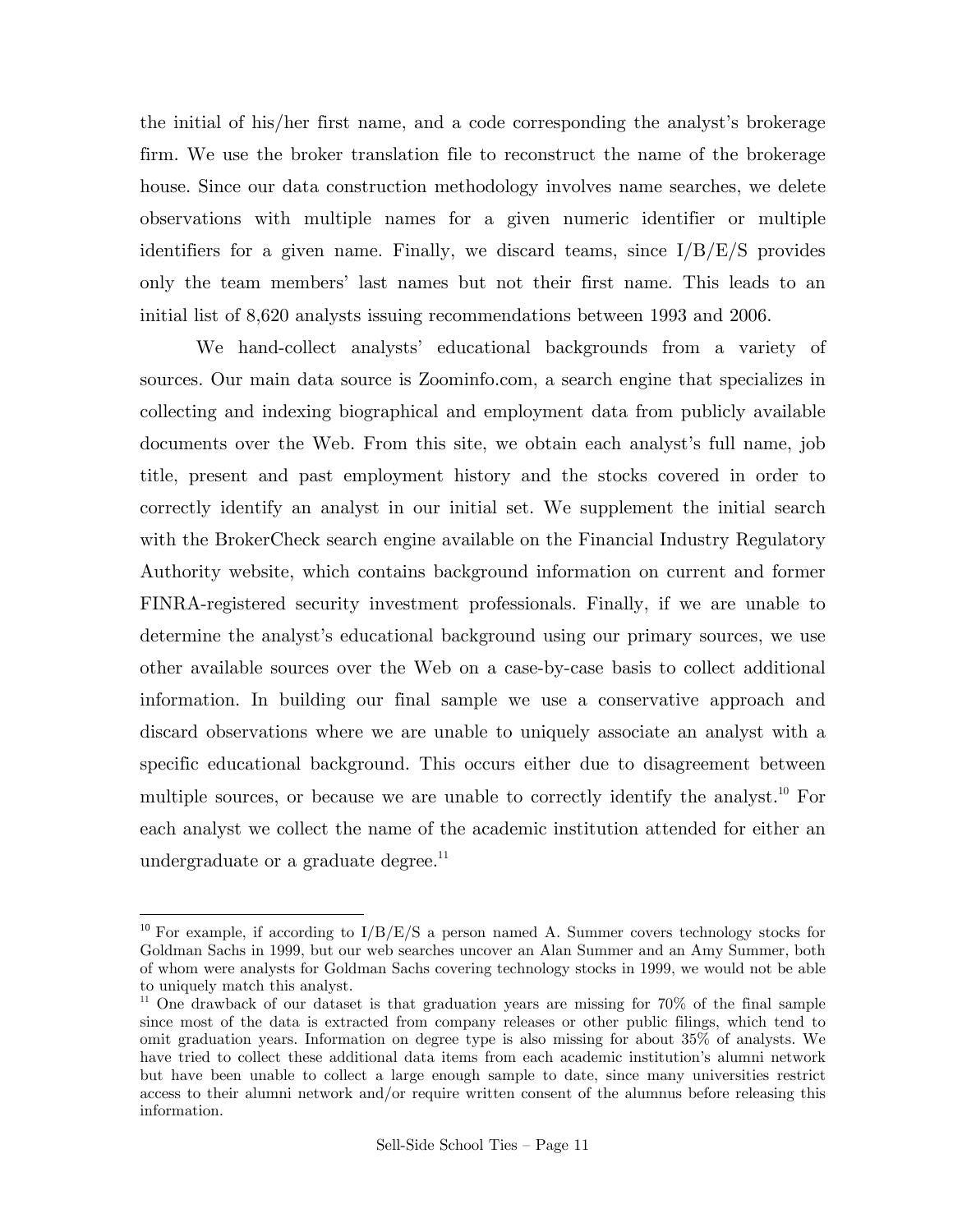Biographical information for boards of directors and senior company officers is provided by Boardex of Management Diagnostics Limited. The data contain relational links among board of directors and other corporate officials. Links in the dataset are constructed by cross-referencing employment history, educational background and professional qualifications. For each firm, we use the link file to reconstruct the annual time series of identities and educational background of board members and senior officers (defined as CEO, CFO or Chairman). The final data contain current and past roles of company officials with start-year and endyear, a board dummy and the academic institution for undergraduate and graduate degree (where available). We hand match institutions from our analyst data and Boardex and create a unique numeric identifier. $^{12}$ 

 Finally, we match the firms associated with all company officials and sellside analysts to accounting and stock return data from CRSP/COMPUSTAT. Our final sample includes educational background data on 1,820 analysts issuing a total of 56,994 recommendations over 5,132 CRSP stocks between October 30th, 1993 and December 20th, 2006.

 Table I reports summary statistics for the matched samples of firms-boardsanalysts. From Panel A, we average 604 analysts and 5,746 recommendations per year, which comprise 23% of the universe of sell-side analysts and 23% of the total number of recommendations per year.<sup>13</sup> Our sample of firms averages  $1,705$  per year, which comprise 74% of total market value of CRSP stocks covered by sellside analysts.

 In Panel B we report summary statistics by firm-year or analyst-year. The typical analyst in our sample covers 14 stocks while the mean coverage per firm is around 5 analysts. The average size percentile is 0.78 while the average book-tomarket percentile in 0.37, reflecting the known fact that analyst coverage tends to

1

<sup>13</sup> Note that in unreported tests we have verified that the characteristics of our sample are very similar to those of the entire database of  $I/B/E/S$  recommendations over this time period (e.g., in terms of the proportion of buys/sells; average calendar-time portfolio returns of all buy recommendations, etc.). Also, as noted earlier, since our approach exploits variation within an analyst's portfolio (i.e., performance on tied versus non-tied stocks), our findings are not simply an artifact of a selected sample of "smart" or skilled analysts.

<sup>&</sup>lt;sup>12</sup> See also Cohen, Frazzini, and Malloy (2007) for additional details on data construction and matching using the BoardEx data.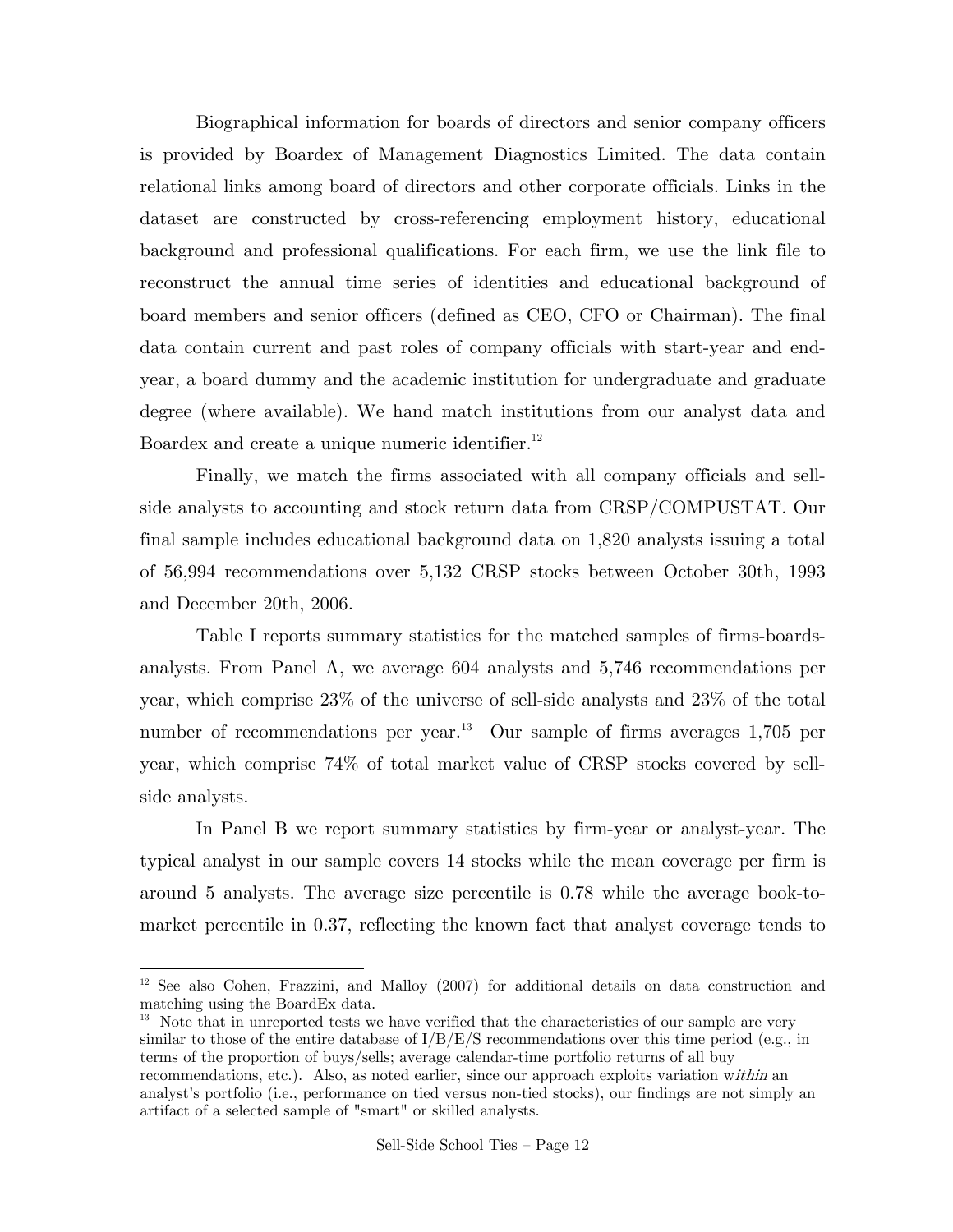be skewed towards larger cap growth stocks.

 Table II reports summary statistics on our sample, broken down by academic institution. Panel A reports the average number of analyst ties to senior corporate officials, while Panel B reports the average number of analyst ties to firm boards of directors. Harvard University accounts for 18.53% of analyst ties to senior officials in our sample, and 18.22% of analyst ties to corporate boards; Ivy League schools in general account for 43.72% of analyst ties to senior officials, and  $48.51\%$  of analyst ties to corporate boards.<sup>14</sup>

#### III. Results: Returns to sell-side recommendations

In this section we examine the stock return performance of recommendations by sell-side analysts on securities to which they have school ties. We formally test the hypothesis that recommendations issued on stocks with school ties outperform recommendations issued on stocks without ties.

To assess the relative performance of sell-side recommendations we use a standard calendar time portfolio approach.<sup>15</sup> We classify a stock as having educational ties to the analyst if he/she attended the same institution of a senior officer (defined as either the CEO, CFO, or Chairman of board) or a board member.

We use the  $I/B/E/S$  numeric recommendation code to assign each recommendation to one of two portfolios: (1) a BUY portfolio consisting of all stocks upgraded relative to the previous recommendation, or initiated, resumed or reiterated coverage with a buy or strong buy rating, and (2) a SELL portfolio, consisting of all stocks downgraded relative to the previous recommendation, initiated, resumed or reiterated coverage with a hold, sell or strong sell rating, or dropped from coverage by the analyst. We also consider a version of both portfolios using only upgrades or downgrades. If the brokerage house does not report a stock as dropped from coverage and a recommendation is not revised or

 $\overline{\phantom{a}}$ 

<sup>&</sup>lt;sup>14</sup> Note that our results are not driven by a few particular schools (e.g., Ivy League), as we show later in the paper.

<sup>&</sup>lt;sup>15</sup> See also Barber, Lehavy, and Trueman (2005), and Barber, Lehavy, McNichols, and Trueman (2005).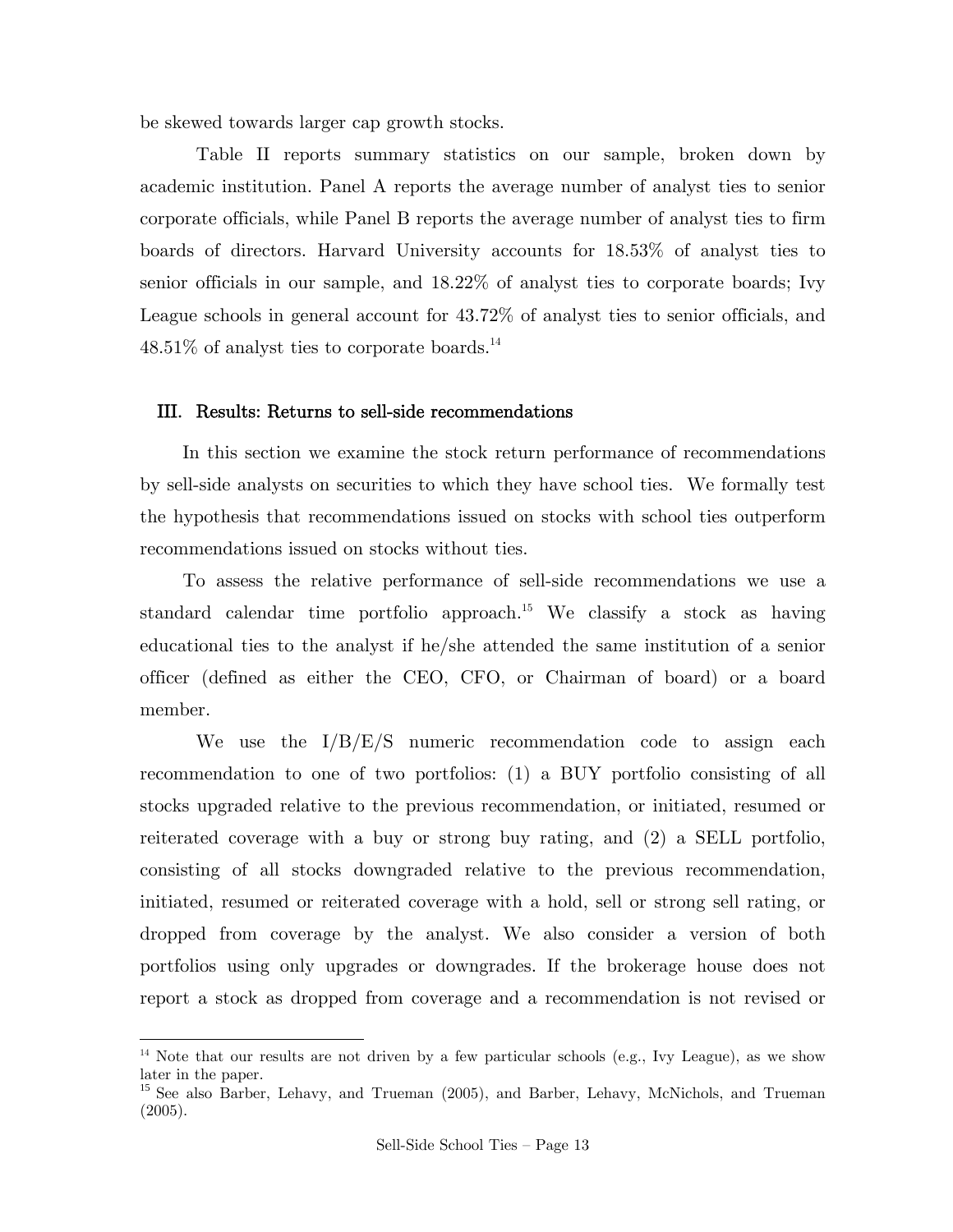reiterated within twelve months, we let it expire.

Our portfolios are constructed as follows. For the BUY portfolio, we begin by identifying each BUY recommendation as described above. For each buy recommendation, we skip a trading day between the recommendation date  $t$  and investment, and purchase the recommended stock at the close of day  $t+1$ . By waiting a trading day we exclude the recommendation-date returns and ensure that the portfolios are based on available information.<sup>16</sup> Each recommended stock remains in the portfolio until it is either downgraded, dropped from coverage, or the underlying recommendation expires. Again, we skip a day between an event that causes a stock to be unloaded and the actual disinvestment: e.g. if a stock is downgraded at date t, we unwind the position at the close of date  $t+1$ . If more than one analyst recommends a particular stock on a given date, then the stock will appear multiple times in the portfolio, once for each recommendation.

Finally, we compute value weighted calendar time portfolios by averaging across analysts, weighting individual recommendations by the analyst's recommendation code. For the BUY portfolio, we reverse-score the recommendation codes so that a Strong Buy is set equal to 5 (instead of 1, as it is in the raw data) and a Strong Sell is set equal to 1, so that a higher weight indicates a relatively more bullish recommendation. We use the exact same method for the SELL portfolio, with the exception that in the final step we use the actual recommendation codes as portfolio weights; i.e., a Strong Buy is set equal to 1 and a Strong Sell is set equal to 5, so that a higher weight indicates a relatively more bearish recommendation.

This approach yields a time series of returns for each portfolio and has the advantage of corresponding to a simple investment strategy of following sell-side recommendations, mimicking both the directional advice and the holding period implied by the timing of the revisions.

For each stock, we compute risk-adjusted ("DGTW") returns as in Daniel et al. (1997) by subtracting the return on a value weighted portfolio of all CRSP

 $\overline{\phantom{a}}$ 

 $16$  I/B/E/S does not provide a time stamp, hence for recommendations issued prior to 9.30am this approach excludes the first two trading-day' returns.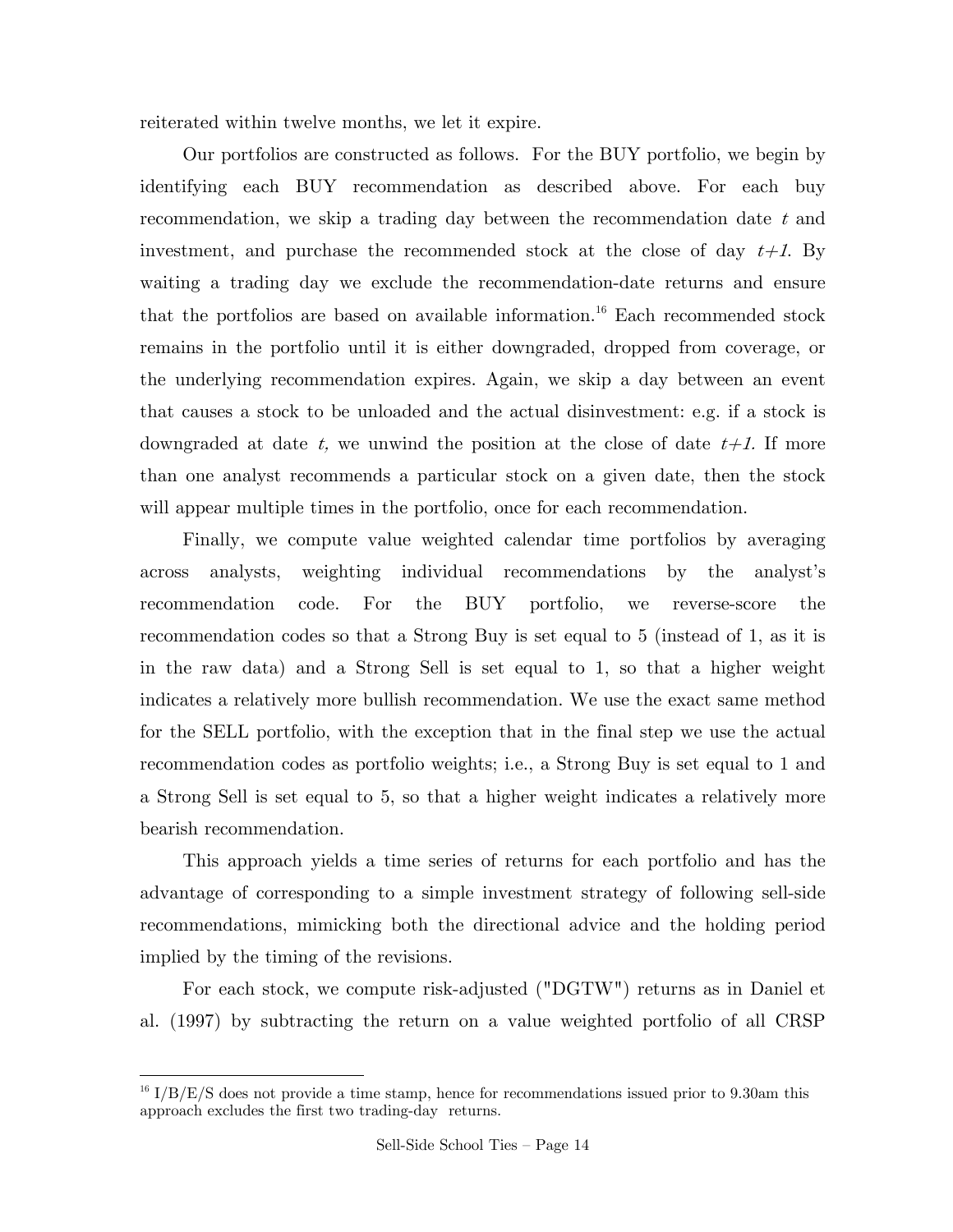firms in the same size, (industry-adjusted) market-to-book ratio, and one year momentum quintile, from the stock's raw return. We update the 125 characteristic portfolios at the end of June of each year using conditional sorts, and adjust the market-to-book ratios using the 48-industry classifications from Ken French's website.<sup>17</sup>

Table III presents calendar time portfolio returns for our sample of BUY recommendations, and illustrates one of our main results. BUY recommendations with school ties earn 1.49% per month in raw returns, while BUY recommendations without school ties earn 1.04%. A long/short portfolio which purchases stocks after BUY recommendations by school-tied analysts and shorts stocks after BUY recommendations by non-school-tied analysts earns 45 basis points per month ( $t=3.87$ ), which translates into an annual premium of 5.40%. This long/short portfolio has the advantage that it conditions on the signal of the recommendation (BUY in both cases), and so isolates solely the school-tie premium portion of the analysts' recommendations. If we restrict the sample to ties to senior officials only (rather than to senior managers or anyone on the board of directors), the return on this long-short portfolio increases to 55 basis points per month  $(t=3.75)$ . The risk-adjusted abnormal returns are given in the third and fourth columns of Table III. The buy recommendations on stocks without school ties earn basically a zero abnormal return. In contrast, the buy recommendations on stocks where the analyst has school ties continue to outperform in abnormal returns, resulting in the school-tied premium being largely unaffected by the other return determinants (40 basis points,  $(t=4.63)$ ).

The last two columns of Panel A report portfolio returns for the subset of upgrades only (i.e., upgrades to buy or strong buy only, excluding initiations and reiterations). The long-short portfolio of tied minus untied upgrades again earns large returns, ranging from 29 to 37 basis points per month over the full sample period.

Panel B of Table III presents results for the sample of SELL recommendations. Column 2 of Panel A indicates that we are unable to reject the

 $\overline{\phantom{a}}$ 

 $^{17}$ http://mba.tuck.dartmouth.edu/pages/faculty/ken.french/data\_library.html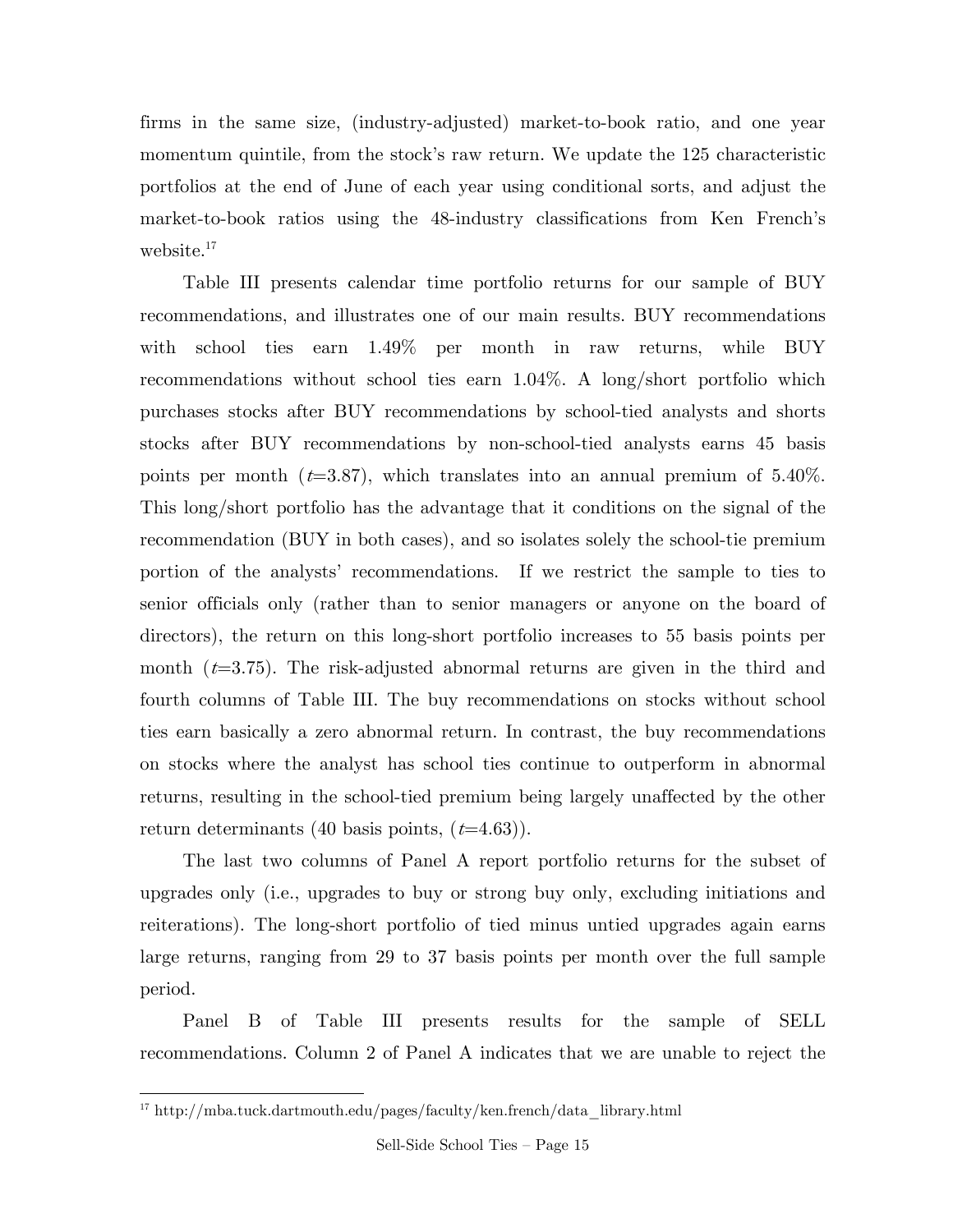hypothesis of no difference between the raw returns of sell recommendations by analysts with school ties and those without. The next two columns extend these findings to DGTW-adjusted returns. For the sample of analysts with links to the board of directors, the returns on sell recommendations by analysts with school ties are actually significantly higher than those by analysts without ties. However, this result is not robust to the subsample of downgrades, or the subsample of ties to senior officials; the magnitude on the long-short portfolio is also fairly modest.

 Overall, our calendar time portfolio tests on the buy recommendations of linked analysts reveal an economically and statistically significant channel through which analysts produced superior recommendations. Our results on sell recommendations suggest that either this information advantage does not extend to negative information, or that incentives not to reveal such negative information are strong.

### IV. Mechanism

 Our results on the outperformance of buy recommendations by analysts with school ties suggest a statistically and economically important channel for the transfer of private information. In this section we explore possible hypotheses regarding the manner in which this information might be conveyed, the impact of school ties on analyst status, and the types of information being transferred across these networks.

 As noted above, our main test to distinguish between direct information transfer as the driver of our findings versus superior assessments of managerial quality is to split the sample pre- and post-Reg FD. The pre-Reg FD period was allegedly a time period plagued with problems of selective disclosure between firms and equity analysts, and the law put in place was expressly designed to curb these practices. Table IV shows that the large returns to school ties on buy recommendations are concentrated in the pre-Reg FD period (68 basis points per month, or  $8.16\%$  ( $t=4.36$ ) per year, pre-Reg FD for the long-short portfolio return, compared to only 14 basis points  $(t=0.84)$  post-Reg FD). The average monthly difference between the long-short portfolio returns in the two periods is large, 55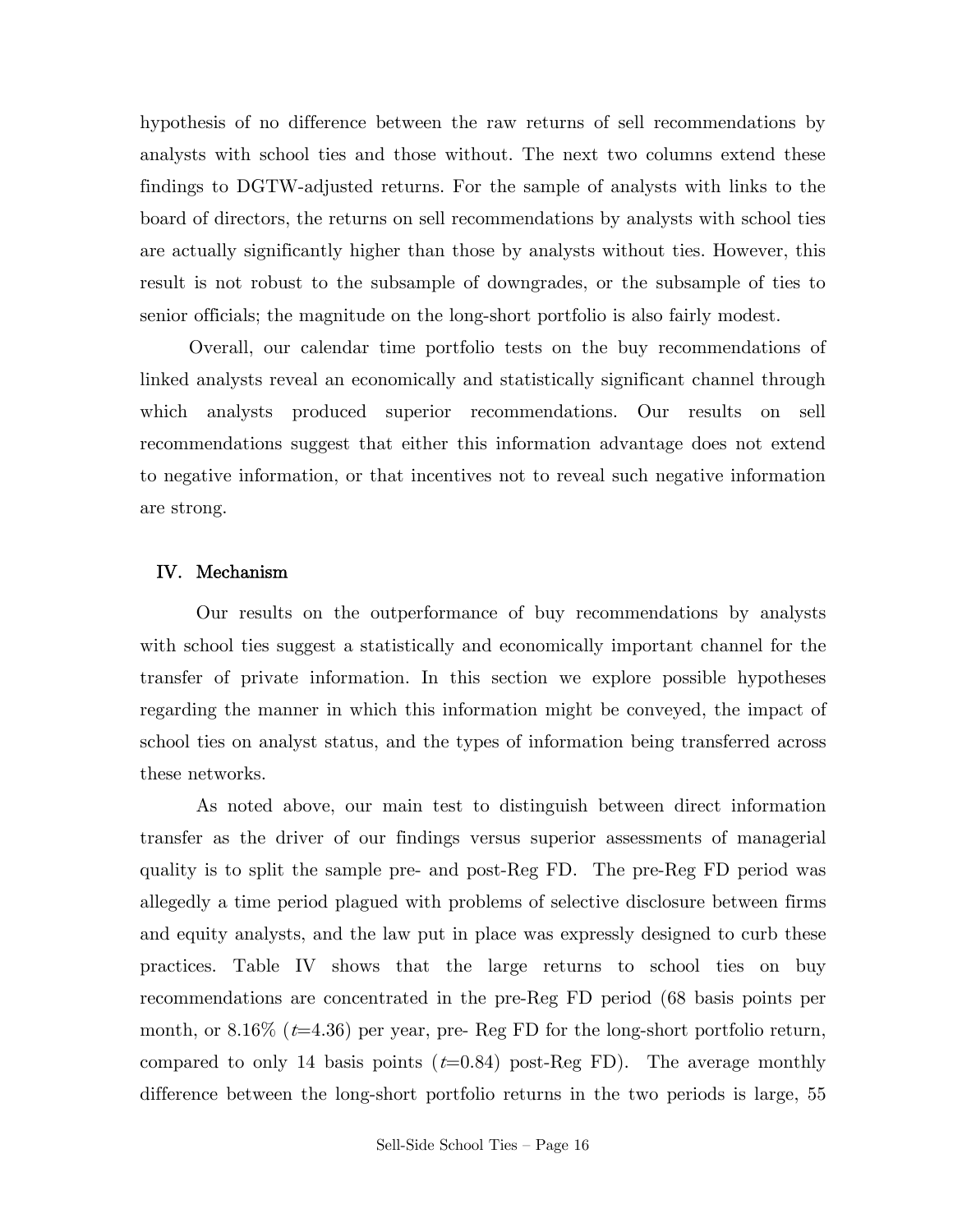basis points, and statistically significant  $(t=2.38)$ . Table V reports results for sell recommendations, splitting the sample in the same way; not surprisingly given our earlier results on sells, we find no significant differences between the two periods for sell recommendations.

The motivation expressed by the SEC in their release<sup>18</sup> on Regulation FD suggests that the school ties we identify in our tests are exactly the sort of private information channel between firms and analysts that the regulation was designed to address. The fact that our results are significantly weaker in the post-Reg FD period suggests that the regulation was effective in curbing the apparent information advantage that analysts gain through their school networks.

 To test this idea more formally, we employ panel regressions of returns on buy recommendations on a connection dummy variable, a post-Reg FD dummy variable, an interaction term (connected\*post-Reg FD), and a host of firm, broker, and analyst-level control variables. The dependent variables are either returns (Ret) or abnormal returns (Xeret), where indicated; abnormal returns are daily DGTW-adjusted returns. Control variables include: a measure of analyst experience, equal to the number of years an analyst has been making recommendations on  $I/B/E/S$ ; an affiliation dummy, equal to one if the analyst is employed by a bank that has an under-writing relationship with the covered firm<sup>19</sup>; an All-Star dummy variable, equal to one if the analyst is listed as an "All-Star" in the October issue of Institutional Investor magazine in that year<sup>20</sup>; a measure of brokerage size, equal to the total number of analysts that work for a given analyst's brokerage house; and fixed effects for recommendation month and industry, where indicated. Regressions are run daily, but the coefficients reported in Table VI are converted to represent monthly returns (in percent); all standard errors are adjusted for clustering at the recommendation month level.

 Table VI reports the regression results. Columns 1-3 show that the coefficients on the connection dummy variables are positive, significant, and of the

1

<sup>&</sup>lt;sup>18</sup> Selective Disclosure and Insider Trading, SEC Release Nos. 33-7881, 34-43154, IC-24599, 65 Fed. Reg. 51716 (Aug. 24, 2000).

 $19$  The list of affiliated analysts is from Ljungqvist at al. (2006).

<sup>&</sup>lt;sup>20</sup> The list of "all-star" analysts is from Ljungqvist at al.  $(2007)$ .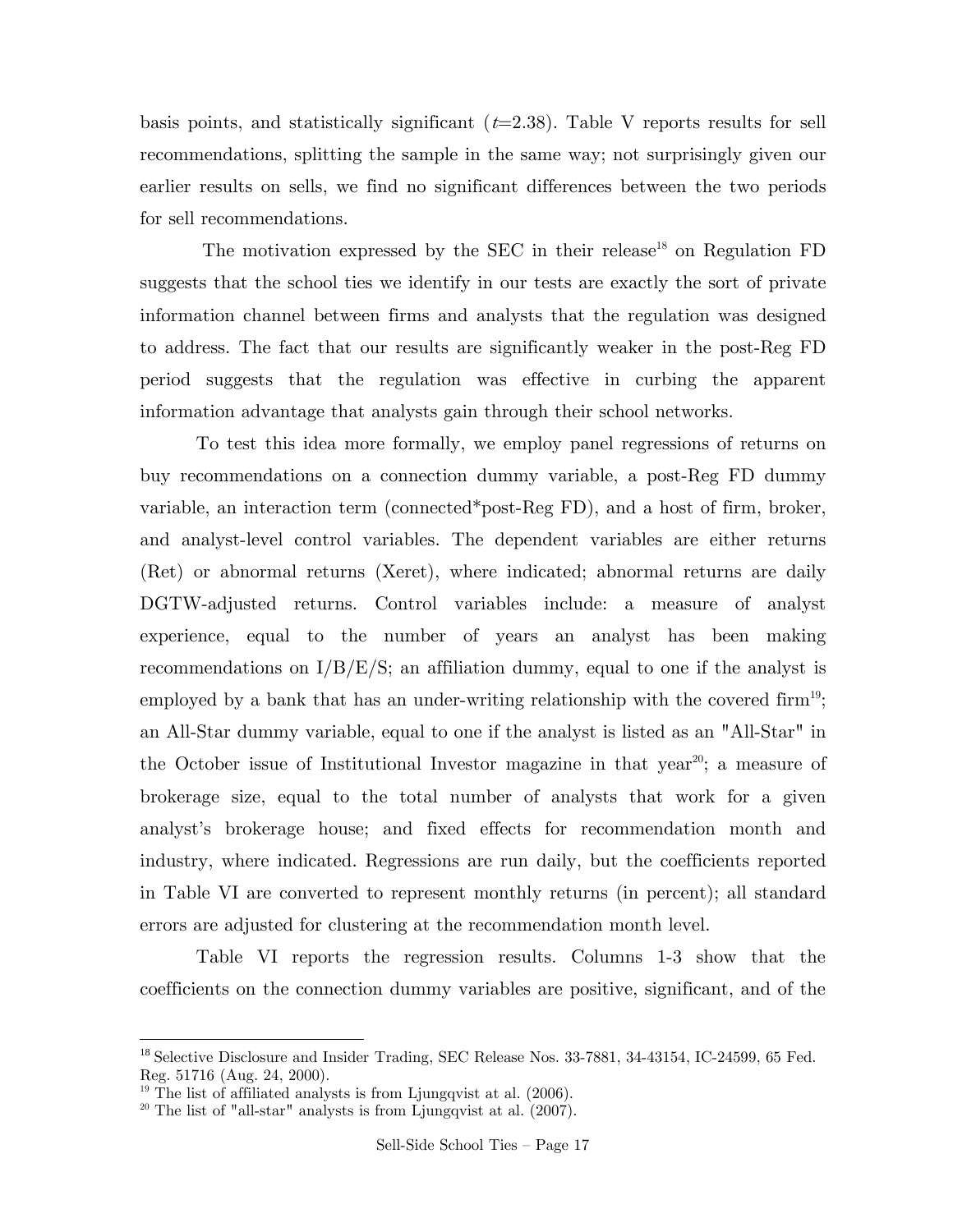same order of magnitude as the return results from the portfolios (between 32-48 basis points per month), again indicating that buy recommendations by analysts with school ties earn significantly higher returns than those by analysts without such ties. Columns 4-6 report similar results when excess returns are used as the dependent variable instead of raw returns, and when industry fixed effects and analyst-level controls are included in the regressions.<sup>21</sup>

 Columns 7-9 present the key test of the impact of Reg FD on the school-tie return premium. We include a post-Reg FD dummy variable plus an interaction term (Conn. Either\*post-Reg FD) designed to capture the effect of school ties in the post-Reg  $FD$  time period.<sup>22</sup> Consistent with the results from our portfolio tests, we find that the coefficient on the interaction term is strongly negative and significant, while the combined effect (i.e., [Conn. Either\*post- $Reg$  | [Connected to Either]) is small (10bp=-42bp+52bp, from Column 8) and insignificant (F-statistic of 1.18), indicating that the school-tie premium is largely absent in the post-Reg FD period. Column 9 reports results from the exact same test, but for the subset of analysts that are in the sample both pre- and post-Reg FD. This is to control for a possibility that connected analysts may for some reason leave the sample post-Reg FD. The results are virtually identical on this sample of analysts.

 In summary, all of our findings indicate that Regulation FD had a large impact on the school-tie premium that we identify in this paper, suggesting that the most likely mechanism driving the superior performance of analysts on their school-tied recommendations is direct information transfer.<sup>23</sup>

<u>.</u>

<sup>&</sup>lt;sup>21</sup> Replacing raw returns (Column 1) as the dependent variable with abnormal returns (Column 4) results in the constant term becoming insignificant, which indicates that the DGTW characteristicadjustment does a good job of capturing most of the unexplained variation in daily returns.

 $22$  We exclude month fixed effects in these regressions because the model cannot be estimated with a post-Reg FD dummy and month fixed effects jointly (as they are collinear).

 $\frac{p}{23}$  Note that Cohen, Frazzini, and Malloy (2007) do not find a large impact of Reg FD on the return premium that mutual fund managers earn on their school-connected stocks relative to their nonconnected stocks. This could be due to a different mechanism at work in the case of mutual fund managers. It could also be due to the fact that equity analysts were under intense scrutiny during this time period, not only as a result of Reg FD, but also due to alleged conflicts of interest that led to several new policy measures being enacted by the SEC, NASD, and NYSE, and which culminated in the Global Settlement of 2003.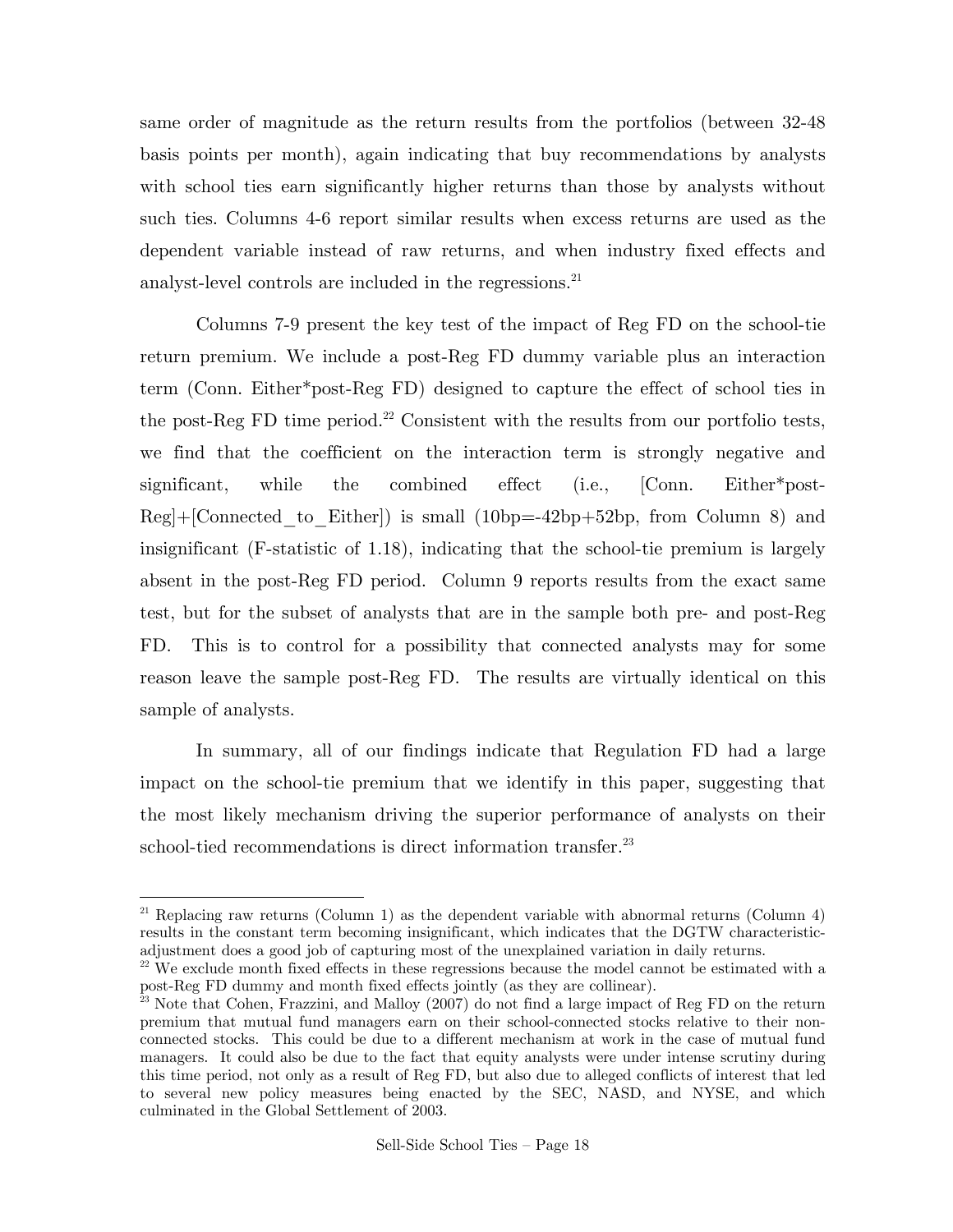Another way to quantify the value of the social networks we isolate in this paper to the analyst is to test the extent to which school ties predict the probability of that analyst's becoming an All-Star. As in our prior tests, All-Star status is defined as being listed as an "All-Star" in the October issue of Institutional Investor magazine in a given year. All-Star status is a sought-after designation among analysts, and is typically associated with higher-compensation (Stickel  $(1992)$ )<sup>24</sup> To assess the predictive power of an analyst's network, we regress a dummy variable for All-Star status in a given year on the average number of school ties per analyst per year (Num Conn) plus a host of control variables at the analyst- and stock-level. The dependent variable is a dummy variable equal to one if the analyst was voted as an All-Star analyst for that year. We employ a similar set of control variables as in Table VI, with the exception that affiliation status is now measured as the average percentage of stocks (over the year) in an analyst's portfolio that have an underwriting relationship with the analyst's brokerage. Plus we also include a control variable for covered firm size, equal to the average size of the firms covered by the analyst in that year. All observations are at the analyst-year level; fixed effects at the year and analyst level are included where indicated, and all standard errors are adjusted for clustering by year.

 Table VII reports the coefficient estimates from these predictive regressions. Columns 1-5 are OLS panel regressions, while Column 6 is a probit regression where coefficient estimates are the marginal effects on the probability of being an All-Star. Columns 1-3 indicate that the number of school ties (to senior officers, to members of the board, or to either) are a strong positive predictor of the likelihood of being an All-Star. The coefficient on connections in Column 3 implies that a 2 standard deviation move in connectedness through school ties more than doubles the probability of being an All Star, from 9.2% to 20.1%. Columns 4 and 5

1

<sup>&</sup>lt;sup>24</sup> Stickel (1992) shows that All-Star analysts also produce more accurate earnings forecasts than other analysts, suggesting a link between reputation and performance. Interestingly, in unreported tests we find that the All-Star analysts in our sample do not outperform other analysts on their buy/sell recommendations; this result is consistent with prior evidence (see Groysberg et al. (2008), footnote 27) that finds no relation between All-Star status and stock returns, except at very short windows surrounding recommendation changes.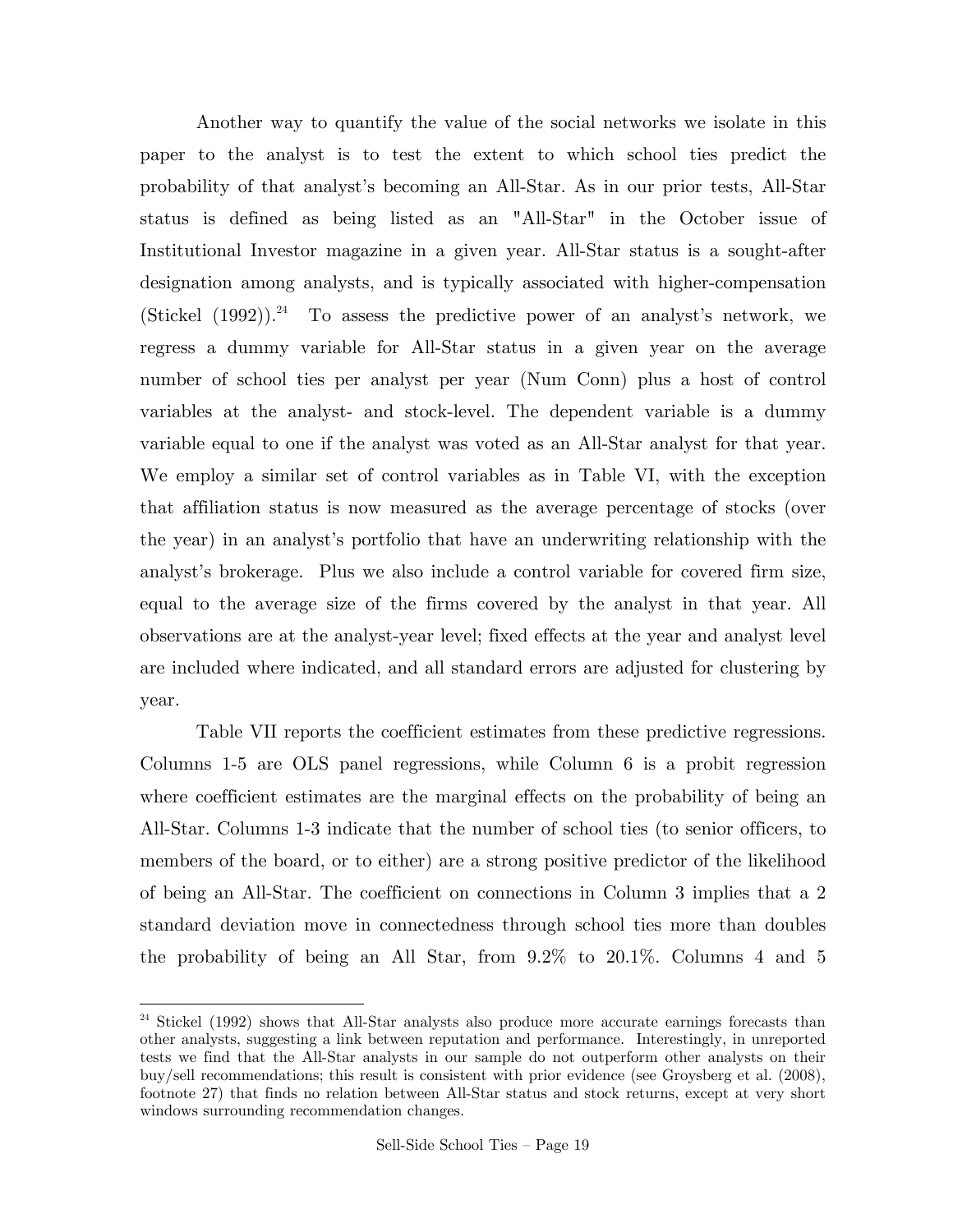illustrate the effect of Reg FD on this result: we include a post-Reg FD dummy variable plus an interaction term (Conn. Either\*post-Reg FD) designed to capture the predictive impact of the number of school ties on All-Star status in the post-Reg FD time period. $25$  Once again the interaction term is strongly negative, and the combined effect ([Conn. Either\*post-Reg FD]+[Num. Conn. to Either]) is close to zero and insignificant, indicating that the number of school ties have no effect on being an All-Star in the post-Reg FD period. The fact that school ties predict All-Star status only before the imposition of Reg FD further highlights the value of social networks precisely during those times when selective disclosure is least inhibited.

 We also construct an out-of-sample test of the impact of Reg FD by replicating our results in the United Kingdom, where there was no such regulation enacted at this time. Again we form buy-sell portfolios of linked and non-linked recommendations, but we now restrict our analysis to UK-listed stocks for which we have analyst recommendations on I/B/E/S and available educational background information on both the analyst and the senior officers of the firm.<sup>26</sup> Table VIII shows that over the entire sample period, we again find a large schooltie return premium on buy recommendations for UK-listed stocks: a long-short portfolio that purchases linked buy recommendations and shorts non-linked buy recommendations earns 187 basis points per month  $(t=2.79)$  in raw returns, and 167 basis points per month  $(t=2.20)$  in abnormal returns. Again we find no significant school-tie premium on sell recommendations. However, unlike in the US, we see no significant difference in the school-tie premium on buy recommendations between the pre- and post-Reg  $FD$  time periods.<sup>27</sup> The point

<u>.</u>

 $25$  Again we do not include year fixed effects in these specifications, because the model cannot be estimated with year fixed effects and the post Reg FD dummy variable included together. We do include analyst fixed effects in Columns 5 and 6.<br><sup>26</sup> Analogous to our US sample, we collect educational data on  $I/B/E/S$  analysts issuing

recommendations on stocks traded in the UK, as defined by the I/B/E/S country exchange code. We hand matched firms from the Boardex sample to  $I/B/E/S$  using company names. Daily returns (in local currency) are from Factset. Market equity and book equity are from Compustat Global. Note that the coverage of our sample is sparse for non-US data: By requiring educational information on I/B/E/S analysts covering UK stocks, we limit our sample to an average of approximately 30 analysts, 77 stocks, and 175 recommendations per year over the 1993-2006 time period.

 $27$  For brevity we only report results for links to senior management, and for raw returns (in Panel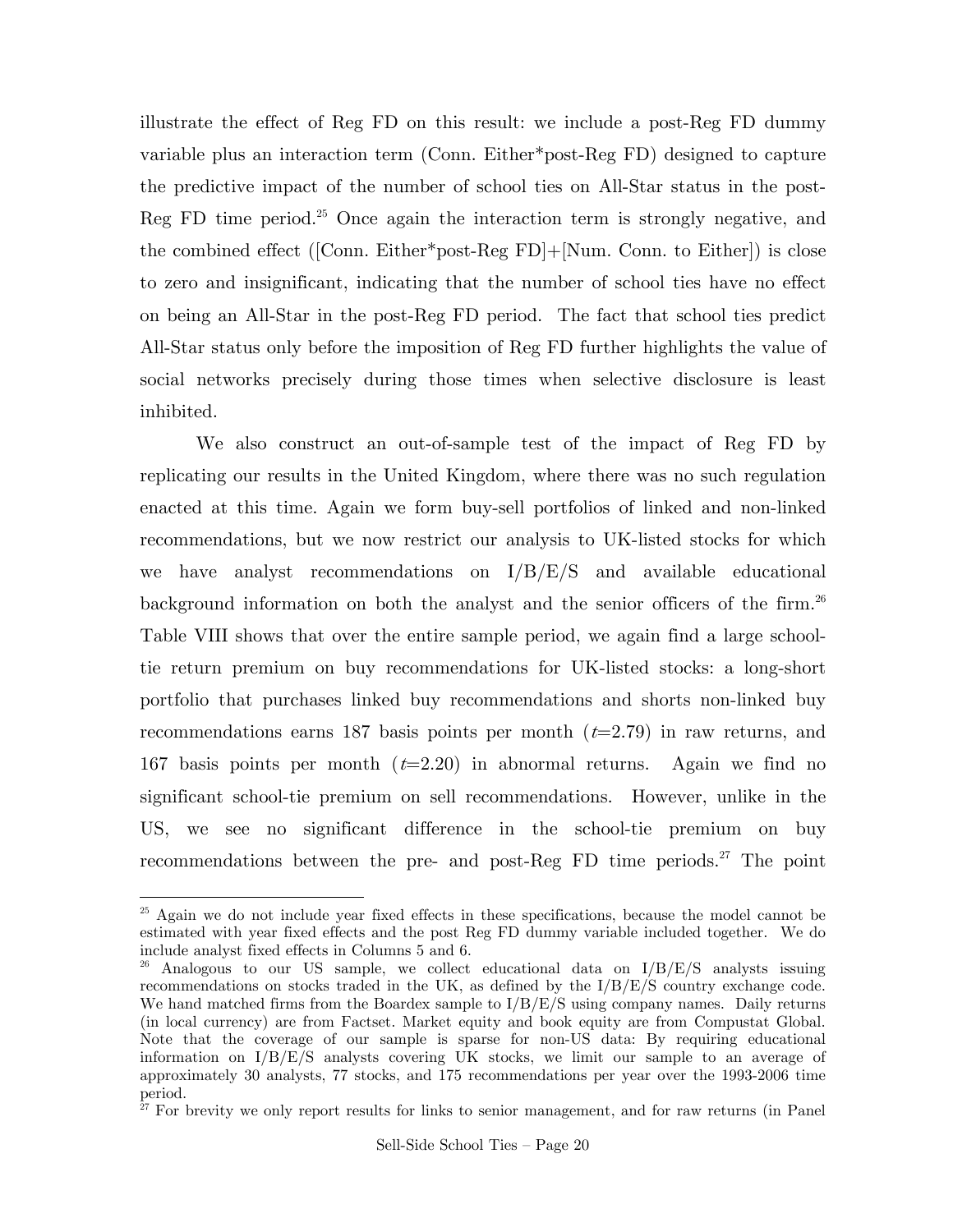estimates of the school-tie premium are actually slightly higher (although not significantly) in the post Reg FD time period. This gives confirming evidence that the Reg FD effect we find in the main (US) sample is in fact driven completely by this new regulation against selective disclosure. In the absence of regulatory change, school ties continue to confer significant benefits to analysts.

 In order to better understand the type of information being transferred across the networks, we also examine the relative forecast accuracy of analysts with school ties, under the hypothesis that the information advantage gained by linked analysts is specifically related to information that would allow an analyst to better predict earnings per share numbers reported by firms. In unreported results, we find no significant differences in relative forecast accuracy (or relative forecast optimism) between the forecasts of analysts with school ties and those without.<sup>28</sup> These results suggest that the school-tie return premium we document in Section III is unlikely to relate to information obtained about future earnings per share numbers. In unreported tests we also look at the propensity of buys among school tied and non tied firms that later announce a merger, as well as merger-relatednews return decompositions, and find little difference, suggesting that the passing of merger-related information is unlikely to fully explain our findings.

### V. Robustness

1

In this section we perform a variety of robustness checks. First we compute event-time cumulative abnormal returns (CAR) for our various categories of stock recommendations. Abnormal returns are defined as DGTW characteristic-adjusted returns. Table IX reports event-time CARs for upgrades and downgrades only, broken down by school ties and time period. These event-time results, which we

B). Results are very similar for the full set of specifications used earlier. 28 Following Malloy (2005) and Clement (1999) and using 1- and 2-year ahead earnings forecasts drawn from the I/B/E/S Detail File, we run Fama-MacBeth cross-sectional regressions of demeaned absolute forecast error  $(DAFE)$ , proportional mean absolute forecast error  $(PMAFE)$ , and relative optimism (*OPT*) on a variety of analyst characteristics plus a dummy variable equal to one if the analyst is linked to the board of directors or a senior officer of the firm being covered. Although the sign on the dummy variables in the DAFE and PMAFE regressions is consistently negative (indicating that linked analysts are more accurate), the coefficients are generally insignificant. These results are available on request.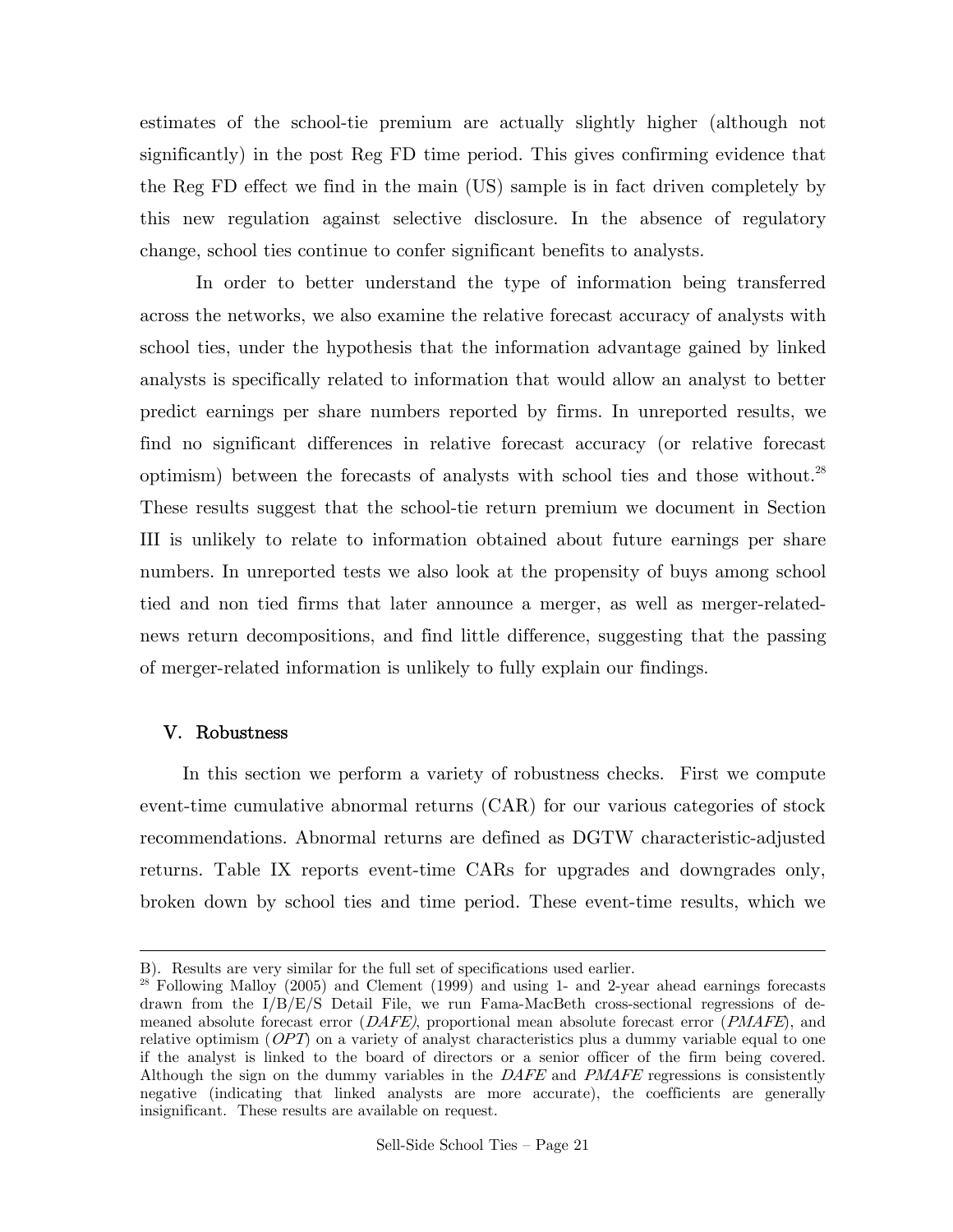also plot in Figures 2 to 4 are consistent with the findings from our calendar time portfolio tests. Over the full sample period, upgrades by analysts with school ties earn a premium of 35 basis points over other upgrades in the 2 days around the event, and a premium of almost 400 basis points over the calendar year after the recommendation change. In the pre-Reg FD period, this premium increases to over 700 basis points over the calendar year after the change. Figures 2 and 3 show that much of the upgrade return premium associated with school ties is concentrated between 60 and 250 days after the recommendation, suggesting that whatever information these linked analysts obtain does not get revealed into prices until several months after the recommendation change.

Table IX and Figures 2 to 4 also paint a consistent picture of the differential impact of sell recommendations by our two types of analysts. As with the calendar time portfolio tests, our event time results indicate that the performance of sell recommendations by linked analysts is not significantly different from our control sample of non-linked sell recommendations.

Table X presents a series of robustness checks designed to ensure that our results are not driven by particular types of analyst, firms, or academic institutions. In general, our results are robust to a variety of breakdowns; further, our findings are typically concentrated in precisely those areas where one might expect information asymmetry to be most pronounced, and hence the return premium associated with school ties to be largest. For example, Panel A of Table X shows that the long-short portfolio return of linked buy recommendations minus non-linked buy recommendations earns 89 basis points per month in a subsample of small stocks (below the NYSE median market capitalization) over the full sample period, and 144 basis points per month in the pre-Reg FD period.

Panel B presents a series of breakdowns by type of analyst. First we separate affiliated and unaffiliated analysts. The long-short portfolio return of linked buy recommendations minus non-linked buy recommendations of non affiliated analysts earns 44 basis points per month over the entire sample, 67 basis points per month in the pre-Reg FD period and an insignificant 13 basis points post reg-FD. Returns for affiliated analysts are similar in magnitude but insignificant. Splitting the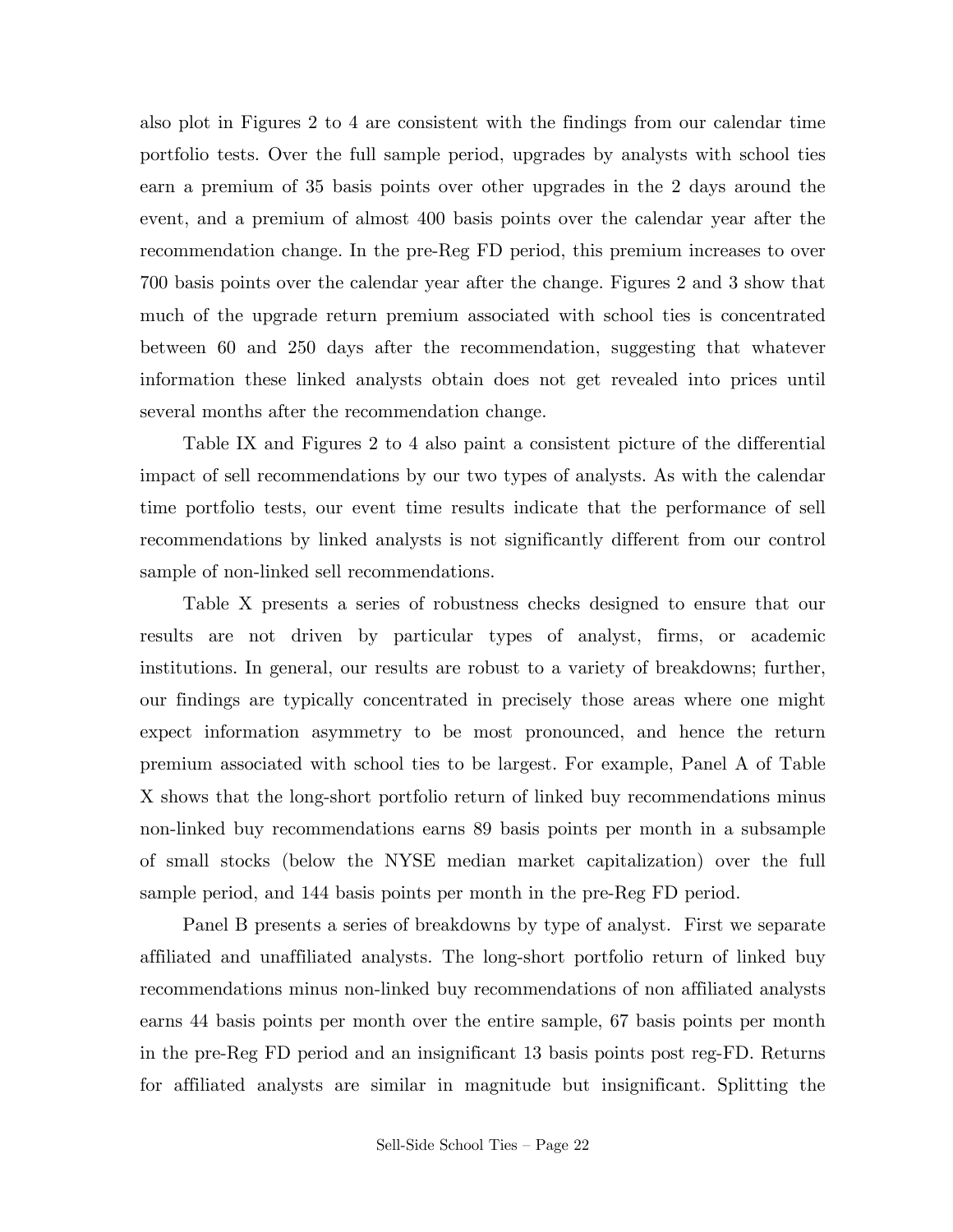sample by the size of the brokerage house, the connection premium appears concentrated in those analysts at the larger brokerage houses.

Panel C shows that our results are not driven by a particular type of academic institution. Although the school-tie premium is larger among Ivy League institutions (57 basis points per month compared to 36 basis points for Non-Ivy League institutions, over the full sample period), it is large and significant for both sets of schools. School adjusted returns, defined as the raw return minus the average return of a portfolio of all firms where at least a senior official (CEO, CFO or Chairman) or a board member received a degree from the same institution, are similar to our full sample results in Table III, indicating that individual school effects do not drive our results. Finally, as with our earlier findings, the results for sell recommendations are mixed, and generally insignificant.

## VI. Conclusion

 In this paper we investigate information dissemination in security markets. We use the recommendations of sell-side equity analysts as a laboratory to study the impact of social networks on agents' ability to gather superior information about firms. In particular, we test the hypothesis that analysts' school ties to senior corporate officers impart comparative information advantages in the production of analyst research. Our main result is that equity analysts outperform on their stock recommendations when they have an educational link to that company. A simple portfolio strategy of going long the buy recommendations of analysts with school ties and going short the buy recommendations of analysts without ties earns returns of  $5.40\%$  per year in the full sample.

 This result suggests that analysts' social networks facilitate the direct transfer of information, or alternatively that these networks simply allow analysts to better assess managerial quality. In order to distinguish between these two hypotheses, we exploit a regulation introduced during our sample period explicitly aimed at blocking the former mechanism of selective information transfer: Regulation FD, instated by the SEC in October of 2000. We find a large effect of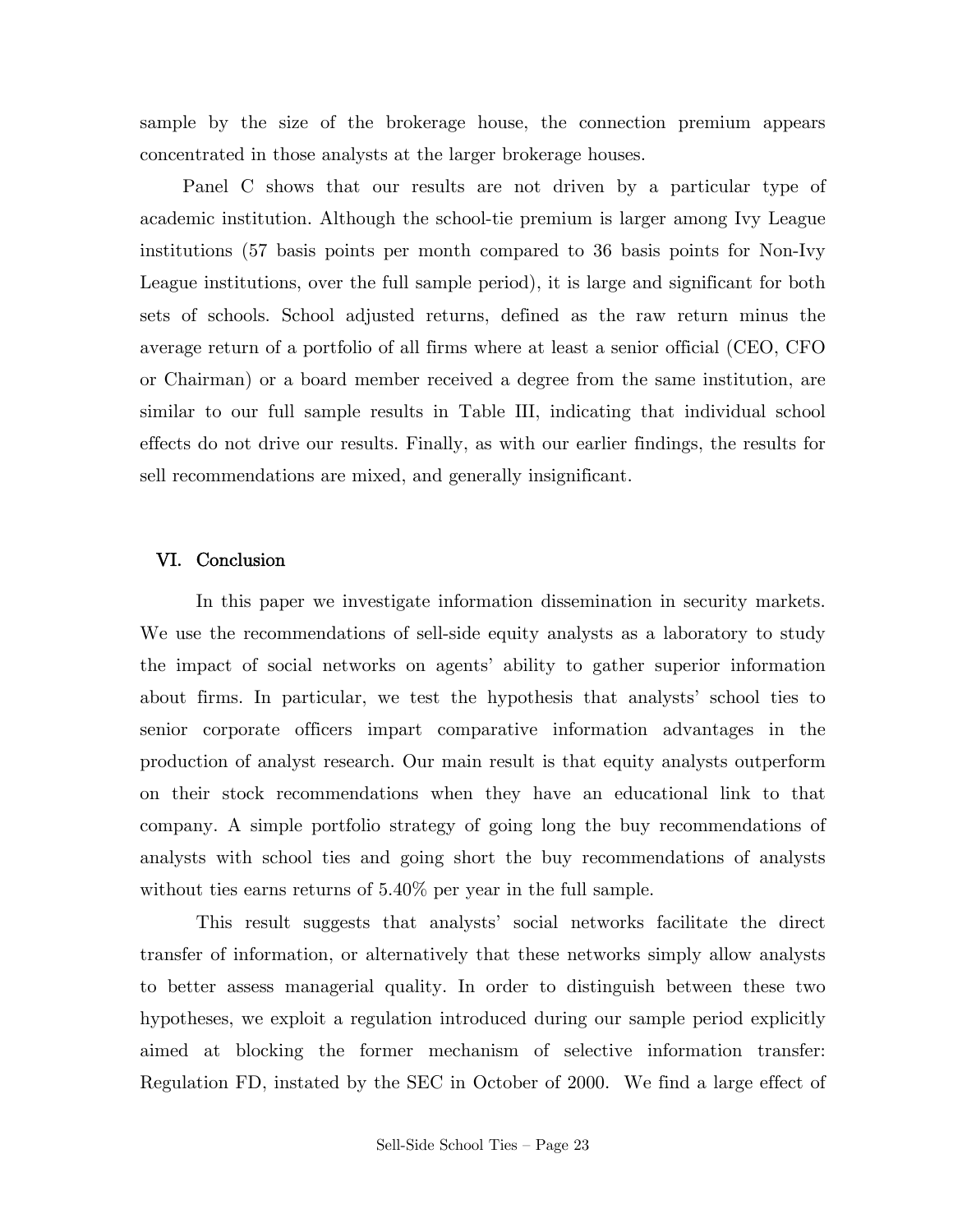the law: pre-Reg FD the return premium from school ties is 8.16% per year, while post-Reg FD the return premium is nearly zero and insignificant. A similar test in the UK, which did not experience a change in the disclosure environment at this time, reveals a large and significant school-tie premium for buy recommendations over the entire sample period, both pre- and post-2000.

 Taken together, our findings suggest that agents in financial markets can gain informational advantages through their social networks. In addition, laws designed to block these types of information pathways can be effective in curbing selective disclosure. The magnitude of our results indicates that informal information networks are an important, yet under-emphasized channel through which private information gets revealed into prices. Identifying the types of information transferred across social networks and the extent to which social networks are important in other information environments can provide us with a richer understanding of information flow, and price evolution, in security markets.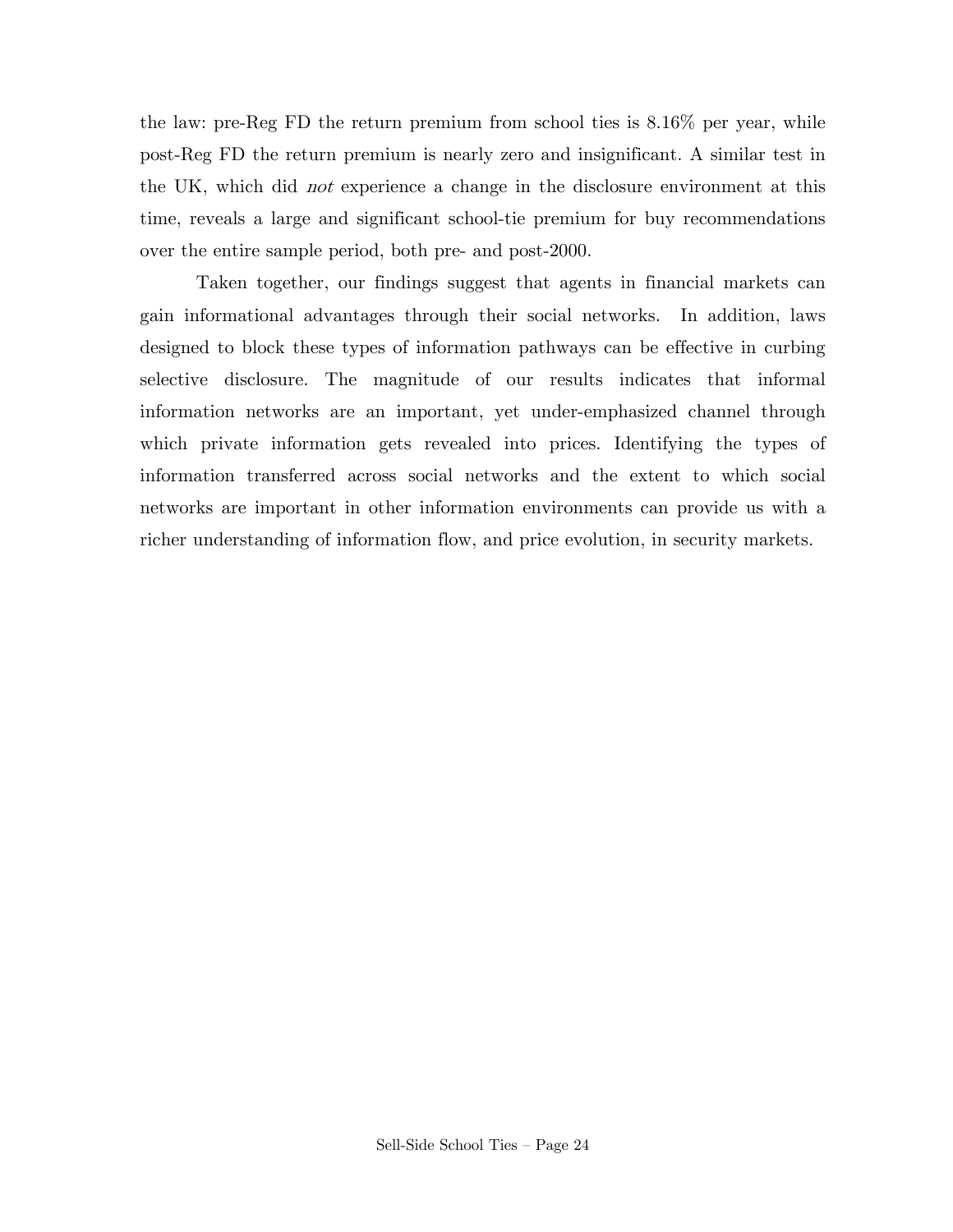### References

- Agrawal, Anup, Sahiba Chadha and Mark A. Chen, 2006, Who is afraid of Reg FD? The behavior and performance of sell-side analysts following the SEC's Fair Disclosure Rules, Journal of Business 79, 2811-2834.
- Barber, Brad, Reuven Lehavy, and Brett Trueman, 2005, Comparing the stock recommendation performance of investment banks and independent research firms, Journal of Financial Economics, forthcoming.
- Barber, Brad, Reuven Lehavy, Maureen McNichols, and Brett Trueman, 2001, Can investors profit from the prophets? Security analyst recommendations and stock returns, Journal of Finance 56, 531-564.
- Barber, Brad, Reuven Lehavy, Maureen McNichols, and Brett Trueman, 2003, Reassessing the returns to analysts' stock recommendations, Financial Analysts Journal 59, 88-96.
- Barber, Brad, Reuven Lehavy, Maureen McNichols, and Brett Trueman, 2005, Buys, holds, and sells: The distribution of investment banks' stock ratings and the implications for the profitability of analysts' recommendations, Journal of Accounting and Economics, forthcoming.
- Chevalier, Judith, and Glenn Ellison, 1999, Career concerns of mutual fund managers, *Quarterly Journal of Economics* 114, 389-432.
- Cohen, Lauren, Andrea Frazzini, and Christopher J. Malloy, 2007, The small world of investing: Board connections and mutual fund returns, Working paper, Yale University.
- Conyon, Martin J., and Mark R. Muldoon, 2006, The small world of corporate boards, Journal of Business Finance and Accounting 33, 1321-1343.
- Davis, Gerald F., 1991, Agents without principles? The spread of the poison pill through the inter-corporate network, Administrative Science Quarterly 36, 583-613.
- Faccio, Mara, 2006, Politically connected firms, *American Economic Review* 96, 369-386.
- Fisman, David, Ray Fisman, Julia Galef, and Rakesh Khurana, 2006, Estimating the value of connections to Vice-President Cheney, Working paper, Columbia University.
- Gintschel, Andreas and Stanimir Markov, 2004, The effectiveness of Regulation FD, Journal of Accounting and Economics 37, 293-314.

Gleason, Cristi A., and Charles M. C. Lee, 2003, Analyst forecast revisions and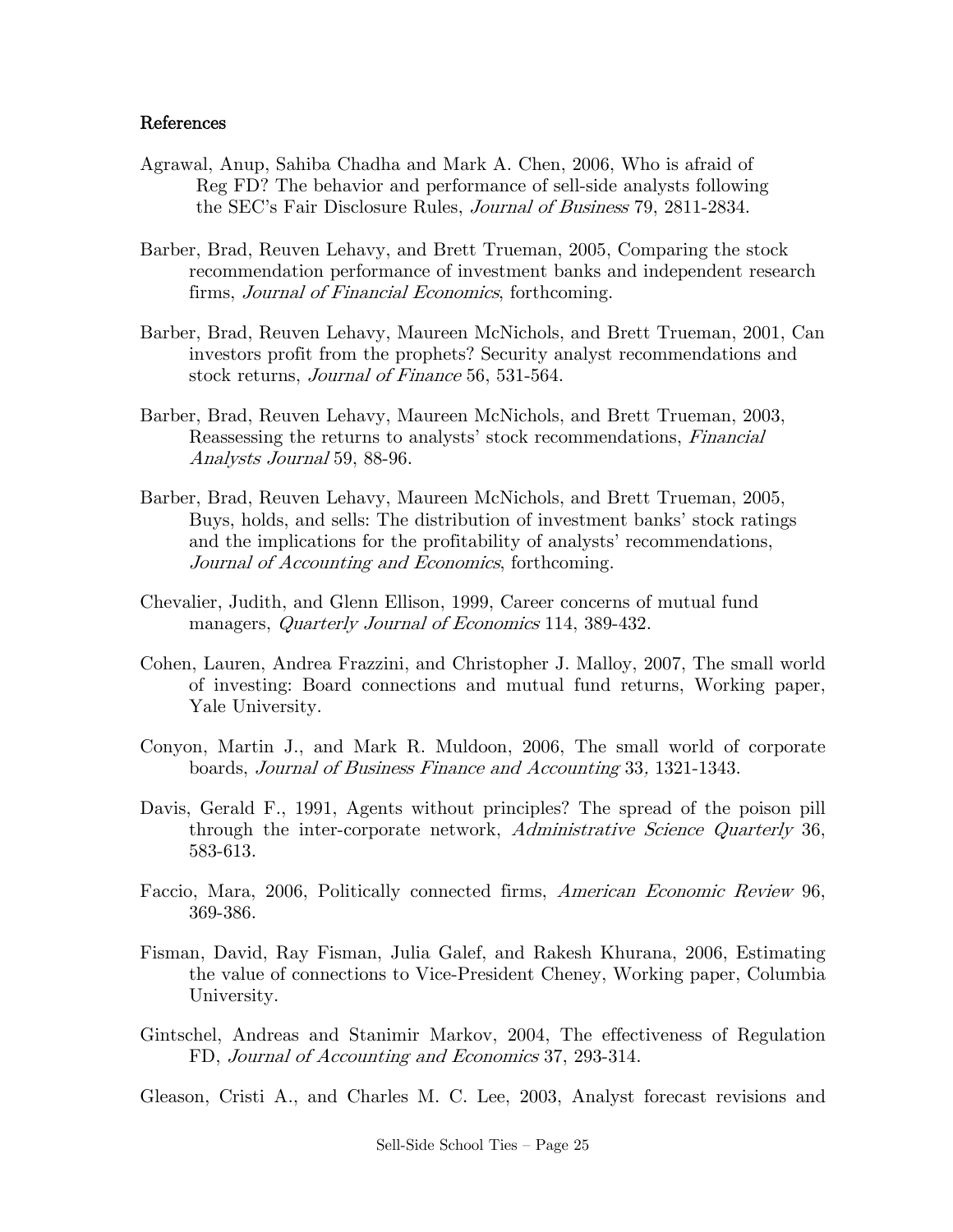market price discovery, The Accounting Review 78, 193-225.

- Groysberg, Boris, Paul Healy, Craig Chapman, Devin Shanthikumar, and Yang Gui (2007), Do buy-side analysts out-perform the sell-side?, Working paper, Harvard University.
- Groysberg, Boris, Paul Healy, and David Maber (2008), What drives (and does not drive) financial analyst compensation?, Working paper, Harvard University.
- Hallock, K. F., 1997, Reciprocally interlocking board of directors and executive compensation, Journal of Financial and Quantitative Analysis 32, 331-344.
- Haunschild, Pamela R., 1993, Interorganizational imitation: The impact of interlocks on corporate acquisition activity, Administrative Science Quarterly 38, 564-592.
- Holmström, Bengt, 1999, Managerial incentive problems: A dynamic perspective, Review of Economic Studies 66, 169-182.
- Hong, Harrison, and Jeffrey D. Kubik, 2003, Analyzing the analysts: Career concerns and biased forecasts, Journal of Finance 58, 313-351.
- Hong, Harrison, Jeffrey D. Kubik, and Amit Solomon, 2000, Security analysts' career concerns and herding of earnings forecasts, RAND Journal of Economics 31, 121-144.
- Jegadeesh, Narasimhan, Joonghyuk Kim, Susan D. Krische, and Charles M. C. Lee, 2004, Analyzing the analysts: When do recommendations add value?, Journal of Finance 59, 1083-1124.
- Khurana, Rakesh, 2002, Searching for a corporate savior: The irrational quest for charismatic CEOs, Princeton University Press.
- Lamont, Owen, 2002, Macroeconomic forecasts and microeconomic forecasters, Journal of Economic Behavior and Organization 48, 265-280.
- Larcker, David F., Scott A. Richardson, Andrew J. Seary, and Irem Tuna, 2005, Back door links between directors and executive compensation, Working paper, University of Pennsylvania.
- Lin, Hsiou-wei and Maureen F. McNichols, 1998, Underwriting relationships, analysts' earnings forecasts and investment recommendations, Journal of Accounting and Economics 25, 101-127.
- Lin, Hsiou-wei, Maureen F. McNichols, and Patricia O'Brien, 2005, Analyst impartiality and investment banking relationships, Journal of Accounting Research 43, 623-650.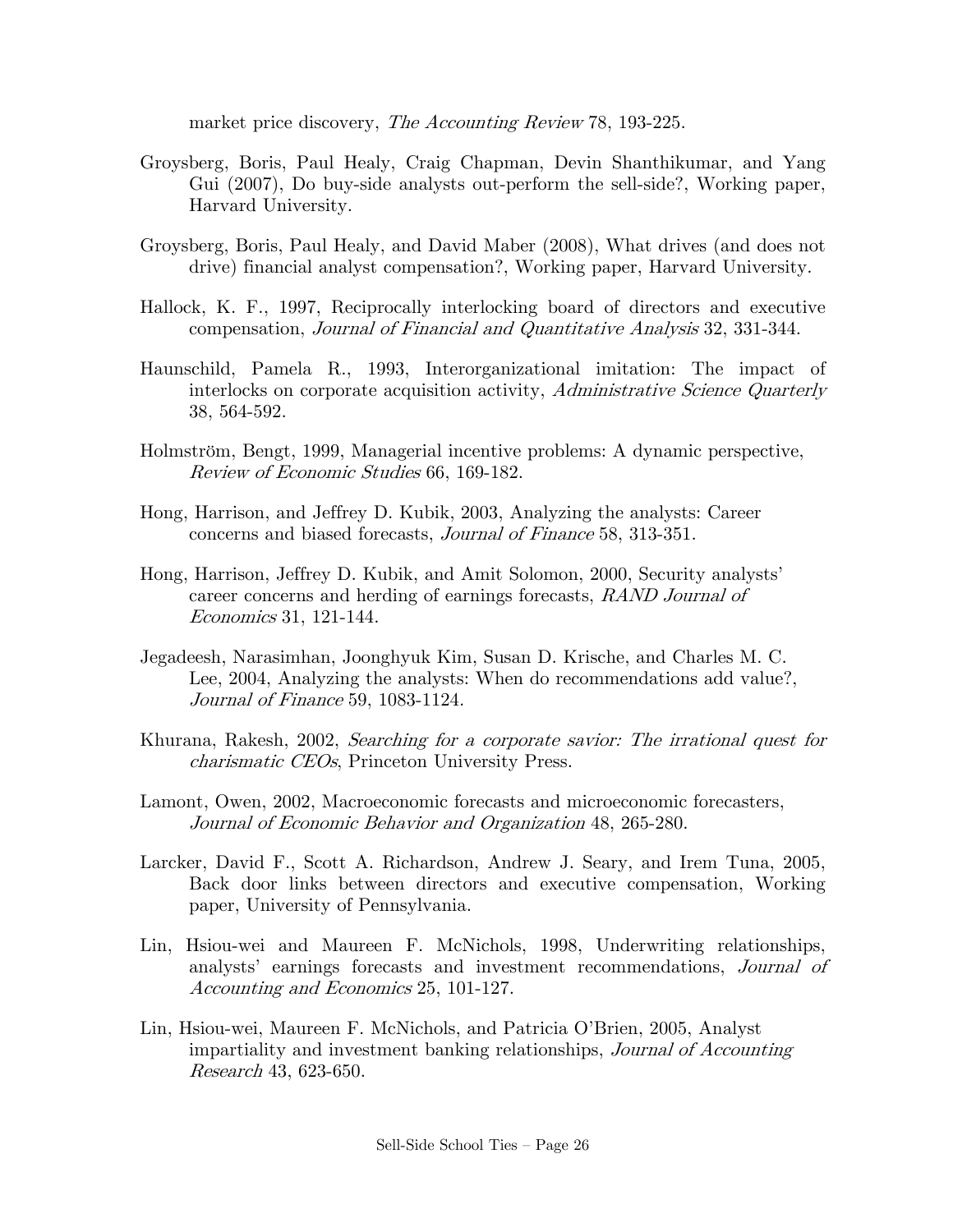- Ljungqvist, Alexander, F. Marston and W.J. Wilhelm, 2006, Competing for Securities Underwriting Mandates: Banking Relationships and Analyst Recommendations, journal of Finance 61, 301-340.
- Ljungqvist, Alexander, F. Marston and W.J. Wilhelm, 2007, Scaling the Hierarchy: How and Why Investment Banks Compete for Syndicate Co-Management Appointments, Review of Financial Studies forthcoming.
- Malloy, Christopher J., 2005, The geography of equity analysis, *Journal of Finance* 60, 719-755.
- Michaely, Roni, and Kent L. Womack, 1999, Conflict of interest and the credibility of underwriter analyst recommendations, Review of Financial Studies 12, 653-686.
- Michaely, Roni, and Kent L. Womack, 2007, What are analysts really good at?, Working paper, Cornell University.
- Mikhail, Michael B., Beverly R. Walther, and Richard H. Willis, 1999, Does forecast accuracy matter to security analysts?, Accounting Review 74, 185- 200.
- Mizruchi, Mark S., 1982, *The American Corporate Network, 1904-1974*, Beverly Hills: Sage Publications.
- Mizruchi, Mark S., 1992, The Structure of Corporate Political Action: Inter-firm Relations and Their Consequences, Harvard University Press.
- Mohanran, Partha and Shyam V. Sunder, 2006, How has Regulation FD affected the operations of financial analysts?, Contemporary Accounting Research 23, 491-525.
- Scharfstein, David S., and Jeremy C. Stein, 1990, Herd behavior and investment, American Economic Review 80, 465-479.
- Stickel, Scott E., 1991, Common stock returns surrounding earnings forecast revisions: more puzzling evidence. *The Accounting Review*, 66, 402-416.
- Stickel, Scott E., 1992, Reputation and performance among security analysts, Journal of Finance 47, 1811-1836.
- Useem, Michael, 1984, *The Inner Circle*, Oxford: Oxford University Press.
- Womack, Kent, 1996, Do brokerage analysts' recommendations have investment value?. Journal of Finance 51, 137-167.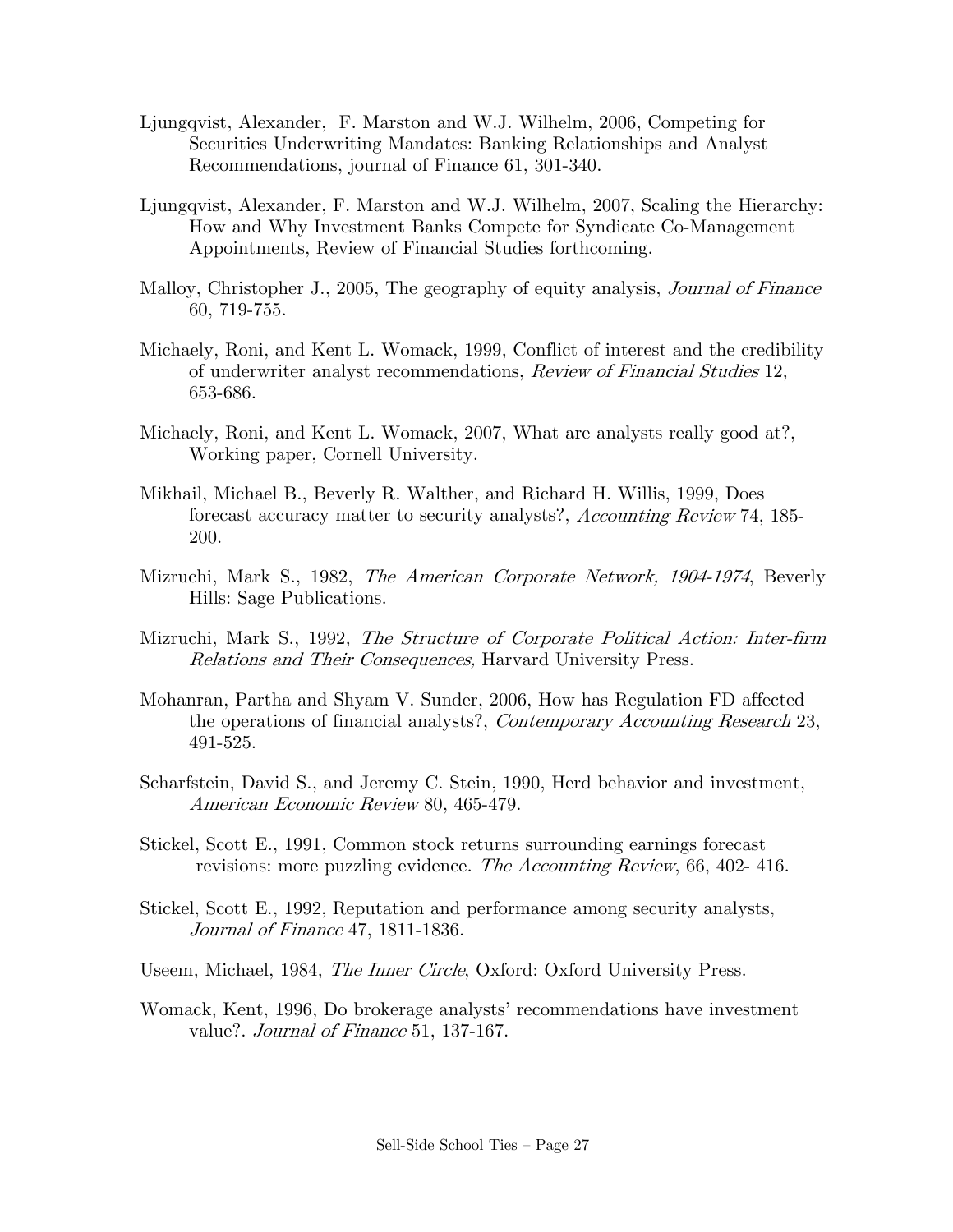### Table I: Summary statistics

This table reports summary statistics for the sample of sell side analysts and their covered stocks between 1993 and 2006. The sample of analysts includes all sell side analysts from the merged CRSP/IBES/BOARDEX issuing recommendations on US stocks between 1993 and 2006. The sample of stocks includes the stocks from the merged CRSP/IBES/BOARDEX data with non missing information on the educational background of members of the board of directors and senior officers of the firm (CEO, CFO or Chairman). Panel A reports the data coverage as a fraction of the total number of IBES analysts, the total number of recommendations (%Reccs) and total market value of covered stocks (%ME). Panel B reports pooled means. Analyst coverage is the  $\#$  of analysts providing recommendations for a given stock in the prior 12 months;  $#$  of stocks is the number of stocks for a given analyst with a valid recommendation in the prior 12 months.

|                 | Panel A: coverage of IBES/CRSP universe |         |           |              |            |          |            |
|-----------------|-----------------------------------------|---------|-----------|--------------|------------|----------|------------|
| year            | $#$ analysts                            | #stocks | $#$ Reccs | $%$ analysts | $%$ stocks | %ME      | %<br>Reccs |
| 1993            | 153                                     | 650     | 1,066     | 0.14         | 0.22       | $0.52\,$ | 0.10       |
| 1994            | 243                                     | 883     | 2,468     | $0.15\,$     | 0.25       | 0.54     | 0.12       |
| 1995            | 283                                     | 1,022   | 2,701     | $0.16\,$     | 0.28       | 0.56     | $0.12\,$   |
| 1996            | 349                                     | 1,166   | 2,785     | 0.17         | 0.28       | 0.55     | 0.13       |
| 1997            | 402                                     | 1,396   | 3,339     | 0.17         | 0.33       | 0.66     | 0.15       |
| 1998            | 516                                     | 1,574   | 4,104     | 0.19         | 0.37       | 0.72     | 0.16       |
| 1999            | 602                                     | 1,737   | 4,897     | 0.21         | 0.44       | 0.75     | 0.19       |
| 2000            | 645                                     | 1,915   | 5,562     | 0.23         | 0.52       | 0.84     | 0.24       |
| 2001            | 682                                     | 1,905   | 6,397     | $0.25\,$     | 0.61       | $0.86\,$ | 0.28       |
| 2002            | 756                                     | 2,203   | 10,218    | 0.27         | 0.68       | 0.90     | 0.30       |
| $\,2003\,$      | 813                                     | 2,167   | 8,829     | $0.30\,$     | 0.71       | 0.90     | 0.33       |
| 2004            | 958                                     | 2,340   | 9,081     | 0.33         | 0.73       | 0.86     | $0.36\,$   |
| 2005            | 1,078                                   | 2,474   | 9,374     | 0.36         | 0.76       | 0.88     | 0.40       |
| 2006            | 971                                     | 2,441   | 9,623     | 0.33         | 0.74       | 0.88     | $0.38\,$   |
| Average         | 604                                     | 1,705   | 5,746     | 0.23         | 0.49       | 0.74     | 0.23       |
|                 | Panel B: pooled observations            |         | mean      | median       | min        | $\max$   | std        |
|                 | Analysts coverage                       |         | 4.97      | 4.00         | 1.00       | 32.00    | 3.84       |
|                 | $#$ firms per analysts                  |         | 13.87     | 12.00        | 1.00       | 122.00   | 10.12      |
| Size percentile |                                         |         | 0.78      | 0.84         | $0.01\,$   | 1.00     | 0.20       |
|                 | Book-to-market percentile               |         | 0.37      | 0.33         | 0.01       | 1.00     | 0.25       |
|                 | 12-month return percentile              |         | 0.52      | 0.53         | 0.01       | 1.00     | 0.29       |
|                 | $#$ of schools per year                 |         | 766       | 766          | 707        | 796      | $28\,$     |
|                 | $#$ of board members per year           |         | 8,388     | 8,160        | 2,355      | 14,389   | 4,176      |
|                 | $\#$ of senior officers per year        |         | 3,769     | 3,963        | 1,183      | 5,832    | 1,624      |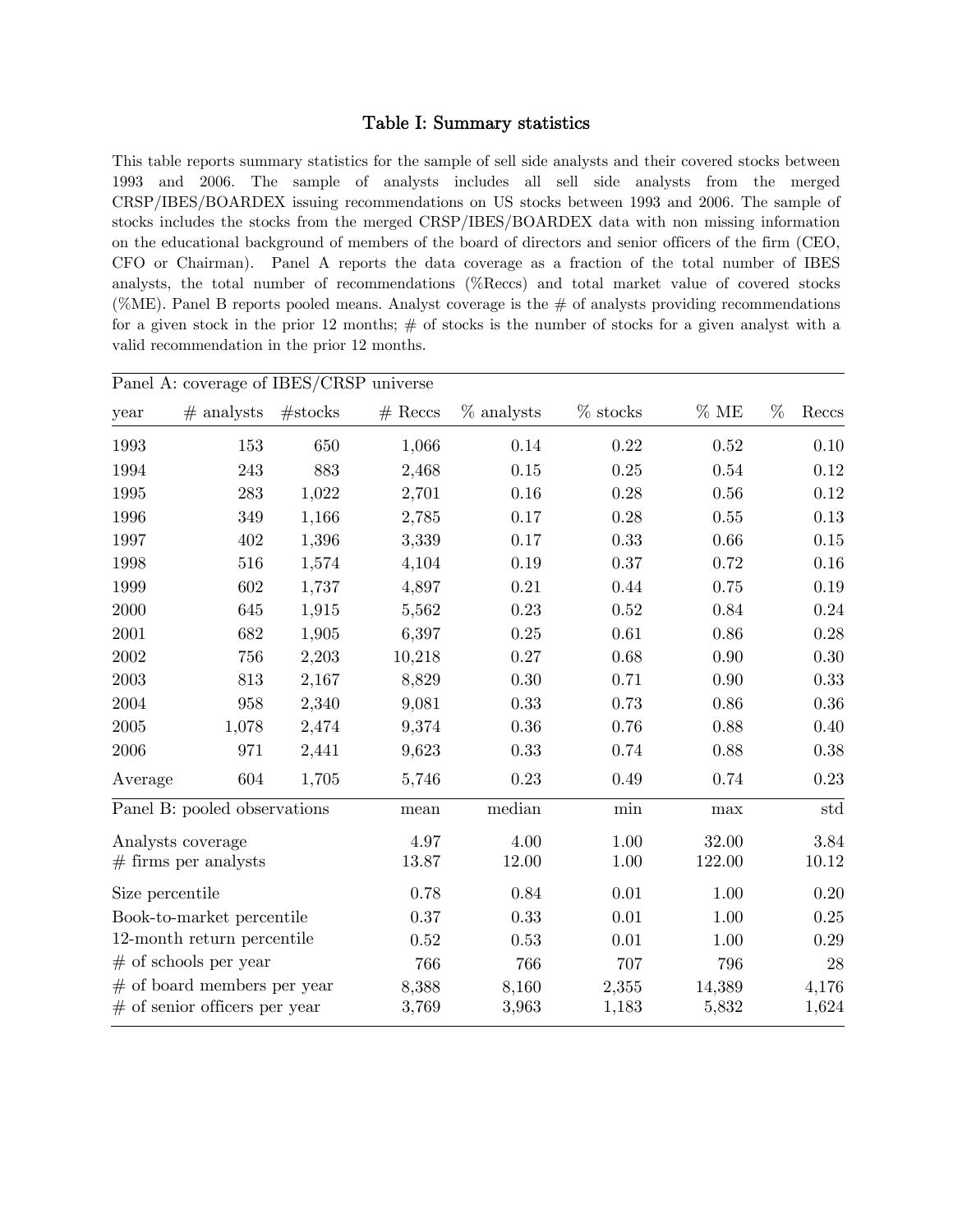## Table II: Links Between Sell Side Analysts and Firm's Management by Academic Institution

This table shows summary statistics of the ties among sell side analysts and US traded firms based on educational backgrounds between 1993 and 2006. The sample of analysts includes all sell side analysts from the merged CRSP/IBES/BOARDEX issuing recommendations on US stocks between 1993 and 2006. The sample of stocks includes the stocks from the merged CRSP/IBES/BOARDEX data with non missing information on the educational background of members of the board of directors and senior officers of the firm (CEO, CFO or Chairman). In Panel A we classify a stock as having an educational tie to the analyst if he/she attended the same institution as a senior officer (defined as either the CEO, CFO or Chairman of board). In panel B we classify a stock as having educational ties to the analyst if he/she attended the same institution as a member of the board of directors. The table reports the distribution of the total number of educational links between 1993 and 2006 by academic institution.

|                | Panel A: Analyst tied to firm's senior officers |             |              | Panel B: Analyst tied to board of directors |                            |             |              |  |  |  |
|----------------|-------------------------------------------------|-------------|--------------|---------------------------------------------|----------------------------|-------------|--------------|--|--|--|
| Rank           | Academic institution                            | $#$ of ties | $%$ of total | Rank                                        | Academic institution       | $#$ of ties | $%$ of total |  |  |  |
| $\mathbf{1}$   | Harvard University                              | 941         | 18.53        |                                             | Harvard University         | 2,300       | 18.22        |  |  |  |
| $\overline{2}$ | University of Pennsylvania                      | 522         | 10.28        | $\overline{2}$                              | Columbia University        | 1,139       | 9.02         |  |  |  |
| 3              | New York University                             | 350         | 6.89         | 3                                           | University of Pennsylvania | 1,065       | 8.44         |  |  |  |
| $\overline{4}$ | Stanford University                             | 311         | 6.12         | 4                                           | New York University        | 1,006       | 7.97         |  |  |  |
| 5              | Columbia University                             | 288         | 5.67         | 5                                           | Yale University            | 717         | 5.68         |  |  |  |
| 6              | Cornell University                              | 173         | 3.41         | 6                                           | Stanford University        | 597         | 4.73         |  |  |  |
| $\overline{7}$ | M.I.T.                                          | 168         | 3.31         | 7                                           | M.I.T.                     | 491         | 3.89         |  |  |  |
| 8              | Yale University                                 | 155         | 3.05         | 8                                           | Cornell University         | 437         | 3.46         |  |  |  |
| 9              | University of Chicago                           | 140         | 2.76         | 9                                           | <b>UC</b> Berkeley         | 347         | 2.75         |  |  |  |
| 10             | UT Austin                                       | 137         | 2.7          | 10                                          | University of Chicago      | 317         | 2.51         |  |  |  |
| Others         |                                                 | 1,893       | 37.28        | Others                                      |                            | 4,205       | 33.32        |  |  |  |
| Ivy League     |                                                 | 2,220       | 43.72        | Ivy League                                  |                            | 6,122       | 48.51        |  |  |  |
| All            |                                                 | 5,078       | 100          | All                                         |                            | 12,621      | 100          |  |  |  |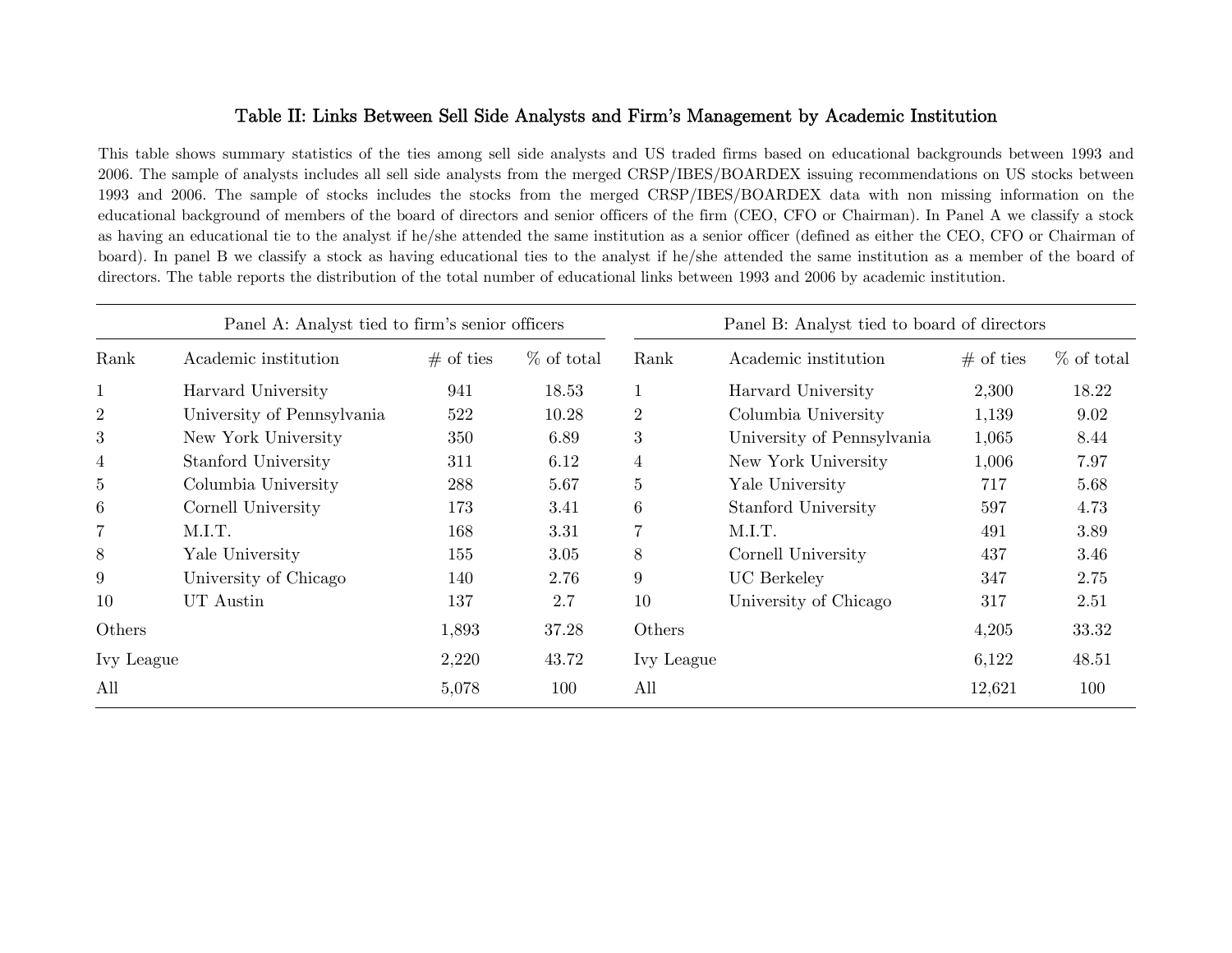### Table III: Returns to School Ties, 1993—2006

This table shows calendar time portfolio returns. We classify a stock as having an educational tie to the analyst if he/she attended the same institution as a senior officer (CEO, CFO or Chairman) or a board member. Each recommendation is assigned to one of two portfolios: (1) a BUY portfolio consisting of all stocks upgraded with respect to the previous recommendation, or initiated, resumed or reiterated coverage with a buy (IBES code  $= 2$ ) or strong buy (IBES code = 1) rating, and (2) a SELL portfolio, consisting of all stocks downgraded with respect to the previous recommendation, initiated, resumed or reiterated coverage with a hold (IBES code =3), sell (IBES code = 4) or strong sell (IBES code = 5) rating or dropped from coverage. If the brokerage house does not report the stock as dropped from coverage and a recommendation is not revised or reiterated within twelve months, it is considered expired. We skip a trading day between recommendation and investment (disinvestment). For the BUY portfolio each recommended stock is held until it is either downgraded, dropped from coverage, or the recommendation expires. We compute value weighted portfolios by averaging across analysts, weighting individual recommendations by the IBES recommendation code; for the BUY portfolio, we reverse these recommendation codes so that a strong buy is set to 5 and a strong sell is set to 1. The SELL portfolio is constructed in a similar fashion with the exception that that the original IBES recommendation codes (i.e., strong sell=5, and strong buy=1) are used as portfolio weight. We report average returns and DGTW-adjusted returns for the period 1993 to 2006. DGTW characteristic-adjusted returns are defined as raw returns minus the returns on a value weighted portfolio of all CRSP firms in the same size, (industry-adjusted) market-book, and 1-year momentum quintile. Returns are in monthly percent. L/S is the average return of a zero cost portfolio that holds the portfolio of linked stocks and sells short the portfolio of non-linked stocks. tstatistics are shown below the coefficient estimates, and 5% statistical significance is indicated in bold.

| Panel A: Buy recommendations                                 |                |                | Buy recommendations (level) | Only upgrades    |                |                |                  |                |
|--------------------------------------------------------------|----------------|----------------|-----------------------------|------------------|----------------|----------------|------------------|----------------|
|                                                              | Raw returns    |                |                             | Abnormal returns |                | Raw returns    | Abnormal returns |                |
| No shared educational background                             | 1.04<br>(1.97) |                | 0.04<br>(0.43)              |                  | 1.35<br>(2.81) |                | 0.31<br>(3.14)   |                |
| Linked recommendations                                       |                | L/S            |                             | L/S              |                | L/S            |                  | L/S            |
| Analyst linked to senior Management<br>or board of directors | 1.49<br>(2.91) | 0.45<br>(3.87) | 0.44<br>(3.24)              | 0.40<br>(4.63)   | 1.70<br>(3.35) | 0.35<br>(2.32) | 0.62<br>(3.49)   | 0.31<br>(2.30) |
| Analyst linked to senior management                          | 1.59<br>(3.04) | 0.55<br>(3.75) | 0.51<br>(3.19)              | 0.47<br>(3.96)   | 1.65<br>(3.16) | 0.29<br>(1.71) | 0.61<br>(2.86)   | 0.30<br>(1.93) |
| Analyst linked to board of directors                         | 1.47<br>(2.91) | 0.43<br>(3.16) | 0.45<br>(3.20)              | 0.41<br>(4.30)   | 1.72<br>(3.36) | 0.37<br>(2.16) | 0.62<br>(3.18)   | 0.31<br>(2.02) |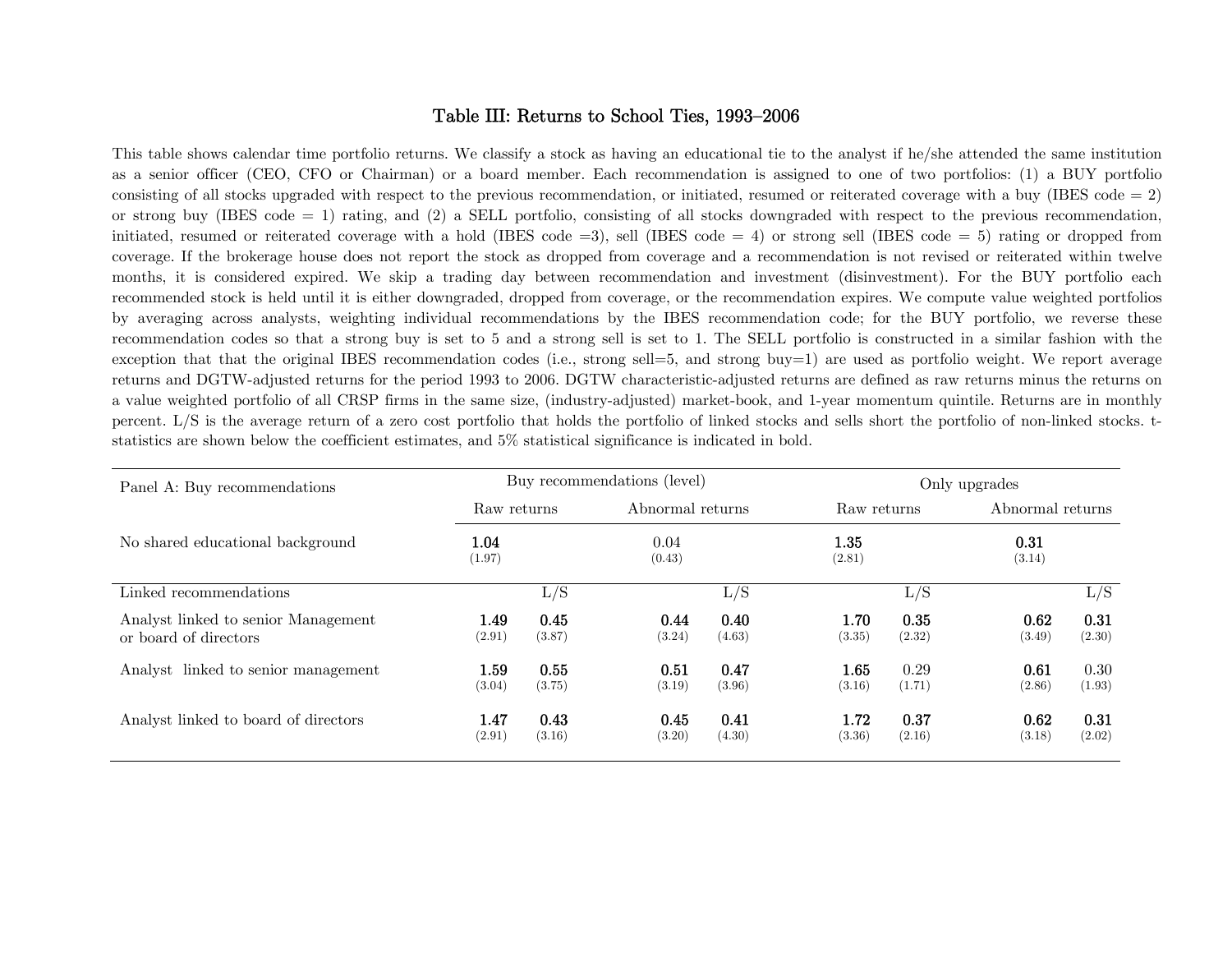## Table III: Returns to School Ties, 1993—2006 (continued)

| Panel B: Sell recommendations                                |                |                | Sell recommendations (level) |                | Only downgrades |                |                      |                |  |
|--------------------------------------------------------------|----------------|----------------|------------------------------|----------------|-----------------|----------------|----------------------|----------------|--|
|                                                              | Raw returns    |                | Abnormal returns             |                | Raw returns     |                | Abnormal returns     |                |  |
| No shared educational background                             | 1.03<br>(1.83) |                | $-0.17$<br>$-(1.31)$         |                | 1.06<br>(1.81)  |                | $-0.21$<br>$-(1.45)$ |                |  |
| Linked recommendations                                       |                | L/S            |                              | L/S            |                 | L/S            |                      | L/S            |  |
| Analyst linked to senior Management<br>or board of directors | 1.08<br>(2.08) | 0.05<br>(0.46) | 0.05<br>(0.37)               | 0.22<br>(2.21) | 1.09<br>(2.05)  | 0.03<br>(0.22) | 0.05<br>(0.34)       | 0.26<br>(1.82) |  |
| Analyst linked to senior management                          | 1.10<br>(2.05) | 0.07<br>(0.46) | 0.10<br>(0.61)               | 0.27<br>(1.92) | 1.26<br>(2.20)  | 0.20<br>(0.85) | 0.25<br>(1.01)       | 0.46<br>(1.94) |  |
| Analyst linked to board of directors                         | 1.12<br>(2.18) | 0.09<br>(0.77) | 0.10<br>(0.76)               | 0.27<br>(2.45) | 1.07<br>(2.04)  | 0.02<br>(0.09) | 0.03<br>(0.21)       | 0.24<br>(1.69) |  |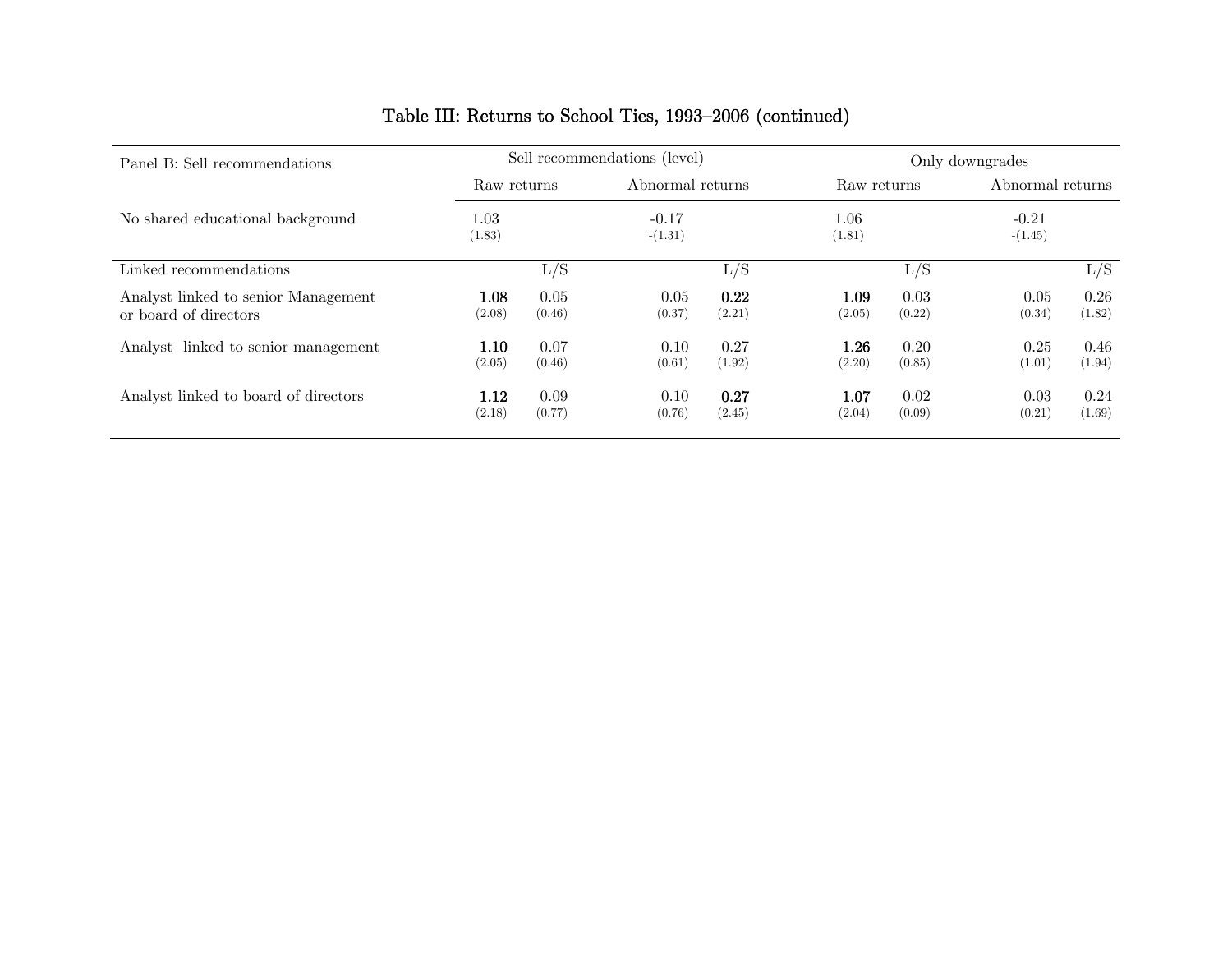### Table IV: Buy Recommendations, Returns to School Ties Pre and Post- REG FD

This table shows calendar time portfolio returns. We classify a stock as having an educational tie to the analyst if he/she attended the same institution as a senior officer (CEO, CFO or Chairman) or a board member. Each recommendation is assigned to one of two portfolios: (1) a BUY portfolio consisting of all stocks upgraded with respect to the previous recommendation, or initiated, resumed or reiterated coverage with a buy (IBES code  $= 2$ ) or strong buy (IBES code = 1) rating, and (2) a SELL portfolio, consisting of all stocks downgraded with respect to the previous recommendation, initiated, resumed or reiterated coverage with a hold (IBES code =3), sell (IBES code = 4) or strong sell (IBES code = 5) rating or dropped from coverage. If the brokerage house does not report the stock as dropped from coverage and a recommendation is not revised or reiterated within twelve months it is considered expired. We skip a trading day between recommendation and investment (disinvestment). For the BUY portfolio each recommended stock is held until it is either downgraded, dropped from coverage, or the recommendation expires. We compute value weighted portfolios by averaging across analysts, weighting individual recommendations by the IBES recommendation code; for the BUY portfolio, we reverse these recommendation codes so that a strong buy is set to 5 and a strong sell is set to 1. The SELL portfolio is constructed in a similar fashion with the exception that that the original IBES recommendation codes (i.e., strong sell=5, and strong buy=1) are used as portfolio weight. We report average returns and DGTW-adjusted returns for the period 1993 to 2006. DGTW characteristic-adjusted returns are defined as raw returns minus the returns on a value weighted portfolio of all CRSP firms in the same size, (industry-adjusted) market-book, and 1-year momentum quintile. Returns are in monthly percent. L/S is average return of a zero cost portfolio that holds the portfolio of linked stocks and sells short the portfolio of non-linked stocks. Pre- and Post REG FD indicates returns for recommendations issued prior and subsequent to the introduction of Regulation FD on October 23, 2000. t-statistics are shown below the coefficient estimates, and 5% statistical significance is indicated in bold.

| Panel A: Raw returns             | Pre REG FD     |        | Post REG FD    |        | Difference     |        | Only Upgrades        |                |        |  |
|----------------------------------|----------------|--------|----------------|--------|----------------|--------|----------------------|----------------|--------|--|
| No shared educational background | 1.25<br>(1.93) |        | 0.76<br>(0.87) |        | 0.50<br>(0.46) |        | Pre<br><b>REG FD</b> | Post<br>REG FD | Diff   |  |
| Linked recommendations           |                | L/S    |                | L/S    |                | L/S    | L/S                  | L/S            | L/S    |  |
| Analyst linked to senior         | 1.94           | 0.68   | 0.90           | 0.14   | 1.04           | 0.55   | 0.53                 | 0.11           | 0.43   |  |
| Management or board of directors | (3.12)         | (4.36) | (1.05)         | (0.84) | (1.01)         | (2.38) | (2.30)               | (0.64)         | (1.41) |  |
| Analyst linked to senior         | 2.03           | 0.78   | 1.02           | 0.26   | $1.01\,$       | 0.51   | 0.64                 | $-0.14$        | 0.80   |  |
| Management                       | (3.12)         | (3.50) | (1.19)         | (1.51) | (0.95)         | (1.73) | (2.44)               | $-(0.68)$      | (2.24) |  |
| Analyst linked to board of       | 1.94           | 0.69   | 0.84           | 0.09   | 1.10           | 0.60   | 0.56                 | 0.12           | 0.45   |  |
| <b>Directors</b>                 | (3.17)         | (3.71) | (1.00)         | (0.45) | (1.08)         | (2.24) | (2.17)               | (0.58)         | (1.30) |  |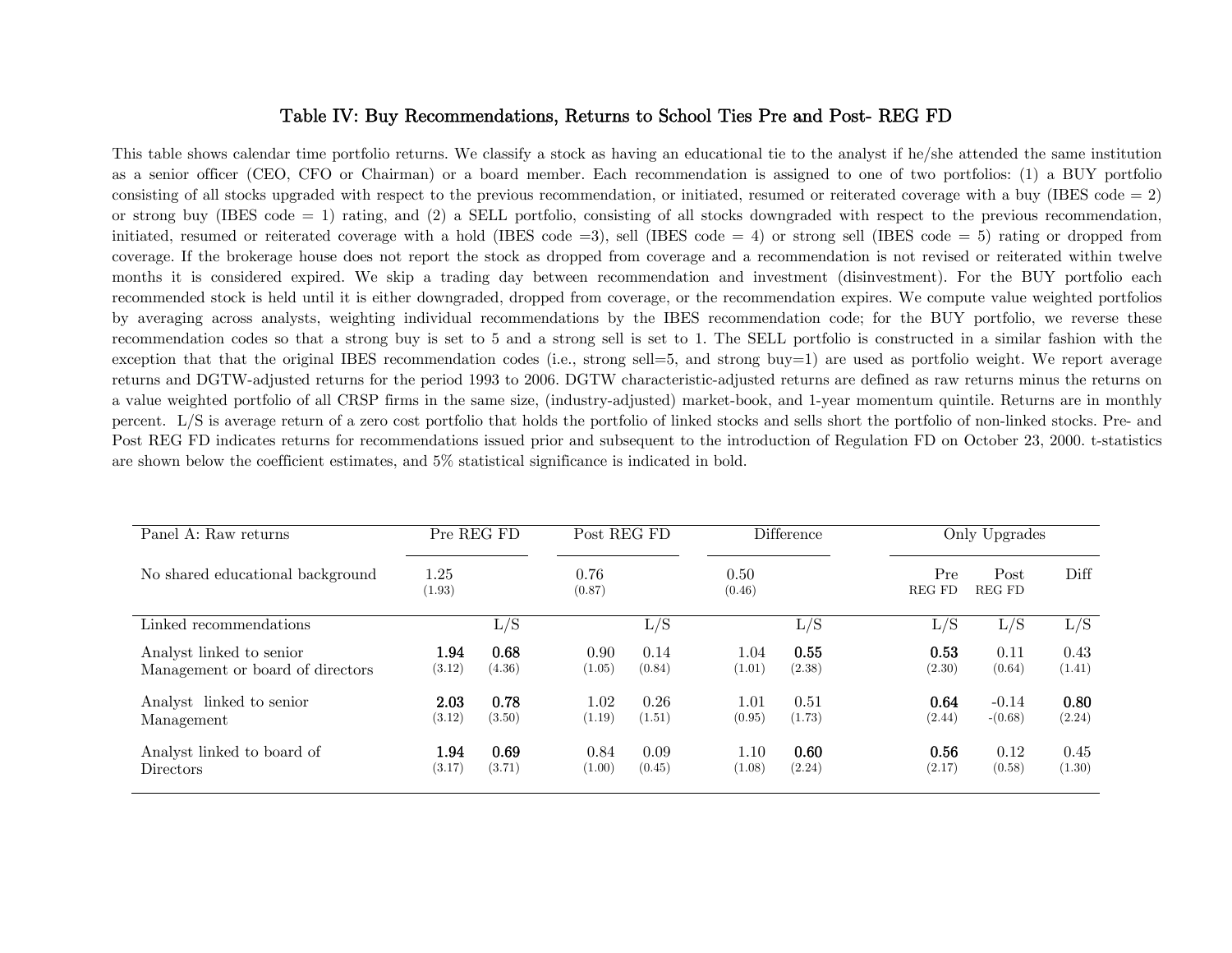| Panel B: Abnormal returns        | Pre REG FD     |        | Post REG FD          |        | <b>Difference</b> |        | Only upgrades                          |           |        |  |
|----------------------------------|----------------|--------|----------------------|--------|-------------------|--------|----------------------------------------|-----------|--------|--|
| No shared educational background | 0.27<br>(2.09) |        | $-0.26$<br>$-(2.08)$ |        | 0.53<br>(2.89)    |        | Pre<br>Post<br><b>REG FD</b><br>REG FD |           | Diff   |  |
| Linked recommendations           |                | L/S    |                      | L/S    |                   | L/S    | L/S                                    | L/S       | L/S    |  |
| Analyst linked to senior         | 0.82           | 0.55   | $-0.05$              | 0.21   | 0.87              | 0.34   | 0.50                                   | 0.08      | 0.42   |  |
| Management or board of directors | (4.38)         | (4.62) | $-(0.27)$            | (1.71) | (3.26)            | (1.94) | (2.36)                                 | (0.50)    | (1.54) |  |
| Analyst linked to senior         | 0.95           | 0.67   | $-0.07$              | 0.19   | 1.01              | 0.48   | 0.68                                   | $-0.19$   | 0.91   |  |
| Management                       | (4.14)         | (3.97) | $-(0.35)$            | (1.29) | (3.26)            | (2.04) | (3.10)                                 | $-(0.83)$ | (2.75) |  |
| Analyst linked to board of       | 0.84           | 0.57   | $-0.06$              | 0.20   | 0.91              | 0.37   | 0.50                                   | 0.07      | 0.42   |  |
| <b>Directors</b>                 | (4.40)         | (4.39) | $-(0.33)$            | (1.46) | (3.30)            | (1.95) | (2.06)                                 | (0.45)    | (1.35) |  |

## Table IV: Buy Recommendations, Returns to School Ties Pre and Post- REG FD (continued)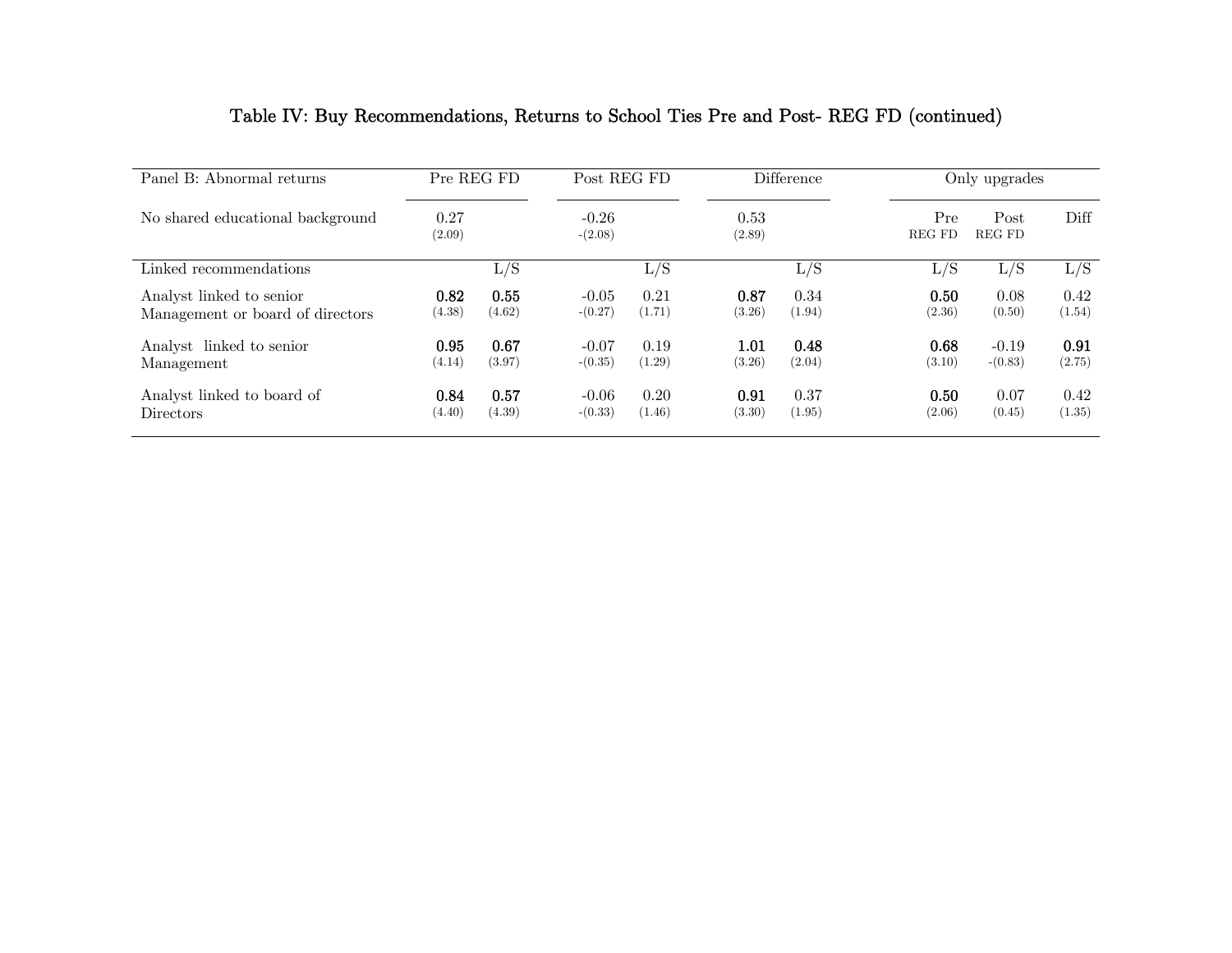## Table V: Sell Recommendations, Returns to School Ties Pre- and Post- REG FD

This table shows calendar time portfolio returns. We classify a stock as having an educational tie to the analyst if he/she attended the same institution as a senior officer (CEO, CFO or Chairman) or a board member. Each recommendation is assigned to one of two portfolios: (1) a BUY portfolio consisting of all stocks upgraded with respect to the previous recommendation, or initiated, resumed or reiterated coverage with a buy (IBES code  $= 2$ ) or strong buy (IBES code = 1) rating, and (2) a SELL portfolio, consisting of all stocks downgraded with respect to the previous recommendation, initiated, resumed or reiterated coverage with a hold (IBES code =3), sell (IBES code = 4) or strong sell (IBES code = 5) rating or dropped from coverage. If the brokerage house does not report the stock as dropped from coverage and a recommendation is not revised or reiterated within twelve months it is considered expired. We skip a trading day between recommendation and investment (disinvestment). For the BUY portfolio each recommended stock is held until it is either downgraded, dropped from coverage, or the recommendation expires. We compute value weighted portfolios by averaging across analysts, weighting individual recommendations by the IBES recommendation code; for the BUY portfolio, we reverse these recommendation codes so that a strong buy is set to 5 and a strong sell is set to 1. The SELL portfolio is constructed in a similar fashion with the exception that that the original IBES recommendation codes (i.e., strong sell=5, and strong buy=1) are used as portfolio weight. We report average returns and DGTW-adjusted returns for the period 1993 to 2006. DGTW characteristic-adjusted returns are defined as raw returns minus the returns on a value weighted portfolio of all CRSP firms in the same size, (industry-adjusted) market-book, and 1-year momentum quintile. Returns are in monthly percent. L/S is average return of a zero cost portfolio that holds the portfolio of linked stocks and sells short the portfolio of non-linked stocks. Pre- and Post REG FD indicates returns for recommendations issued prior and subsequent to the introduction of Regulation FD on October 23, 2000. t-statistics are shown below the coefficient estimates, and 5% statistical significance is indicated in bold.

| Panel A: Raw returns             | Pre REG FD     |        | Post REG FD    |           | <b>Difference</b>    |        | Only Downgrades      |                       |        |  |
|----------------------------------|----------------|--------|----------------|-----------|----------------------|--------|----------------------|-----------------------|--------|--|
| No shared educational background | 0.92<br>(1.57) |        | 1.18<br>(1.12) |           | $-0.26$<br>$-(0.23)$ |        | Pre<br><b>REG FD</b> | Post<br><b>REG FD</b> | Diff   |  |
| Linked recommendations           |                | L/S    |                | L/S       |                      | L/S    | L/S                  | L/S                   | L/S    |  |
| Analyst linked to senior         | 1.07           | 0.16   | 1.09           | $-0.09$   | $-0.01$              | 0.25   | 0.11                 | $-0.06$               | 0.17   |  |
| Management or board of directors | (1.87)         | (1.12) | (1.16)         | $-(0.53)$ | $-(0.01)$            | (1.13) | (0.47)               | $-(0.29)$             | (0.52) |  |
| Analyst linked to senior         | $1.20\,$       | 0.29   | 0.97           | $-0.21$   | 0.24                 | 0.50   | 0.53                 | $-0.22$               | 0.74   |  |
| Management                       | (1.99)         | (1.31) | (1.00)         | $-(1.08)$ | (0.22)               | (1.65) | (1.39)               | $-(0.90)$             | (1.54) |  |
| Analyst linked to board of       | 1.13           | 0.21   | 1.10           | $-0.08$   | 0.03                 | 0.29   | 0.07                 | $-0.05$               | 0.12   |  |
| Directors                        | (1.97)         | (1.52) | (1.20)         | $-(0.40)$ | (0.03)               | (1.25) | (0.30)               | $-(0.23)$             | (0.37) |  |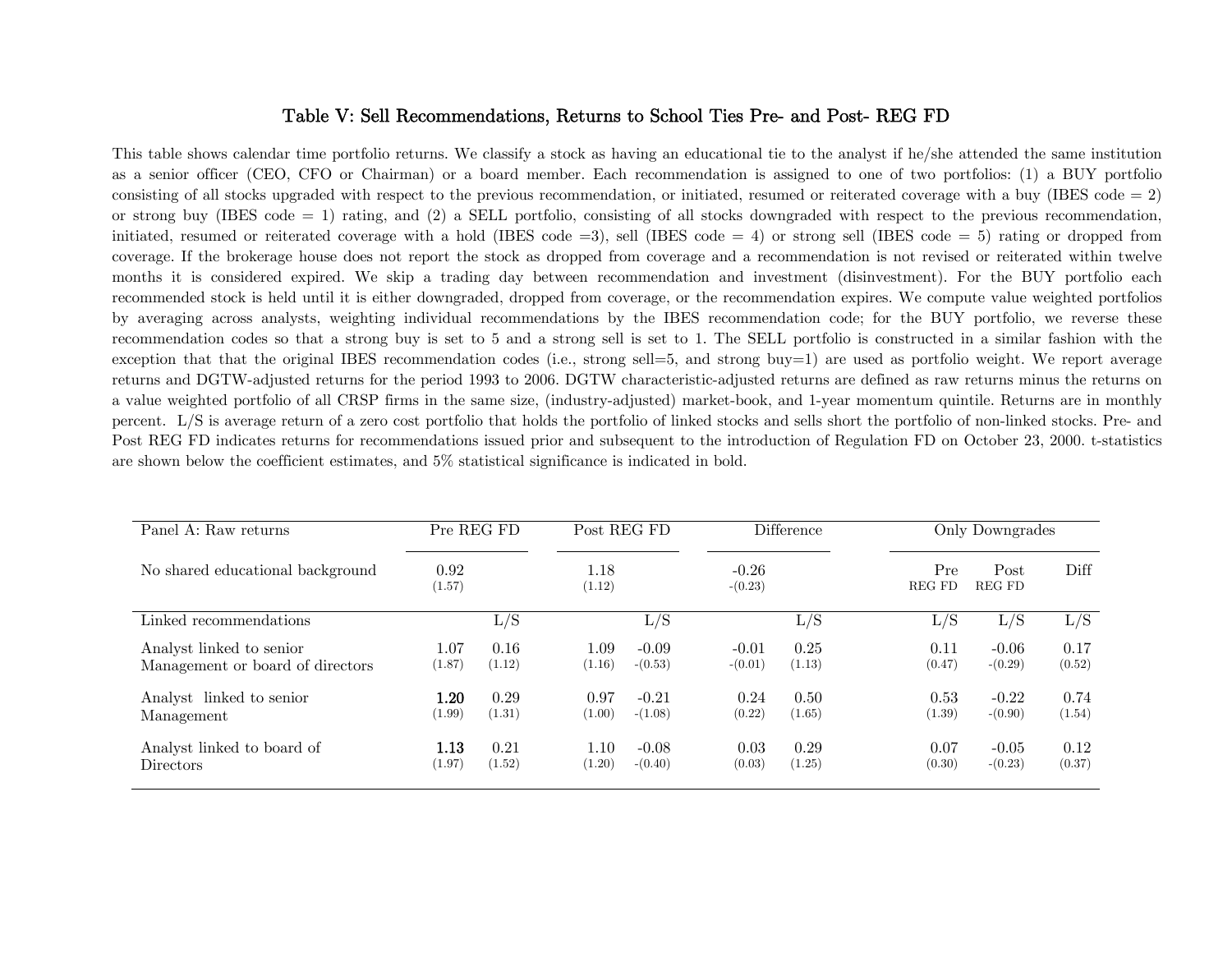| Panel B: Abnormal returns        | Pre REG FD<br>$-0.20$<br>$-(1.79)$ |        |                      | Post REG FD |                      | <b>Difference</b> |               | Only Downgrades                      |        |  |
|----------------------------------|------------------------------------|--------|----------------------|-------------|----------------------|-------------------|---------------|--------------------------------------|--------|--|
| No shared educational background |                                    |        | $-0.13$<br>$-(0.48)$ |             | $-0.08$<br>$-(0.30)$ |                   | Pre<br>REG FD | Post<br><b>REG</b><br>F <sub>D</sub> | Diff   |  |
| Linked recommendations           |                                    | L/S    |                      | L/S         |                      | L/S               | L/S           | L/S                                  | L/S    |  |
| Analyst linked to senior         | 0.05                               | 0.25   | 0.04                 | 0.17        | 0.01                 | 0.09              | 0.31          | 0.21                                 | 0.09   |  |
| Management or board of directors | (0.32)                             | (1.95) | (0.21)               | (1.11)      | (0.05)               | (0.45)            | (1.40)        | (1.20)                               | (0.32) |  |
| Analyst linked to senior         | 0.23                               | 0.43   | $-0.07$              | 0.05        | 0.30                 | 0.38              | 0.73          | 0.11                                 | 0.62   |  |
| Management                       | (1.10)                             | (2.25) | $-(0.28)$            | (0.27)      | (0.93)               | (1.34)            | (1.94)        | (0.45)                               | (1.31) |  |
| Analyst linked to board of       | 0.13                               | 0.34   | 0.05                 | 0.17        | 0.08                 | 0.16              | 0.26          | 0.22                                 | 0.05   |  |
| <b>Directors</b>                 | (0.76)                             | (2.35) | (0.27)               | (1.04)      | (0.33)               | (0.74)            | (1.28)        | (1.09)                               | (0.16) |  |

# Table V: Sell Recommendations, Returns to School Ties Pre- and Post- REG FD (continued)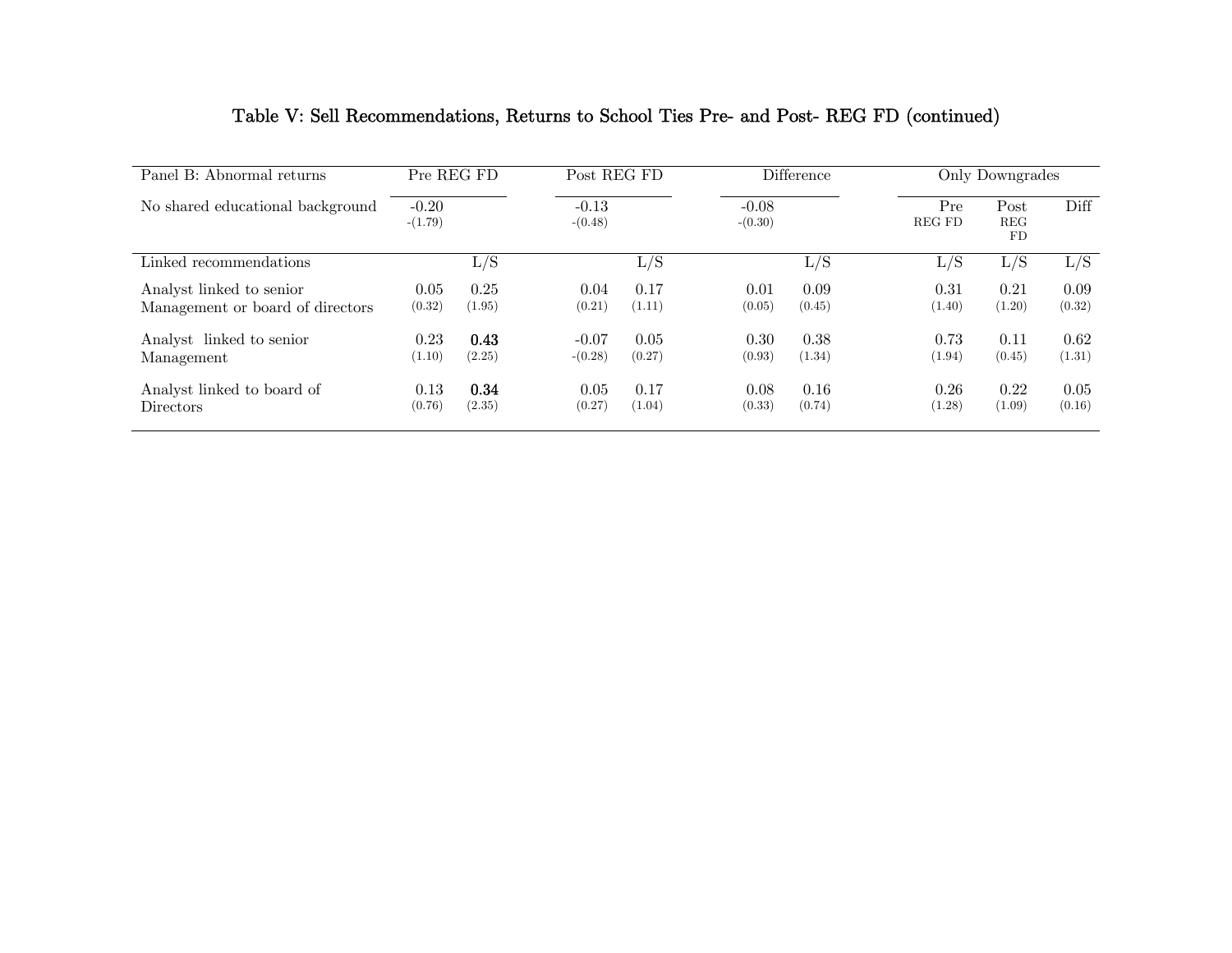#### Table VI: School Tie regressions

This table reports panel regressions of returns on buy recommendations of analysts. The dependent variables are either returns (Ret) or Abnormal returns (Xeret), where indicated. Xeret are defined as size-BM-momentum adjusted returns as in Daniel et. al (1997). The regressions were run daily, but coefficients have been adjusted to represent monthly returns (abnormal returns) in percent. The first 3 variables are categorical variables of whether or not the analyst is connected in an education network to the given firm on which she is making a recommendation: (i) Connected to Either indicates the analyst is connected to either the senior officers or board of directors, (ii) Connected to Mgmt indicates the analyst is connected to the senior officers, and (iii) Connected to Board indicates the analyst is connected to the board of directors. Post Reg-FD is a categorical variable equal to 1 for all recommendations made after Regulation FD came into effect (Oct 23, 2000), and 0 for all recommendations made before. Conn. Either\*Post Reg-FD is the interaction term between Connected to Either and Post Reg-FD. Analyst Experience is equal to the number of years the analyst has been making recommendations recorded in  $I/B/E/S$ . Affiliation is a categorical variable that measures whether or not the given firm has an underwriting relationship with the analyst s brokerage.  $\Delta H$  Star is a categorical variable equal to 1 if the investor was voted an all star analyst in the October issue of Institutional Investor magazine for the given year. Brokerage Size is the total number of analysts that work at the given analyst s brokerage house. Column 9 includes only those analysts that are in the sample both pre- and post-Reg FD. Fixed effects for month (Month), analyst (Analyst), and industry (Indus) using the Fama-French industry definitions, are included where indicated. All standard errors are adjusted for clustering at the month level, and t-stats using these clustered standard errors are included in parentheses below the coefficient estimates. 5% statistical significance is indicated in bold.

|                             | (1)             | (2)              | (3)             | (4)            | (5)               | (6)               | (7)               | (8)               | (9)               |
|-----------------------------|-----------------|------------------|-----------------|----------------|-------------------|-------------------|-------------------|-------------------|-------------------|
|                             | Ret             | Ret              | Ret             | <b>Xeret</b>   | Xeret             | <b>Xeret</b>      | Xeret             | Xeret             | Xeret             |
| Connected to Either         | 0.36<br>(5.16)  |                  |                 | 0.30<br>(4.54) | 0.21<br>(2.38)    | 0.30<br>(3.56)    | 0.50<br>(4.57)    | 0.52<br>(3.76)    | 0.51<br>(3.39)    |
| Connected to Mgmt           |                 | 0.48<br>(4.23)   |                 |                |                   |                   |                   |                   |                   |
| Connected to Board          |                 |                  | 0.32<br>(4.09)  |                |                   |                   |                   |                   |                   |
| Conn. Either*<br>Post-RegFD |                 |                  |                 |                |                   |                   | $-0.34$<br>(2.46) | $-0.42$<br>(2.55) | $-0.50$<br>(2.67) |
| Post Reg-FD                 |                 |                  |                 |                |                   |                   | $-0.42$<br>(4.33) | $-0.46$<br>(3.92) | $-0.55$<br>(4.09) |
| Analyst Experience          |                 |                  |                 |                | $-0.01$<br>(0.57) | 0.04<br>(2.59)    |                   | 0.04<br>(2.94)    | 0.07<br>(3.14)    |
| Affiliation                 |                 |                  |                 |                | $-0.41$<br>(2.21) | $-0.42$<br>(2.43) |                   | $-0.36$<br>(2.04) | $-0.33$<br>(1.75) |
| All Star                    |                 |                  |                 |                | $-0.22$<br>(1.26) | $-0.16$<br>(1.46) |                   | $-0.20$<br>(2.01) | $-0.16$<br>(1.42) |
| <b>Brokerage Size</b>       |                 |                  |                 |                | $-0.00$<br>(2.12) | 0.00<br>(0.71)    |                   | 0.00<br>(1.35)    | 0.00<br>(0.66)    |
| Constant                    | 1.14<br>(87.95) | 1.18<br>(163.74) | 1.16<br>(99.02) | 0.00<br>(0.37) | 0.48<br>(2.14)    | 0.94<br>(1.94)    | 0.24<br>(3.04)    | 0.34<br>(1.52)    | 0.23<br>(0.80)    |
| Fixed Effect                | Month           | Month            | Month           | Month          | Month             | Month             |                   |                   |                   |
| Fixed Effect                |                 |                  |                 |                | Analyst           | Indus             | Indus             | Indus             | Indus             |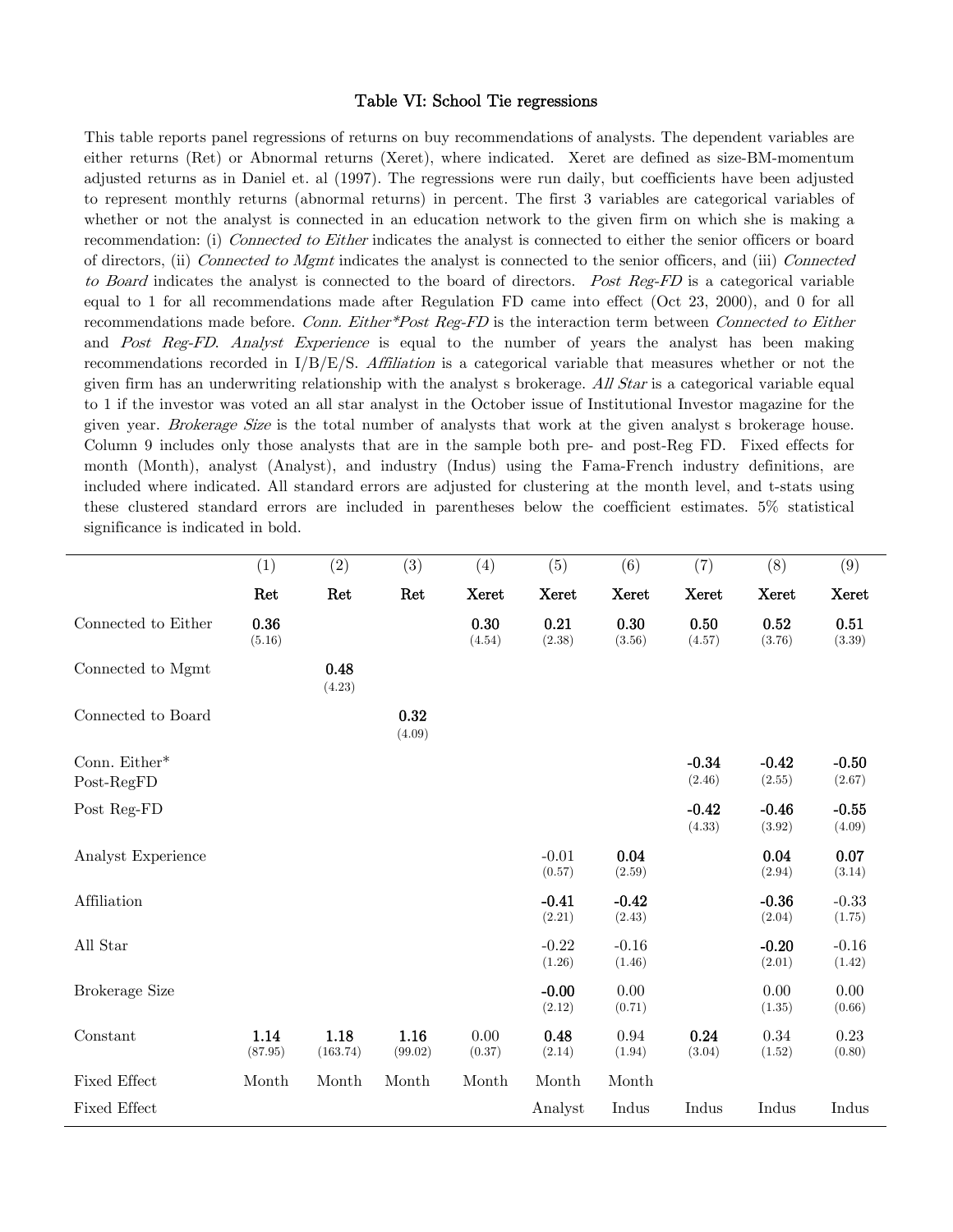#### Table VII: All-Star Status and School Ties

This table reports the effect of being connected on All-Star status. The dependent variable in each regression is a categorical variable for All Star status, which is equal to 1 if the analyst was voted an all star analyst in the October issue of Institutional Investor magazine for the given year. All observations are thus at the analyst-year level. The first 4 variables are variables that measure the average connectedness of an analyst to the portfolio of firms that she covers. (i) Num. Conn. to Both indicates the number of firms the analyst covers to whom he is connected to both the senior officers or board of directors, (ii) Num. Conn. to Mgmt indicates the number of firms the analyst covers to whom he is connected to the senior officers, (iii) Num. Conn. to Board indicates the number of firms the analyst covers to whom he is connected to the board of directors, and (iv) Num. Conn. to Either indicates the number of firms the analyst covers to whom he is connected to either the senior officers or board of directors. Post Reg-FD is a categorical variable equal to 1 for years after Regulation FD came into effect (2000), and 0 for all years before. Conn. Both\*Post Reg-FD is the interaction term between Connections to Both and Post Reg-FD. Covered Firm Size is the average size of firm covered by the given analyst in the given year. Analyst Experience is equal to the number of years the analyst has been making recommendations recorded in  $I/B/E/S$ . Affiliation is the average percentage of stocks in an analyst s portfolio that have an underwriting relationship with the analyst's brokerage. Brokerage Size is the total number of analysts that work at the given analyst's brokerage house. Fixed effects at the year (Year) and analyst (Analyst) level are included where indicated. Columns 1-5 are OLS panel regressions, while Column 6 is a probit regression, where coefficient estimates shown are the marginal effects on the probability of being an All Star. All standard errors are adjusted for clustering by year, and t-stats using these clustered standard errors are included in parentheses below the coefficient estimates. 5% statistical significance is indicated in bold.

|                       | (1)             | (2)              | (3)             | (4)              | (5)                | (6)<br>Probit      |
|-----------------------|-----------------|------------------|-----------------|------------------|--------------------|--------------------|
| Num. Conn. to Board   | 0.033<br>(4.54) |                  |                 |                  |                    |                    |
| Num. Conn. to Mgmt    |                 | 0.061<br>(5.42)  |                 |                  |                    |                    |
| Num. Conn. to Either  |                 |                  | 0.030<br>(4.58) | 0.032<br>(6.00)  | 0.031<br>(5.29)    | 0.013<br>(10.84)   |
| Conn $Both*$          |                 |                  |                 | $-0.025$         | $-0.025$           | $-0.008$           |
| Post Reg-FD           |                 |                  |                 | (3.92)           | (3.93)             | (5.36)             |
| Post-RegFD            |                 |                  |                 | 0.014<br>(1.06)  | 0.037<br>(2.27)    | $-0.089$<br>(5.10) |
| Covered Firm Size     |                 |                  |                 |                  | $-0.003$<br>(0.55) | 0.015<br>(7.38)    |
| <b>Brokerage Size</b> |                 |                  |                 |                  | 0.000<br>(2.12)    | 0.001<br>(11.99)   |
| Affiliation           |                 |                  |                 |                  | 0.112<br>(2.06)    | 0.088<br>(5.67)    |
| Analyst Experience    |                 |                  |                 |                  | $-0.004$<br>(0.65) | 0.009<br>(4.56)    |
| Constant              | 0.060<br>(8.97) | 0.067<br>(15.18) | 0.057<br>(7.72) | 0.064<br>(10.81) | 0.056<br>(1.53)    |                    |
| Fixed Effect          | Year            | Year             | Year            |                  |                    |                    |
| Fixed Effect          |                 |                  |                 | Analyst          | Analyst            |                    |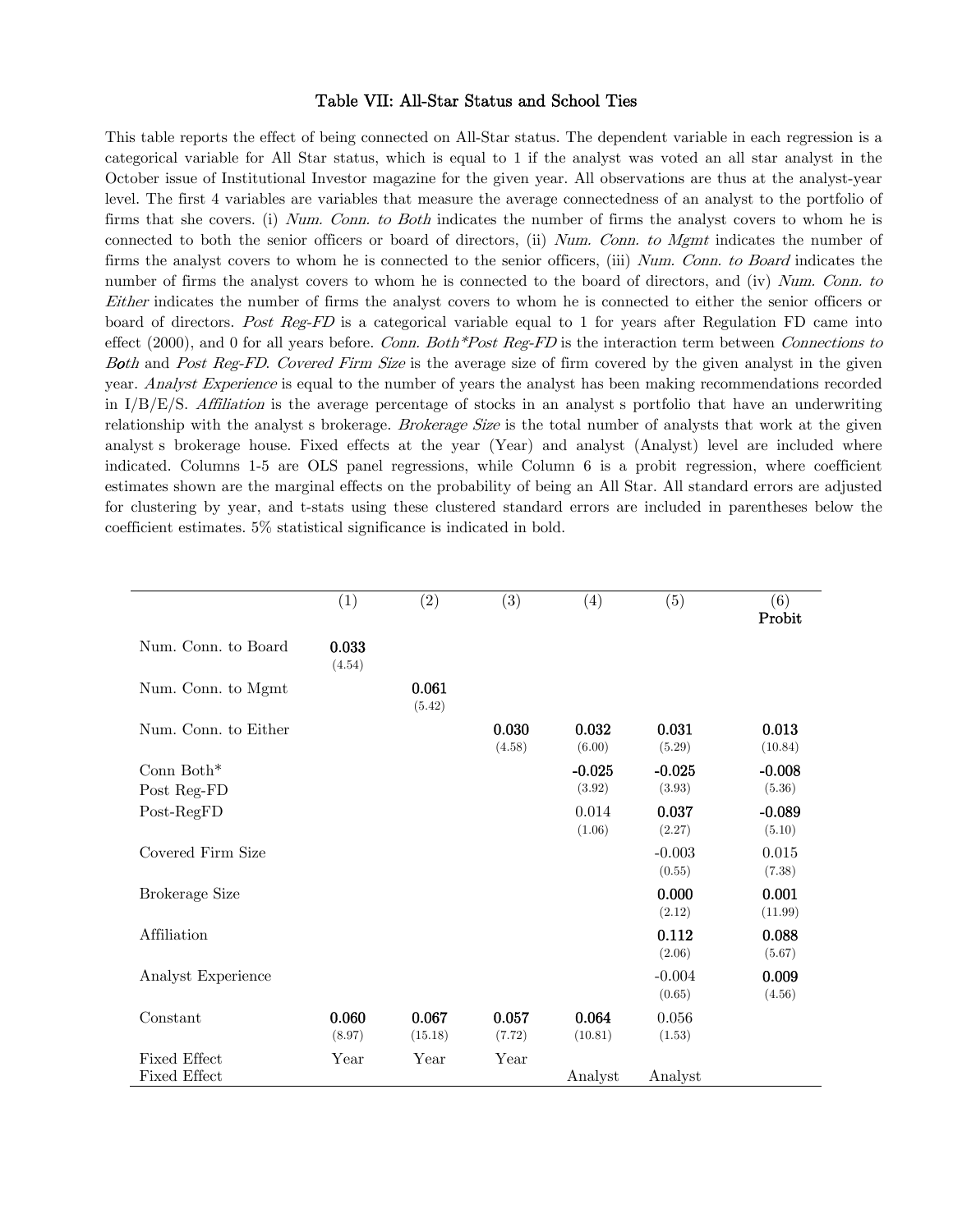### Table VIII: Returns to School Ties, UK Evidence, 1993—2006

This table shows calendar time portfolio returns (in local currency). We classify a stock as having an educational tie to the analyst if he/she attended the same institution of a senior officer (CEO, CFO or Chairman) or a board member. Each recommendation is assigned to one of two portfolios: (1) a BUY portfolio consisting to all stocks upgraded with respect to the previous recommendation, or initiated, resumed or reiterated coverage with a buy (IBES code = 2) or strong buy (IBES code = 1) rating, and (2) a SELL portfolio, consisting of all stocks downgraded with respect to the previous recommendation, initiated, resumed or reiterated coverage with a hold (IBES code =3), sell (IBES code = 4) or strong sell (IBES code = 5) rating or dropped from coverage. If the brokerage house does not report the stock as dropped from coverage and a recommendation is not revised or reiterated within twelve months it is considered expired. We skip a trading day between recommendation and investment (disinvestment). For the BUY portfolio each recommended stocks is hold until is either downgraded, dropped from coverage or the recommendation expires. We compute value weighted portfolios by averaging across analysts, weighting individual recommendations by the IBES recommendation code, reversing the ranking from 1 (strong sell) to 5 (strong buy). The SELL portfolio is constructed in a similar fashion with the exception that that the original IBES recommendation code from 5 (strong sell) to 1 (strong buy) is used as portfolio weight. We report average returns and DGTW-adjusted returns in the period 1993 to 2006. DGTW characteristic-adjusted returns are defined as raw returns minus the returns on a value weighted portfolio of all I/B/E/S firms traded in the UK in the same size, (industry-adjusted) market-book, and 1-year momentum quintile. Returns are in monthly percent. L/S is average return of a zero cost portfolio that holds the portfolio of linked stocks and sells short the portfolio of non-linked stocks. Pre- and post REG FD indicates returns for recommendations issued prior and subsequent to the introduction of Regulation FD in the US on October 23, 2000. t-statistics are shown below the coefficient estimates, and 5% statistical significance is indicated in bold.

| Panel A: All Sample 1993-2006          | Buy recommendations |                |                |                |                                 |                | Sell recommendations |                      |                      |                      |                      |                |
|----------------------------------------|---------------------|----------------|----------------|----------------|---------------------------------|----------------|----------------------|----------------------|----------------------|----------------------|----------------------|----------------|
|                                        |                     | Raw returns    |                |                | Abnormal returns<br>Raw returns |                |                      | Abnormal returns     |                      |                      |                      |                |
| No shared educational background       | 0.71<br>(1.41)      | L/S            |                |                | $-0.13$<br>$-(0.51)$            | L/S            |                      | 0.45<br>(0.78)       | L/S                  |                      | $-0.24$<br>$-(0.91)$ | L/S            |
| Analyst linked to senior<br>Management | 2.58<br>(3.11)      | 1.87<br>(2.79) |                |                | $1.54\,$<br>(2.09)              | 1.67<br>(2.20) |                      | $-0.34$<br>$-(0.39)$ | $-0.79$<br>$-(1.06)$ |                      | 0.02<br>(0.04)       | 0.26<br>(0.46) |
| Panel B: Pre and Post-REG FD           | Pre REG FD          |                | Post REG FD    |                | Difference                      |                | Pre REG FD           |                      | Post REG FD          |                      | Difference           |                |
| No shared educational background       | 0.54<br>(0.71)      | L/S            | 0.91<br>(1.47) | L/S            | 0.37<br>(0.36)                  | L/S            | 0.38<br>(0.47)       | L/S                  | 0.57<br>(0.80)       | L/S                  | 0.19<br>(0.16)       | 0.38<br>(0.47) |
| Analyst linked to senior<br>management | 2.32<br>(1.98)      | 1.78<br>(2.11) | 2.90<br>(2.48) | 1.99<br>(1.82) | 0.58<br>(0.34)                  | 0.21<br>(0.15) | $-0.48$<br>$-(0.52)$ | $-0.86$<br>$-(1.18)$ | $-0.08$<br>$-(0.04)$ | $-0.65$<br>$-(0.40)$ | 0.41<br>(0.23)       | 0.21<br>(0.14) |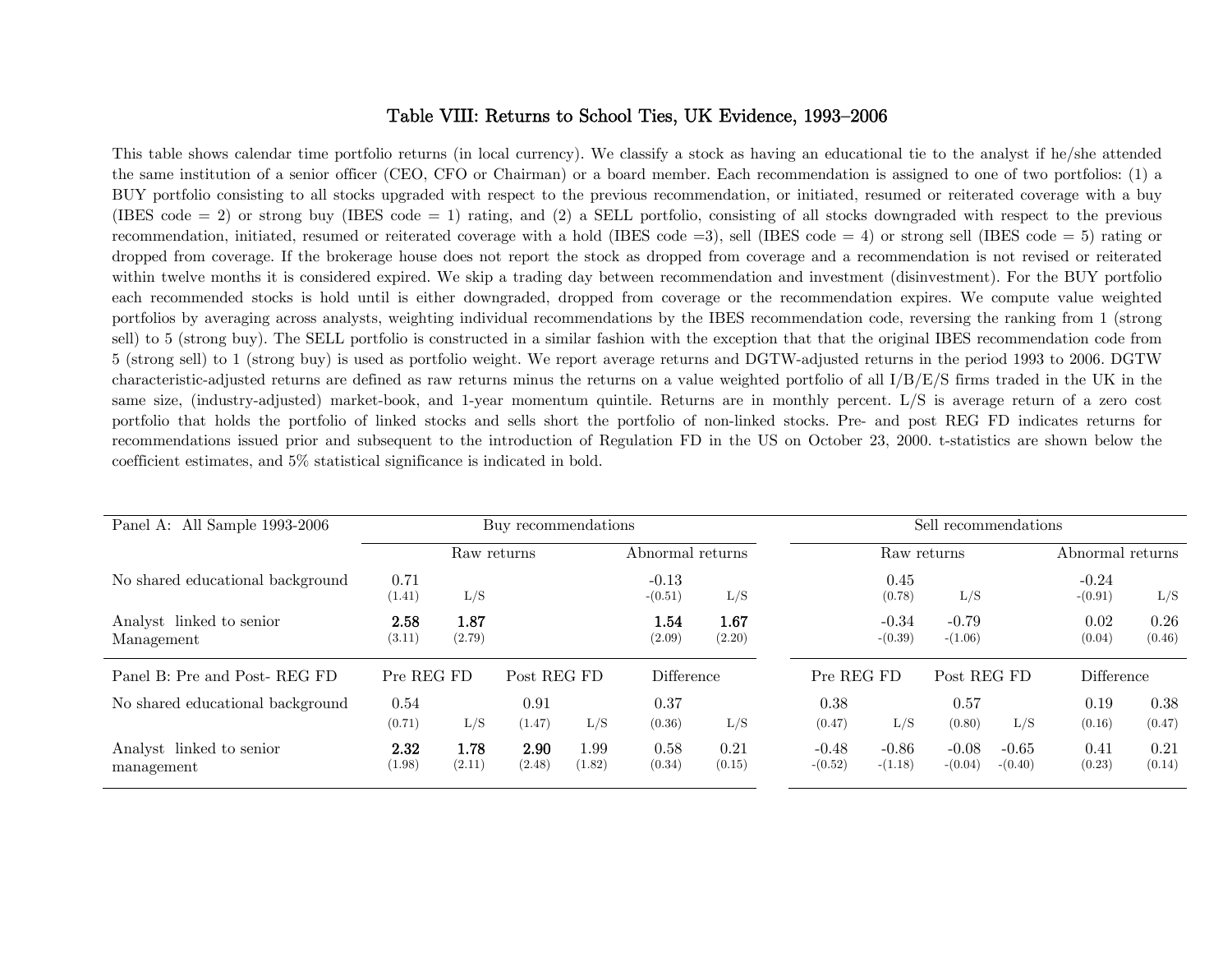## Table IX: Returns to School Ties, Event-time returns (upgrades/downgrades only)

This table shows event time cumulative abnormal returns. We classify a stock as having an educational tie to the analyst if he/she attended the same institution as a senior officer (CEO, CFO or Chairman) or a board member. Each recommendation is assigned to one of two portfolios: (1) a BUY portfolio consisting to all stocks upgraded with respect to the previous recommendation, and (2) a SELL portfolio, consisting of all stocks downgraded with respect to the previous recommendation. We report event-time average cumulative abnormal returns (CAR). Abnormal returns are defined as DGTW characteristic-adjusted returns: daily returns minus the returns on a value weighted portfolio of all CRSP firms in the same size, (industryadjusted) market-book, and 1-year momentum quintile. Returns are in percent, standard errors are clustered by calendar date, and t-statistics are shown below the coefficient estimates. 5% statistical significance is indicated in bold. Panel B and panel C reports results prior and subsequent to the introduction of Regulation FD on October 23, 2000, respectively.

|                                  |         | Buy recommendation |           |          |            | Sell recommendations |           |           |  |  |
|----------------------------------|---------|--------------------|-----------|----------|------------|----------------------|-----------|-----------|--|--|
| $CAR[t,t+k]$                     | [0, 1]  | [2,125]            | [2,250]   | [0, 250] | [0, 1]     | [2,125]              | [2,250]   | [0, 250]  |  |  |
| Panel A: full sample             |         |                    |           |          |            |                      |           |           |  |  |
| No shared educational background | 2.49    | 1.56               | 2.02      | 4.51     | $-2.37$    | $-1.11$              | $-1.13$   | $-3.50$   |  |  |
|                                  | (35.40) | (4.08)             | (3.19)    | (7.07)   | $-(23.39)$ | $-(2.88)$            | $-(1.89)$ | $-(5.77)$ |  |  |
| Analyst linked to senior         | 2.83    | 2.62               | 3.99      | 8.47     | $-2.65$    | 0.12                 | 1.01      | $-1.65$   |  |  |
| Management or board of directors | (20.92) | (3.54)             | (3.23)    | (6.82)   | $-(14.44)$ | (0.17)               | (0.96)    | $-(1.55)$ |  |  |
| Difference                       | 0.35    | 1.06               | 1.96      | 3.96     | $-0.28$    | 1.23                 | 2.14      | 1.86      |  |  |
|                                  | (2.29)  | (1.27)             | (1.41)    | (2.84)   | $-(1.34)$  | (1.57)               | (1.77)    | (1.52)    |  |  |
| Panel B: pre REG FD              |         |                    |           |          |            |                      |           |           |  |  |
| No shared educational background | 1.95    | 3.85               | 5.36      | 7.31     | $-2.33$    | $-1.04$              | $-1.93$   | $-4.26$   |  |  |
|                                  | (17.84) | (5.29)             | (4.52)    | (6.14)   | $-(15.52)$ | $-(1.46)$            | $-(1.70)$ | $-(3.71)$ |  |  |
| Analyst linked to senior         | 2.33    | 5.16               | 12.09     | 14.53    | $-2.38$    | $-0.40$              | 2.27      | $-0.11$   |  |  |
| Management or board of directors | (11.58) | (4.10)             | (5.68)    | (6.80)   | $-(8.89)$  | $-(0.32)$            | (1.15)    | $-(0.05)$ |  |  |
| Difference                       | 0.38    | 1.31               | 6.73      | 7.22     | $-0.05$    | 0.64                 | 4.20      | 4.16      |  |  |
|                                  | (1.66)  | (1.98)             | (2.77)    | (2.95)   | $-(0.15)$  | (0.45)               | (1.84)    | (1.81)    |  |  |
| Panel A: post RED FD             |         |                    |           |          |            |                      |           |           |  |  |
| No shared educational background | 2.76    | 0.37               | 0.24      | 3.00     | $-2.39$    | $-1.14$              | $-0.81$   | $-3.20$   |  |  |
|                                  | (30.70) | (0.83)             | (0.33)    | (4.06)   | $-(18.54)$ | $-(2.46)$            | $-(1.15)$ | $-(4.48)$ |  |  |
| Analyst linked to senior         | 3.13    | 1.08               | $-0.89$   | 4.48     | $-2.77$    | 0.32                 | 0.53      | $-2.24$   |  |  |
| Management or board of directors | (17.37) | (1.19)             | $-(0.60)$ | (3.00)   | $-(11.70)$ | (0.40)               | (0.43)    | $-(1.80)$ |  |  |
| Difference                       | 0.38    | 0.71               | $-1.14$   | 1.48     | $-0.38$    | 1.46                 | 1.34      | 0.96      |  |  |
|                                  | (1.88)  | (0.70)             | $-(0.69)$ | (0.89)   | $-(1.41)$  | (1.56)               | (0.95)    | (0.67)    |  |  |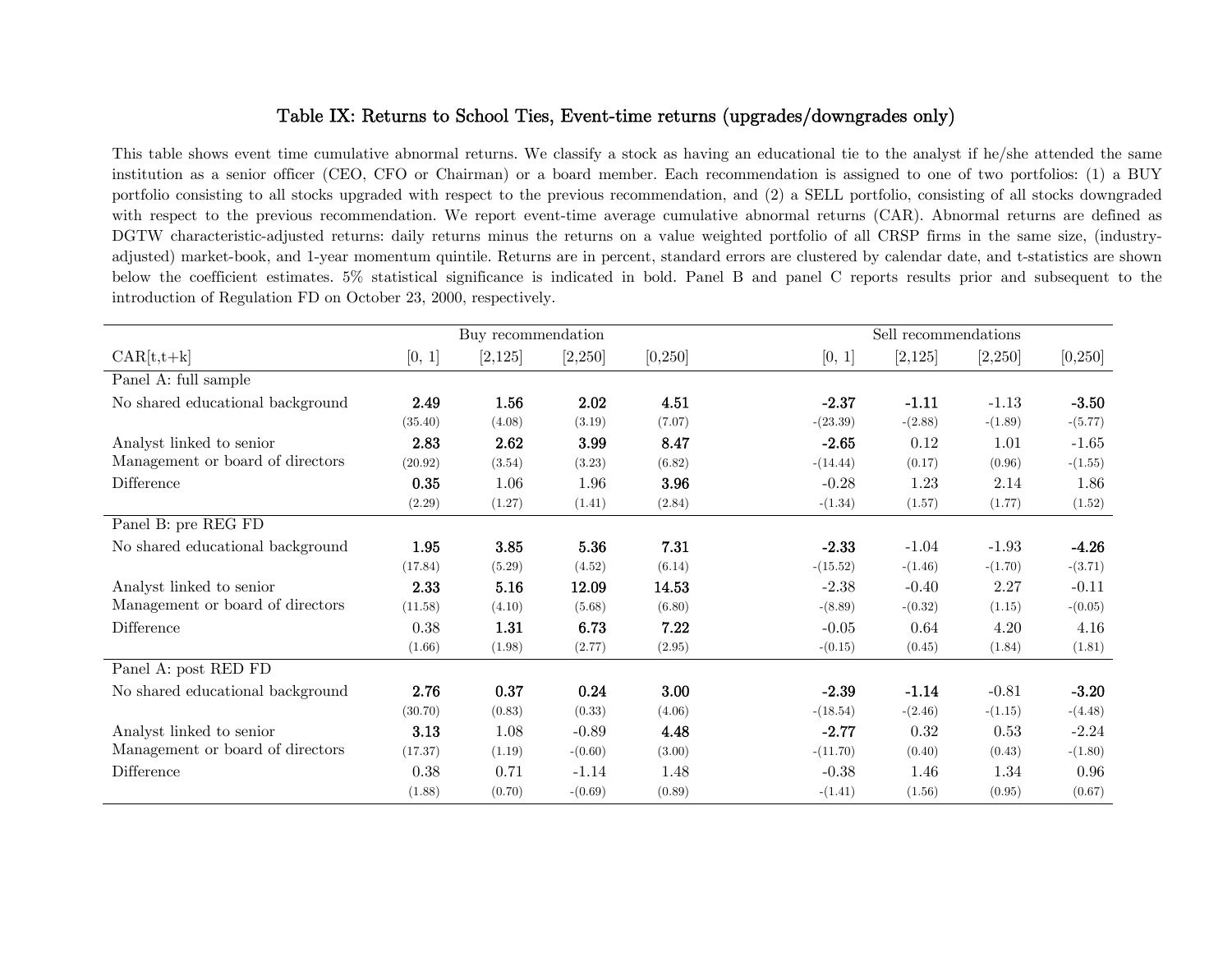#### Table X: Robustness Checks

This table shows calendar time portfolio returns. We report average the DGTW-adjusted return of a zero cost portfolio that holds the portfolio of linked stocks and sells short the portfolio of non-linked stocks between 1993 to 2006. In this table links are defined as recommendations by an analyst who is linked either to the firm's senior management or to the firm's board of directors. "Pre" and "Post" REG FD refers to the introduction of Regulation FD on October 23, 2000. IPO are stocks with less than 24 months from the IPO date. Panel A reports results broken down by stock characteristic. "IPO"s are stocks that are less than 24 months removed from the IPO date. Panel B reports results broken down by analyst characteristics. "Affiliated" analysts belong to a bank that has an under-writing relationship with the covered firm. Brokerage houses are classified as "large" or "small" based on the median number or analysts issuing recommendations in the current calendar year. Panel C reports results by institutions. School adjusted returns are defined as raw returns minus the average return of a portfolio of all firms where at least a senior official (CEO, CFO or Chairman) or a board member received a degree from the same institution. "Top 5 most connected" are academic institutions, ranked by the total number of links in table II over the period 1990 to 2006. tstatistics are shown below the coefficient estimates, and 5% statistical significance is indicated in bold.

| BUY recommendations, linked recommendations minus not linked |                |                      |                       |                                            |                      |                |                       |  |  |  |
|--------------------------------------------------------------|----------------|----------------------|-----------------------|--------------------------------------------|----------------------|----------------|-----------------------|--|--|--|
| Abnormal returns                                             | Full<br>sample | Pre REG<br><b>FD</b> | Post REG<br><b>FD</b> |                                            | Full<br>sample       | Pre REG<br>FD  | Post<br><b>REG FD</b> |  |  |  |
| Panel A1: Stocks characteristics                             |                |                      |                       |                                            |                      |                |                       |  |  |  |
| Large cap stocks<br>above NYSE median                        | 0.45<br>(3.69) | 0.62<br>(3.31)       | 0.23<br>(1.69)        | Small cap stocks<br>above NYSE median      | 0.89<br>(3.22)       | 1.44<br>(3.71) | 0.18<br>(0.47)        |  |  |  |
| <b>IPO</b><br>$<$ 24 months from IPO                         | 0.87<br>(2.62) | 0.98<br>(2.11)       | 0.75<br>(1.56)        | Not IPO<br>$>24$ months from IPO           | 0.28<br>(3.11)       | 0.49<br>(3.76) | 0.02<br>(0.15)        |  |  |  |
| High analysts coverage<br>above NYSE median                  | 0.34<br>(3.10) | 0.48<br>(3.21)       | 0.14<br>(0.95)        | Low analysts coverage<br>Below NYSE median | 0.45<br>(3.78)       | 0.67<br>(3.99) | 0.17<br>(1.04)        |  |  |  |
| Panel B1: analysts characteristics                           |                |                      |                       |                                            |                      |                |                       |  |  |  |
| Affiliated                                                   | 0.62           | 0.82                 | $-0.04$               | Non affiliated                             | 0.44                 | 0.67           | 0.13                  |  |  |  |
|                                                              | (1.42)         | (1.70)               | $-(0.05)$             |                                            | (3.67)               | (4.14)         | (0.79)                |  |  |  |
| Large brokerage firm                                         | 0.46<br>(3.92) | 0.69<br>(4.31)       | 0.16<br>(0.97)        | Small brokerage firm                       | $-0.39$<br>$-(0.66)$ | 0.03<br>(0.04) | $-0.94$<br>$-(1.17)$  |  |  |  |
| Panel C1: institutions characteristics                       |                |                      |                       |                                            |                      |                |                       |  |  |  |
| Ivy league                                                   | 0.57<br>(3.55) | 0.98<br>(4.65)       | 0.03<br>(0.12)        | Not ivy league                             | 0.36<br>(3.02)       | 0.49<br>(2.95) | 0.20<br>(1.15)        |  |  |  |
| Top 5 most linked                                            | 0.38<br>(2.16) | 0.67<br>(2.95)       | $-0.01$<br>$-(0.04)$  | Not Top 5 most linked                      | 0.52<br>(4.12)       | 0.75<br>(4.16) | 0.23<br>(1.35)        |  |  |  |
| School adjusted returns<br>Senior management                 | 0.38<br>(4.14) | 0.53<br>(4.03)       | 0.20<br>(1.61)        | School adjusted returns<br>Board           | 0.42<br>(4.05)       | 0.64<br>(4.31) | 0.16<br>(1.15)        |  |  |  |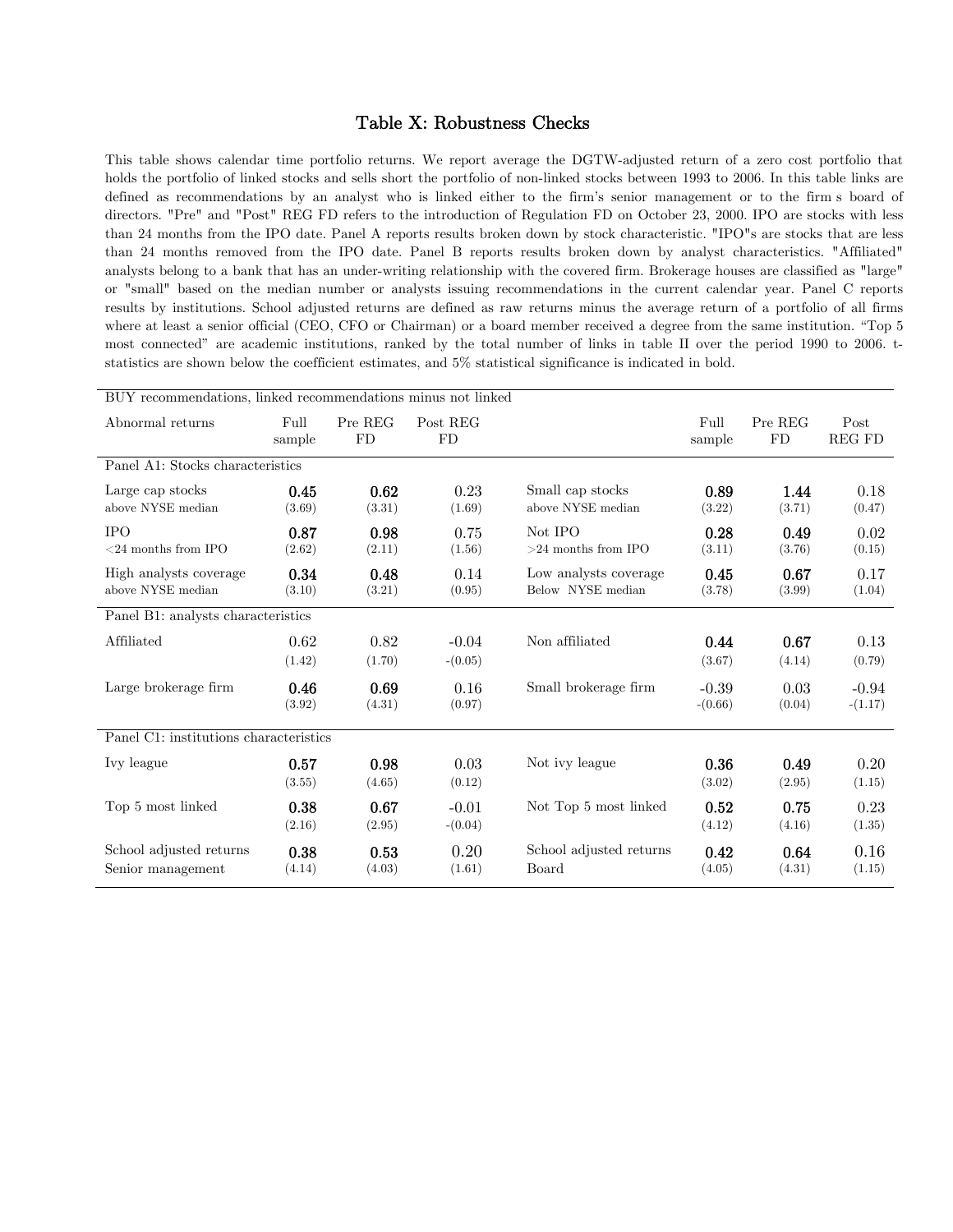# Table X: Robustness Checks (continued)

| SELL recommendations, linked recommendations minus not linked |                      |                      |                       |                                            |                      |                      |                       |  |  |  |
|---------------------------------------------------------------|----------------------|----------------------|-----------------------|--------------------------------------------|----------------------|----------------------|-----------------------|--|--|--|
| Abnormal returns                                              | Full<br>sample       | Pre REG<br>FD        | Post REG<br><b>FD</b> |                                            | Full<br>sample       | Pre REG<br><b>FD</b> | Post<br><b>REG FD</b> |  |  |  |
| Panel A2: Stocks characteristics                              |                      |                      |                       |                                            |                      |                      |                       |  |  |  |
| Large cap stocks<br>above NYSE median                         | 0.17<br>(1.73)       | 0.30<br>(1.65)       | 0.02<br>(0.11)        | Small cap stocks<br>above NYSE median      | 0.05<br>(0.17)       | $-0.02$<br>$-(0.04)$ | 0.15<br>(0.47)        |  |  |  |
| <b>IPO</b><br>$<24$ months from IPO                           | $-0.30$<br>$-(0.73)$ | $-0.14$<br>$-(0.20)$ | $-0.48$<br>$-(1.21)$  | Not IPO<br>$>24$ months from IPO           | 0.10<br>(0.90)       | 0.20<br>(1.34)       | $-0.04$<br>$-(0.25)$  |  |  |  |
| High analysts coverage<br>above NYSE median                   | 0.15<br>(1.31)       | 0.32<br>(2.25)       | $-0.07$<br>$-(0.38)$  | Low analysts coverage<br>below NYSE median | 0.02<br>(0.18)       | 0.07<br>(0.46)       | $-0.05$<br>$-(0.25)$  |  |  |  |
| Panel B2: analysts characteristics                            |                      |                      |                       |                                            |                      |                      |                       |  |  |  |
| Affiliated                                                    | $-0.46$<br>$-(0.80)$ | $-0.43$<br>$-(0.67)$ | $-0.54$<br>$-(0.42)$  | Non affiliated                             | 0.07<br>(0.64)       | 0.18<br>(1.26)       | $-0.07$<br>$-(0.41)$  |  |  |  |
| Large brokerage firm                                          | 0.10<br>(0.84)       | 0.32<br>(1.99)       | (0.19)<br>$-(1.22)$   | Small brokerage firm                       | 0.79<br>(1.20)       | 0.72<br>(0.90)       | 0.88<br>(0.80)        |  |  |  |
| Panel C2: institutions characteristics                        |                      |                      |                       |                                            |                      |                      |                       |  |  |  |
| Ivy league                                                    | 0.23<br>(1.47)       | 0.54<br>(2.38)       | $-0.17$<br>$-(0.83)$  | Not ivy league                             | $-0.05$<br>$-(0.35)$ | $-0.06$<br>$-(0.34)$ | $-0.03$<br>$-(0.14)$  |  |  |  |
| Top 5 most linked                                             | $-0.03$<br>$-(0.18)$ | 0.06<br>(0.30)       | $-0.14$<br>$-(0.64)$  | Not Top 5 most linked                      | 0.18<br>(1.36)       | 0.34<br>(1.88)       | $-0.03$<br>$-(0.16)$  |  |  |  |
| School adjusted returns<br>Senior management                  | 0.06<br>(0.62)       | 0.15<br>(1.24)       | $-0.06$<br>$-(0.41)$  | School adjusted returns<br>Board           | 0.08<br>(0.80)       | 0.20<br>(1.55)       | $-0.07$<br>$-(0.44)$  |  |  |  |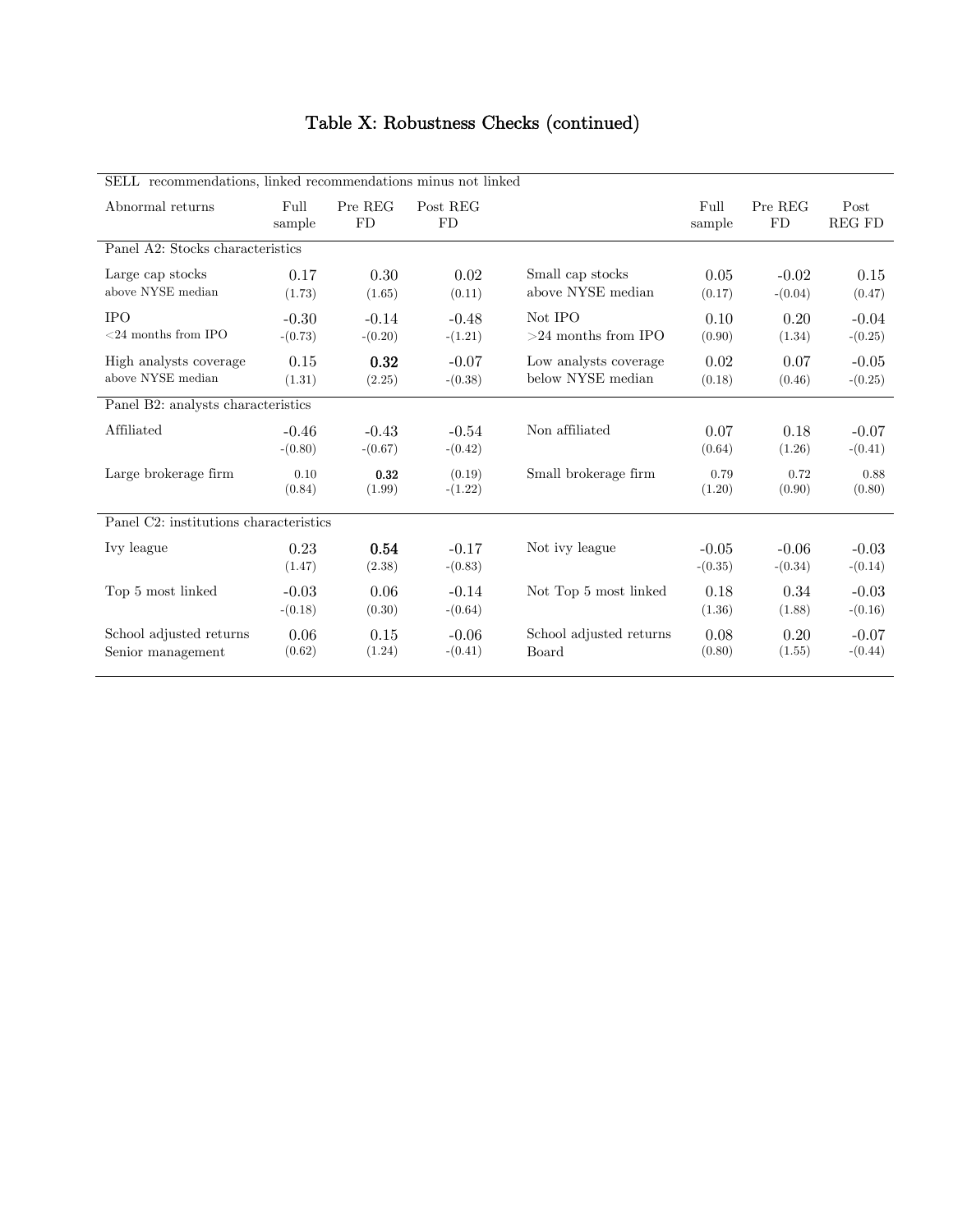## Figure 1: XYZ Corp

This figure shows returns of the XYZ Corp. around the upgrade by a linked analyst and return on its corresponding DGTW benchmark



 $\leftarrow$  XYZ Corp.  $\rightarrow$  DGTW benchmark portoflio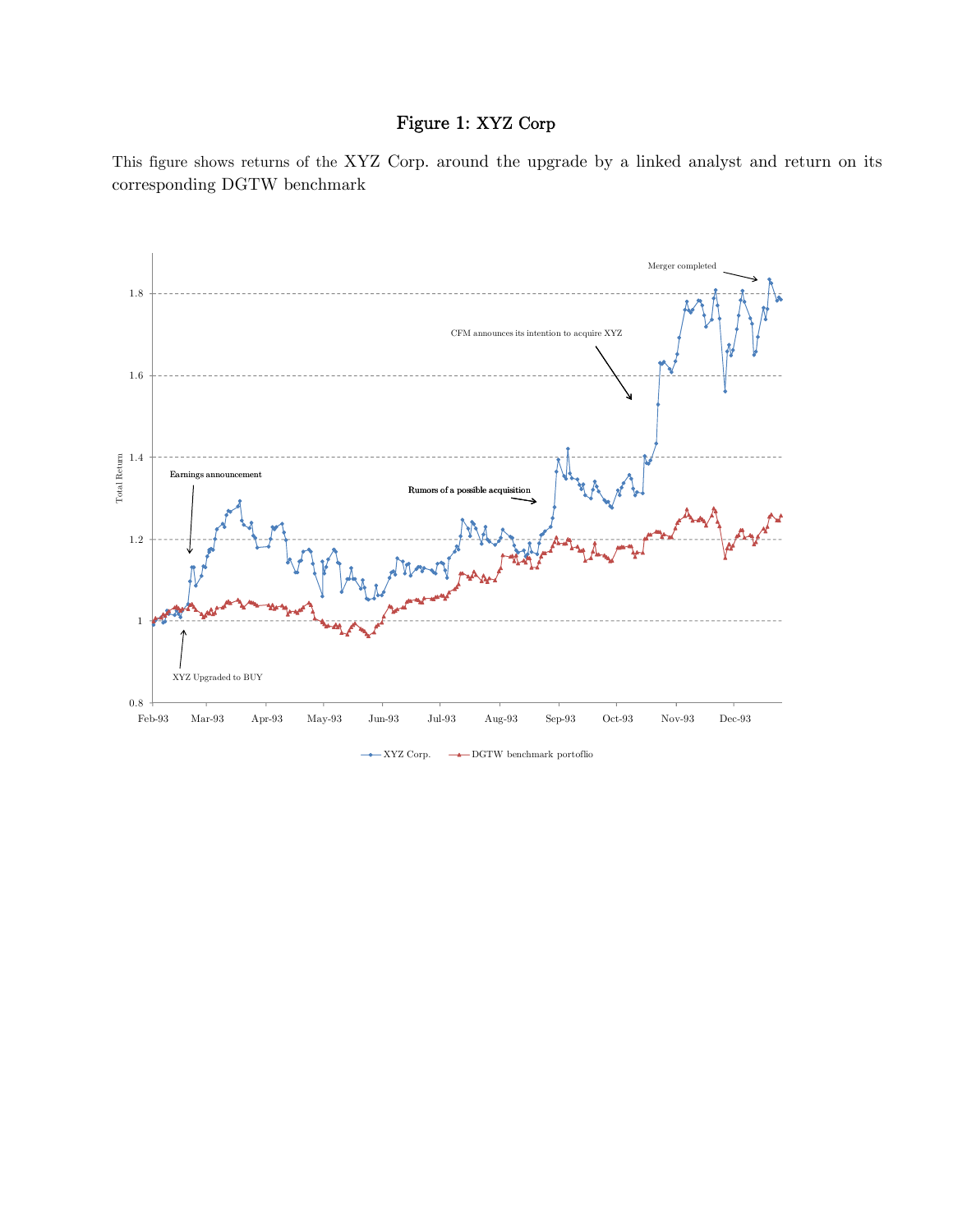### Figure 2: Returns to School Ties, Event-time returns, 1993-2006

This figure shows event time cumulative abnormal returns. We classify a stock as having an educational tie to the analyst if he/she attended the same institution of a senior officer (CEO, CFO or Chairman) or a board member. Each recommendation is assigned to one of two portfolios: (1) a BUY portfolio consisting of all stocks upgraded with respect to the previous recommendation, and (2) a SELL portfolio, consisting of all stocks downgraded with respect to the previous recommendation. We report event-time average cumulative abnormal returns (CAR). Abnormal returns are defined as DGTW characteristic-adjusted returns: daily returns minus the returns on a value weighted portfolio of all CRSP firms in the same size, (industry-adjusted) market-book, and 1-year momentum quintile. Returns are in percent.

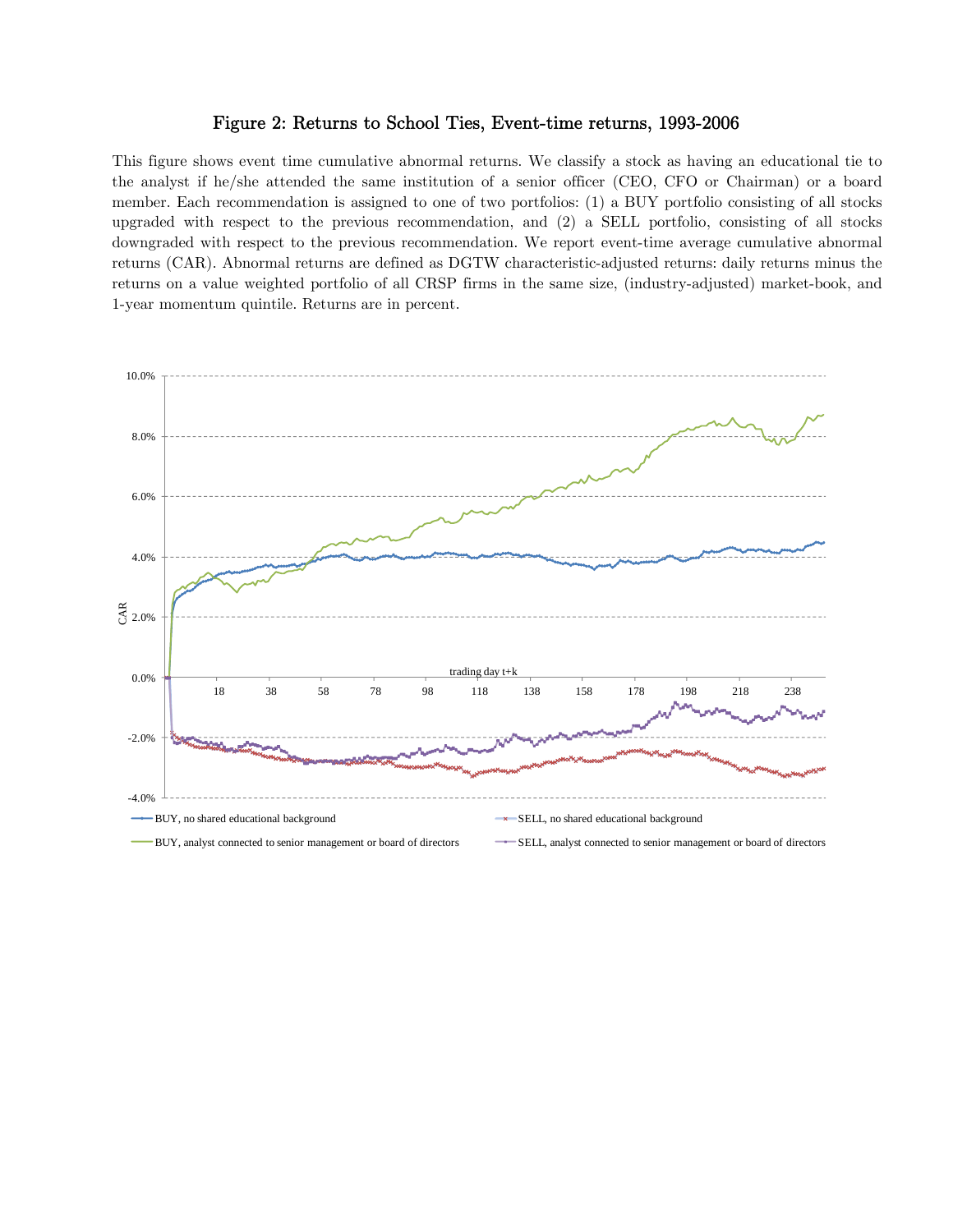### Figure 3: Returns to School Ties, Event-time returns, pre Reg. FD

This figure shows event time cumulative abnormal returns. We classify a stock as having an educational tie to the analyst if he/she attended the same institution of a senior officer (CEO, CFO or Chairman) or a board member. Each recommendation is assigned to one of two portfolios: (1) a BUY portfolio consisting of all stocks upgraded with respect to the previous recommendation, and (2) a SELL portfolio, consisting of all stocks downgraded with respect to the previous recommendation. We report event-time average cumulative abnormal returns (CAR). Abnormal returns are defined as DGTW characteristic-adjusted returns: daily returns minus the returns on a value weighted portfolio of all CRSP firms in the same size, (industry-adjusted) market-book, and 1-year momentum quintile. Returns are in percent.